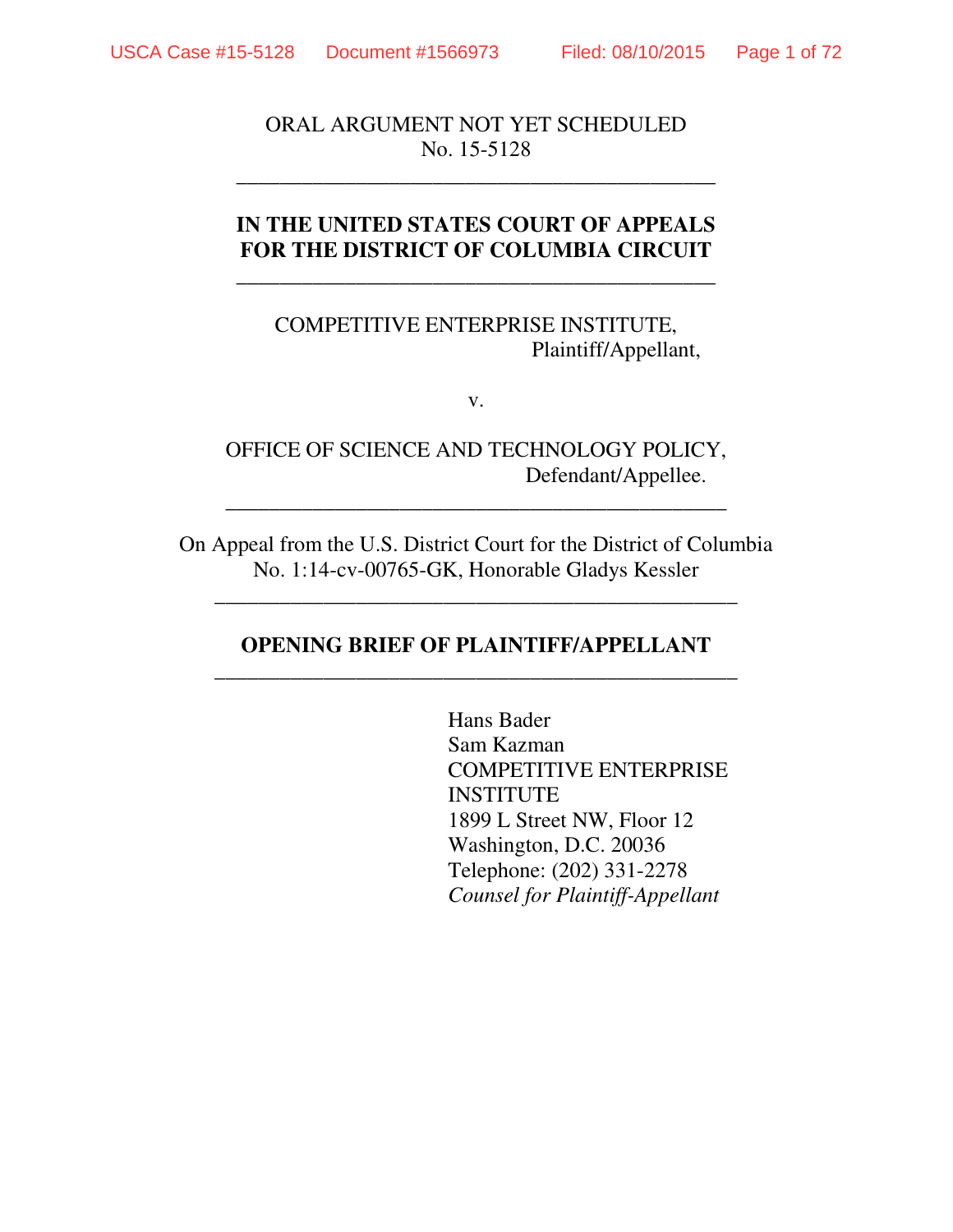#### **CERTIFICATE AS TO PARTIES, RULINGS, AND RELATED CASES**

 Parties and *Amici* – This case involves only two parties: the plaintiff/appellant, Competitive Enterprise Institute, and the defendant/appellee, Office of Science and Technology Policy. There were no amici or intervenors below.

 Appellant Competitive Enterprise Institute is a non-profit 501(c)(3) corporation organized under the law of the District of Columbia for the purpose of defending free enterprise, limited government, and the rule of law.

 Rulings Under Review – This is an appeal of U.S. District Judge Gladys Kessler's Order granting Defendant's Motion to Dismiss on March 3, 2015 (*see* JA 184) in Civil Action No. 14-765, for the reasons given in the accompanying Memorandum Opinion also issued on March 3, 2005 (*see* JA 186). The Court's Memorandum Opinion is being published in the Federal Supplement, and although the F.Supp.3d citation is not yet available, the opinion is currently found in Westlaw at 2015 WL 967549.

 Related Cases – There are no related cases, and this case has not been previously before this court.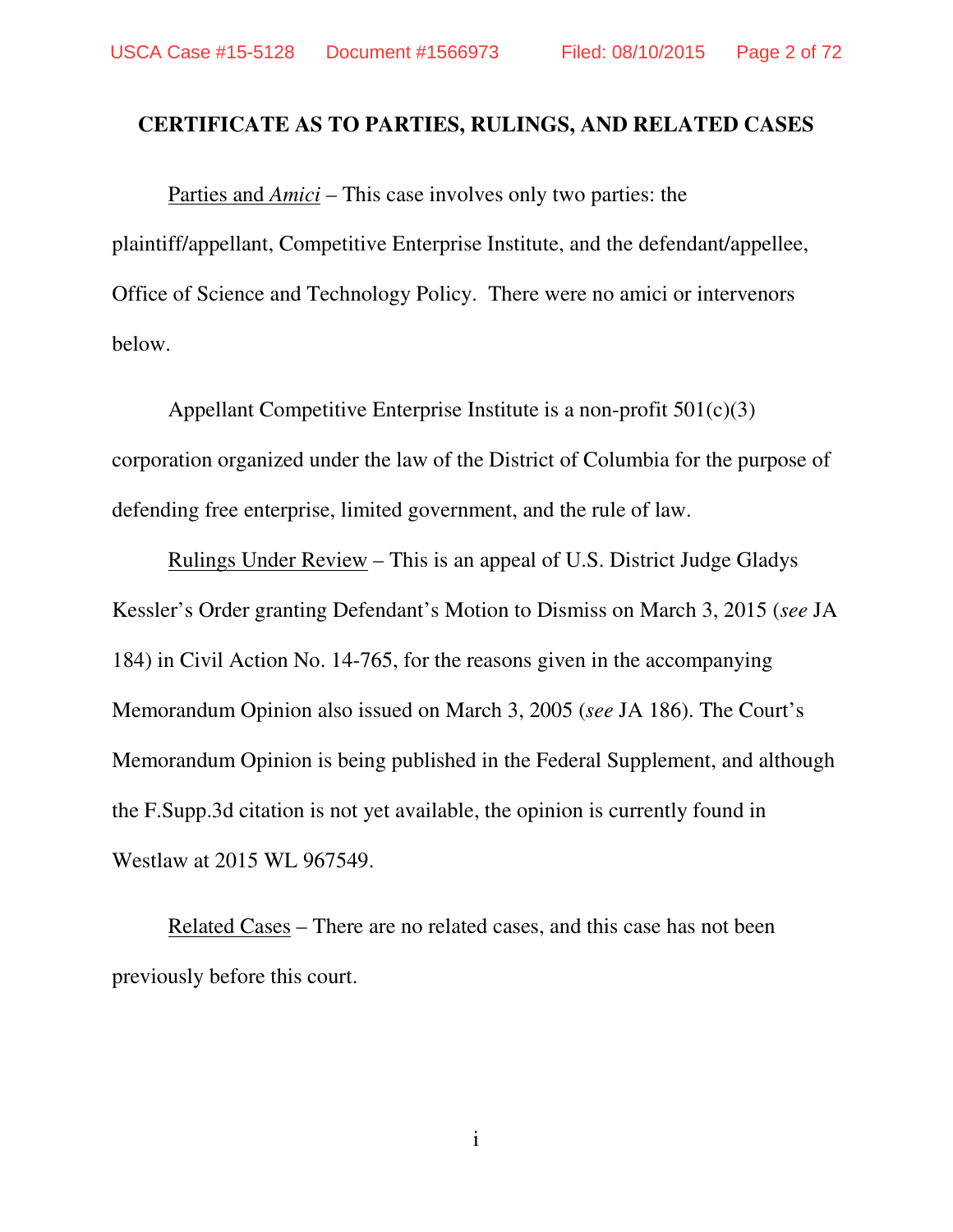#### **CORPORATE DISCLOSURE STATEMENT**

Pursuant to Fed. R. App. P. 26.1 and D.C. Circuit Rule 26.1,

plaintiff/appellant makes the following disclosures:

Appellant Competitive Enterprise Institute is a non-profit 501(c)(3) corporation. It has no parent companies. No publicly-held corporation has a 10% or greater ownership interest in it, or indeed, any interest in it at all.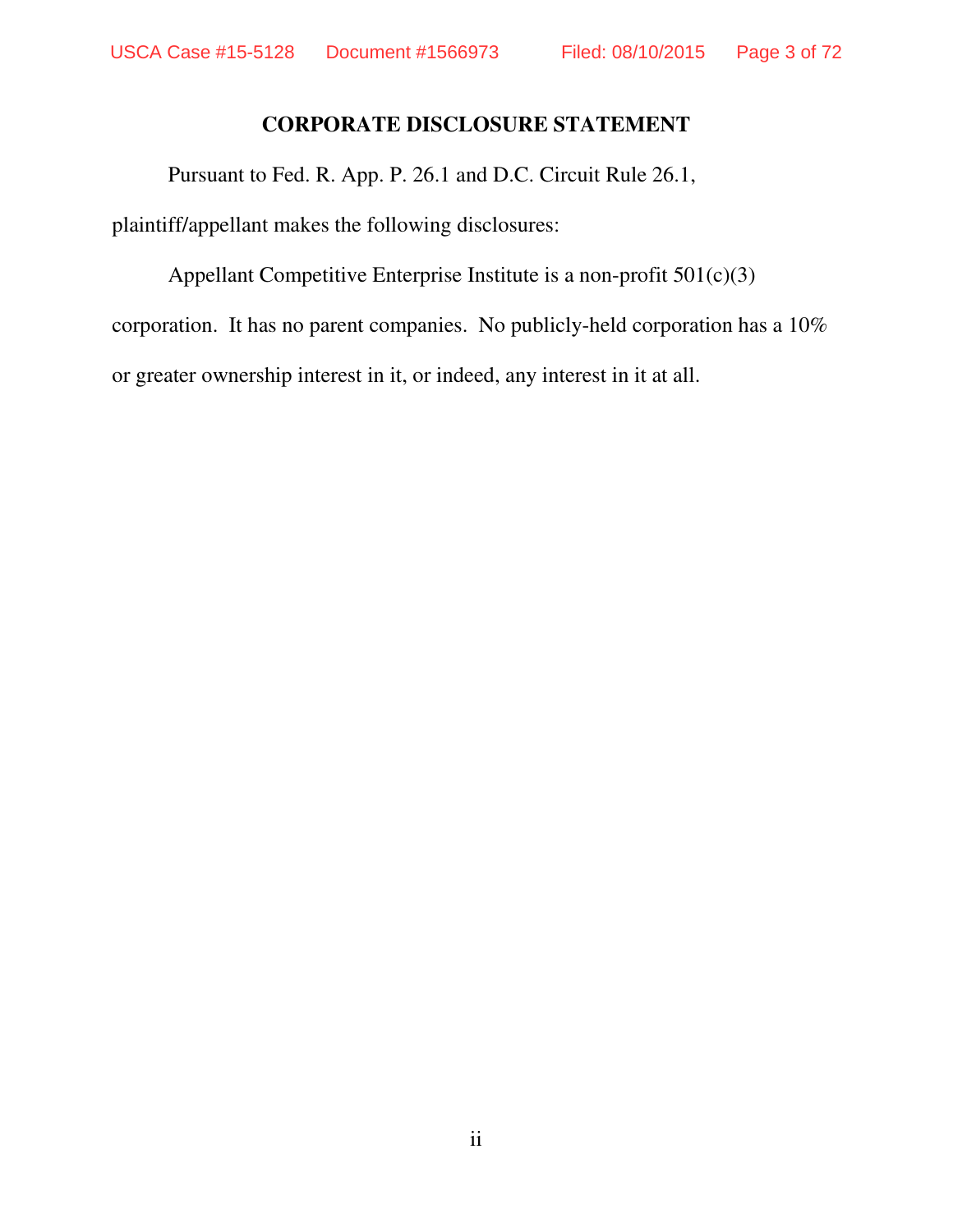# TABLE OF CONTENTS

| The Court Below Wrongly Excused OSTP's Failure to Search Its Director's<br>Ι.                                                                 |
|-----------------------------------------------------------------------------------------------------------------------------------------------|
| Agencies Routinely Search and Exert Control Over Work-Related Emails<br>А.                                                                    |
| Despite This Ability, OSTP Made No Attempt to Search the Account or<br><b>B.</b>                                                              |
| OSTP Has Withheld Work-Related Emails of Its Director Clearly<br>$\Pi$ .                                                                      |
| FOIA Covers Records Stored Outside An Agency's Offices or Official<br>III.<br>Recordkeeping Systems, Such as OSTP Director Holdren's Emails19 |
| Agencies Have Both Actual and Constructive Control Over Work-<br>A.<br>Related Emails In Their Employees' Unofficial Email Accounts20         |
| Documents Can Qualify As Agency Records Under FOIA Even When<br><b>B.</b><br>22                                                               |
| FOIA Can Reach Records in the Unofficial Email Accounts of High-<br>$\mathcal{C}$ .                                                           |
| OSTP Is Responsible for Work-Related Records Controlled By Its<br>D.                                                                          |
| FOIA Can Reach Even Documents Held By Third Parties Rather Than<br>Е.<br>.30                                                                  |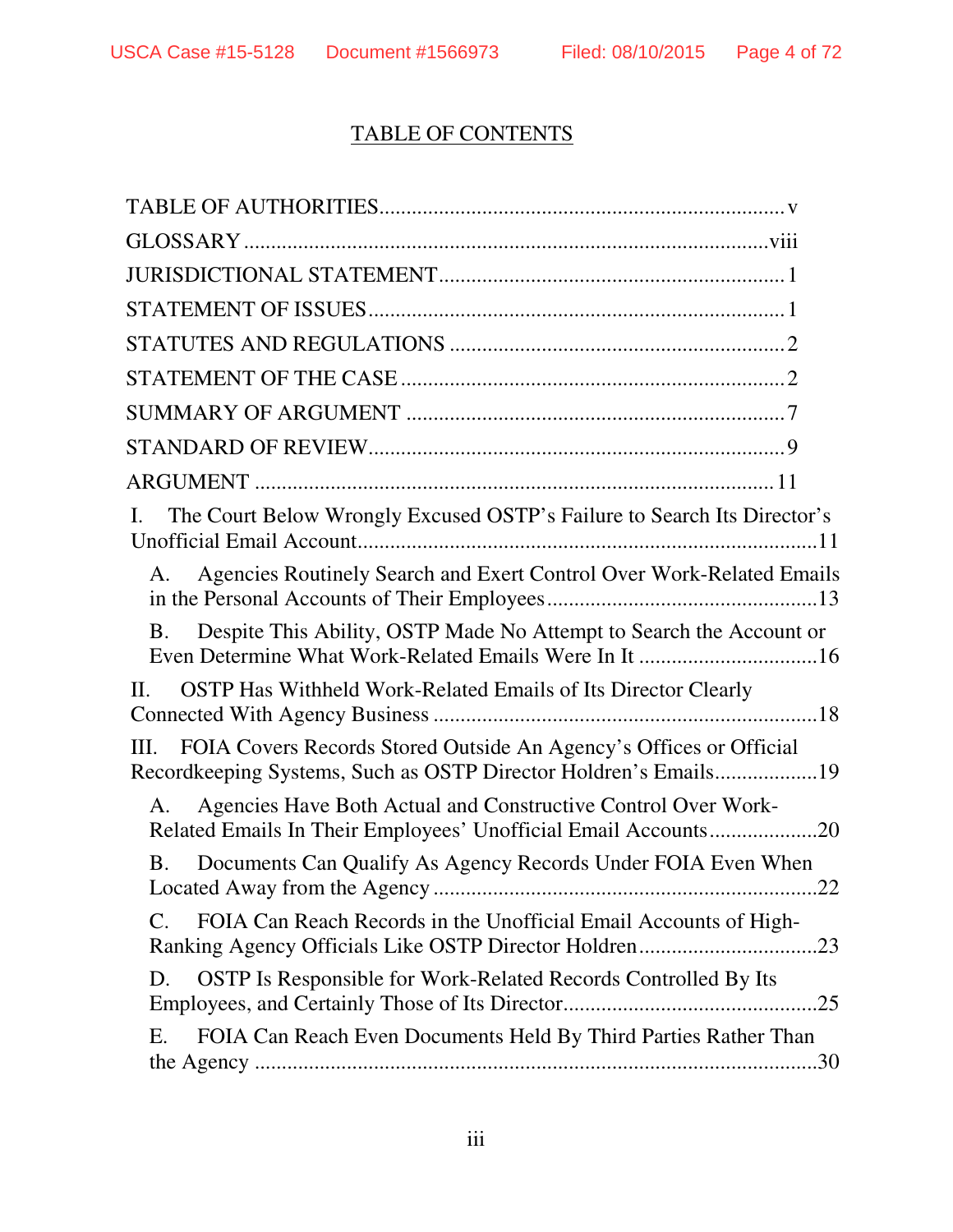| An Agency Need Not "Possess" Records For Them To Be Subject to<br>F.<br>FOIA, As Long As It Has Actual or "Constructive Control"30          |  |
|---------------------------------------------------------------------------------------------------------------------------------------------|--|
| IV. The Lower Court's Attempt to Distinguish <i>Landmark</i> Does Not Withstand                                                             |  |
| The Supreme Court's Kissinger Decision Does Not Support a Contrary<br>V.                                                                    |  |
| Kissinger Involved Records That Were Impossible to Obtain Absent<br>А.                                                                      |  |
| Here, the Agency Likely Could Obtain the Requested Records Simply<br><b>B.</b>                                                              |  |
| Moreover, unlike Kissinger, OSTP's Director Is Subject to Agency<br>$C_{\cdot}$                                                             |  |
| The Historic Equitable Practice Cited By the Kissinger Court Confirms<br>D.<br>OSTP's Control of and Responsibility for Holdren's Emails 38 |  |
| VI. OSTP Revealed That Agency Records Were in Holdren's Account In Its                                                                      |  |
| <b>OSTP</b> Effectively Conceded That The Emails Included Agency Records<br>A.<br>43                                                        |  |
| OSTP Has Effectively Conceded That The Requested Records Are<br><b>B.</b>                                                                   |  |
| Specific Examples Show The Emails' Connection With Agency Business<br>$\mathsf{C}.$<br>45                                                   |  |
| VII.<br>The Trial Court Mischaracterizes the Complaint, Which Shows OSTP's                                                                  |  |
| CEI Did Not Make Any Admissions Foreclosing Its Claims49<br>A.                                                                              |  |
| In Dismissing the Case, The Court Below Took CEI's Allegations Out of<br><b>B.</b><br>50                                                    |  |
|                                                                                                                                             |  |
|                                                                                                                                             |  |
|                                                                                                                                             |  |
|                                                                                                                                             |  |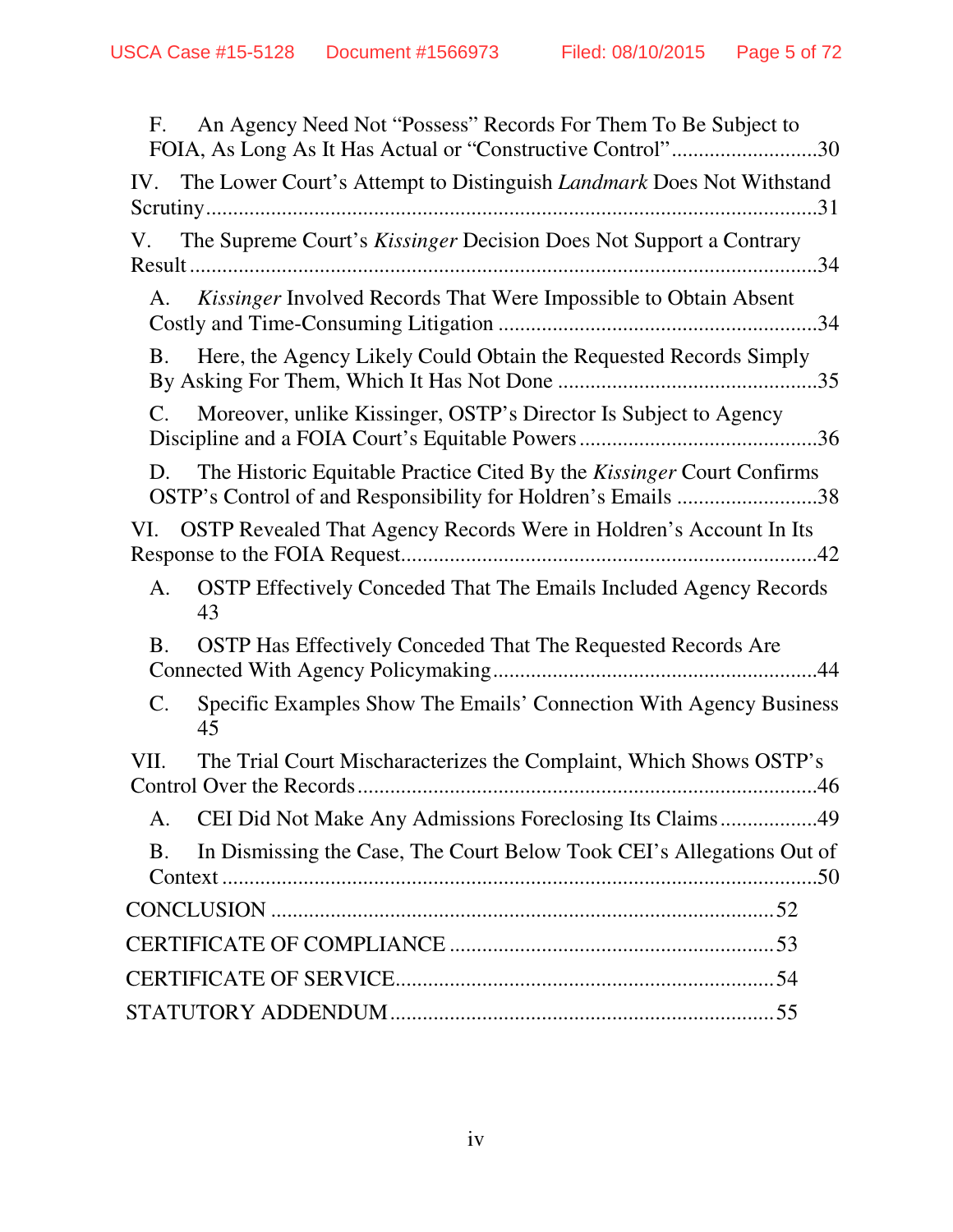# **TABLE OF AUTHORITIES**

#### **Cases**

| AstenJohnson, Inc. v. Columbia Cas. Co., 562 F.3d 213 (3d Cir. 2009) 49         |
|---------------------------------------------------------------------------------|
|                                                                                 |
|                                                                                 |
|                                                                                 |
| Bradford v. Director, Employment Sec. Dept., 128 S.W.3d 20 (Ark. App. 2003)24   |
| *Burka v. U.S. Dept. of Health and Human Services, 87 F.3d 508 (D.C. Cir. 1996) |
|                                                                                 |
|                                                                                 |
| Chicago Tribune v. U.S. Dept. of Health & Human Services, 1997 WL 1137641       |
|                                                                                 |
| City of Champaign v. Madigan, 992 N.E.2d 629 (Ill. App. 2013) 24                |
| Coastal Mart, Inc. v. Johnson Auto Repair, 196 F.R.D. 30 (E.D. Pa. 2000) 40     |
| Competitive Enterprise Institute v. EPA, 67 F.Supp.3d 23 (D.D.C. 2014)50        |
| Competitive Enterprise Institute v. NASA, 989 F.Supp.2d 74 (D.D.C. 2013) 28, 29 |
| Consumer Federation of America v. Department of Agriculture, 455 F.3d 283       |
|                                                                                 |
|                                                                                 |
|                                                                                 |
| Department of Justice v. Tax Analysts, 492 U.S. 136 (1989) 7, 10, 22            |
| Dep't of Interior v. Klamath Water Users Protective Ass'n, 532 U.S. 1 (2001)44  |
|                                                                                 |
|                                                                                 |
| DOJ v. Reporters Comm. for Freedom of Press, 498 U.S. 749 (1989)18              |
|                                                                                 |
|                                                                                 |
|                                                                                 |
|                                                                                 |
|                                                                                 |
|                                                                                 |
|                                                                                 |
| Harrison v. Eddy Potash, 158 F.3d 1371(10th Cir. 1998)  18, 27                  |
| In Defense of Animals v. NIH, 543 F.Supp.2d 70 (D.D.C. 2008) 28, 31             |

\* Authorities upon which we chiefly rely are marked with asterisks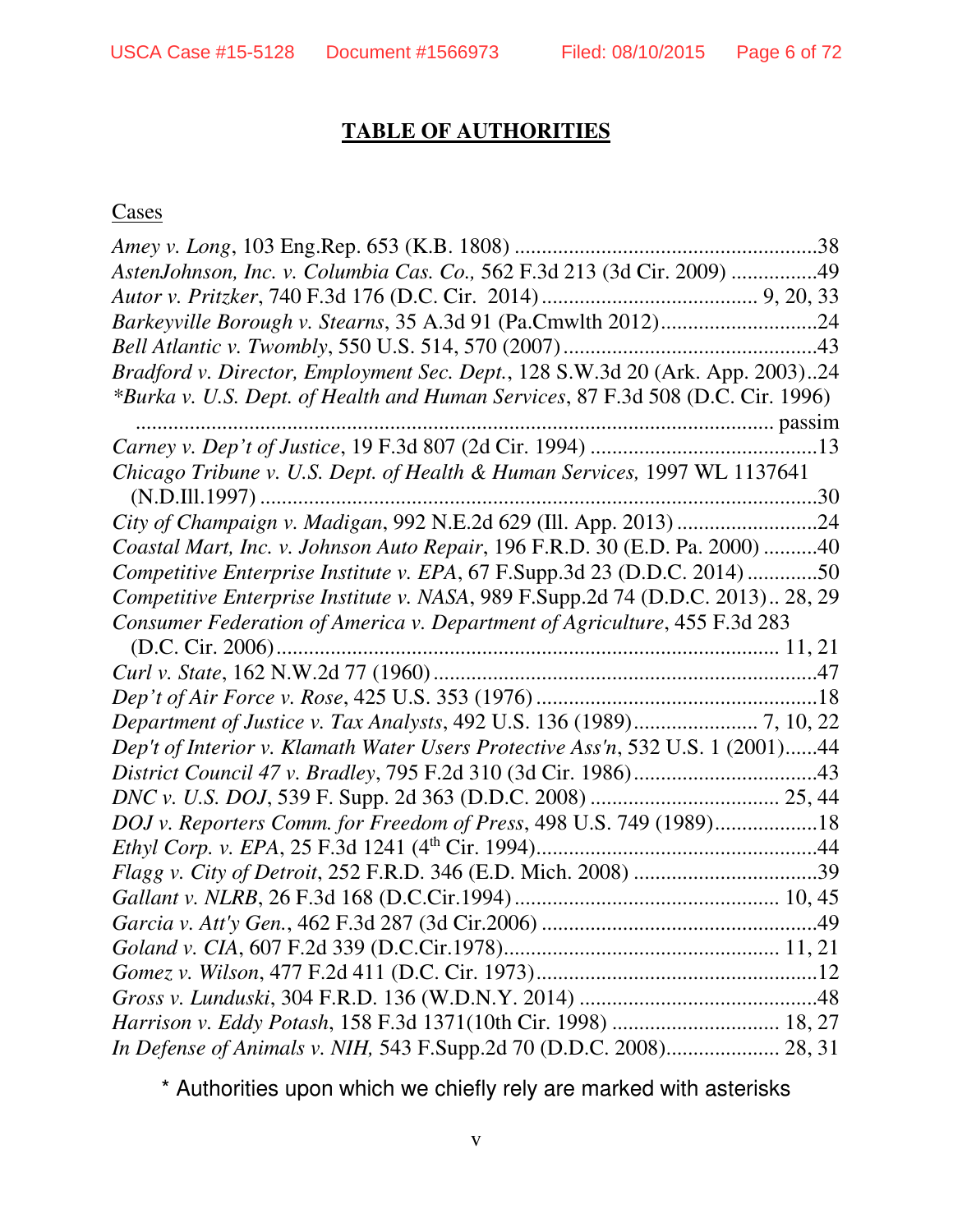| In re Auction Houses Antitrust Litig., 196 F.R.D. 444 (S.D.N.Y.2000)  38, 41    |
|---------------------------------------------------------------------------------|
| Jones v. Executive Office of President, 167 F.Supp.2d 10 (D.D.C. 2001)49        |
| Jordan v. U.S. Dept. of Transportation, 591 F.2d 753 (D.C. Cir. 1978)44         |
| Judicial Watch v. Dept. of Energy, 425 F.3d 125 (D.C. Cir. 2005)  26, 30        |
| Judicial Watch, Inc. v. Dept. of State, D.D.C. No. 1:13-cv-01363-EGS, Minute    |
|                                                                                 |
| Judicial Watch, Inc. v. U.S. Dept. of Energy, 310 F.Supp.2d 271 (D.D.C. 2004),  |
| aff'd in part, rev'd in part, Judicial Watch v. Dept. of Energy, 412 F.3d 125   |
|                                                                                 |
|                                                                                 |
|                                                                                 |
| Landmark Legal Foundation v. EPA, 2015 WL 971206 (D.D.C. 2015) 15, 16           |
| *Landmark Legal Foundation v. EPA, 959 F.Supp.2d 175 (D.D.C. 2013)  passim      |
|                                                                                 |
| Lourenco v. General Maintenance Service Co., 1994 WL 114690 (D.D.C. March       |
|                                                                                 |
| McKesson Corp. v. Islamic Republic of Iran, 185 F.R.D. 70 (D.D.C.1999)39        |
|                                                                                 |
| Mollick v. Township of Worcester, 32 A.3d 859 (Pa.Cmwlth 2011)24                |
|                                                                                 |
|                                                                                 |
| New Amsterdam Casualty Co. v. Waller, 323 F.2d 20 (4th Cir. 1963) 49            |
| North Hills News Record v. Town of McCandless, 722 A.2d 1037 (Pa. 1999)24       |
| Public Citizen Health Research Group v. FDA, 185 F.3d 898 (D.C. Cir. 1999) 10,  |
| 21                                                                              |
|                                                                                 |
| U.S. ex rel. Miller v. Bill Harbert Intern. Const., 2007 WL 851871 (D.D.C. Mar. |
|                                                                                 |
|                                                                                 |
|                                                                                 |
| Union Pacific R. Co. v. U.S. E.P.A., 2010 WL 2560455 (D. Neb. 2010) 36          |
|                                                                                 |
|                                                                                 |
| Valencia-Lucena v. U.S. Coast Guard, 180 F.3d 321 (D.C.Cir.1999)  9, 13, 22     |
|                                                                                 |
|                                                                                 |
| Weisberg v. U.S. Dep't of Justice, 705 F.2d 1344 (D.C.Cir.1983) 10, 13          |
|                                                                                 |

\* Authorities upon which we chiefly rely are marked with asterisks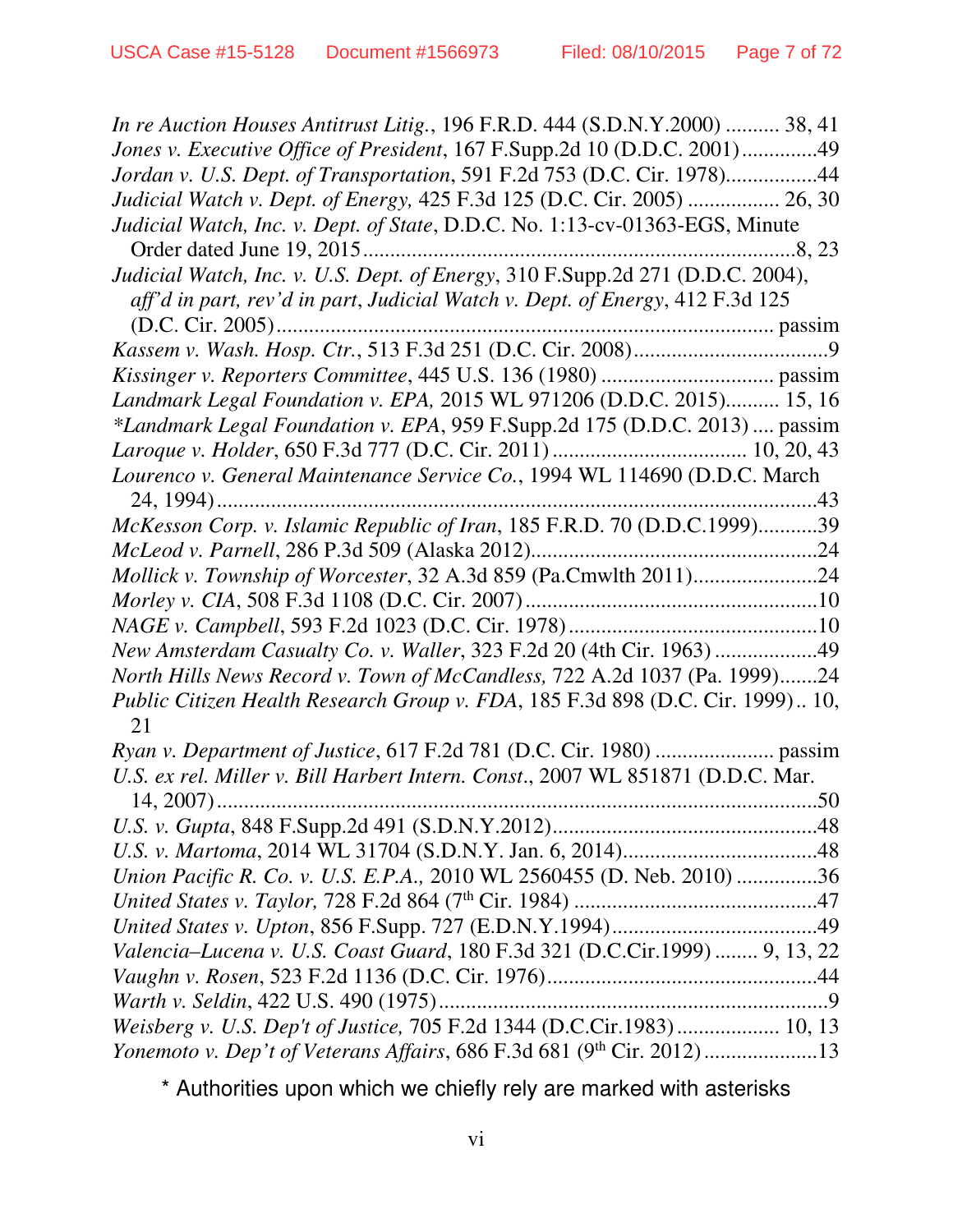# **Statutes**

| <b>Other Authorities</b>                                                 |  |
|--------------------------------------------------------------------------|--|
| Michael Pepson & Daniel Epstein, Gmail.Gov: When Politics Gets Personal, |  |
| Does the Public Have a Right to Know?, 13 Engage J. 4 (2012)  26, 45     |  |
| National Archives, Disposition of Federal Records: A Records Management  |  |
|                                                                          |  |

\* Authorities upon which we chiefly rely are marked with asterisks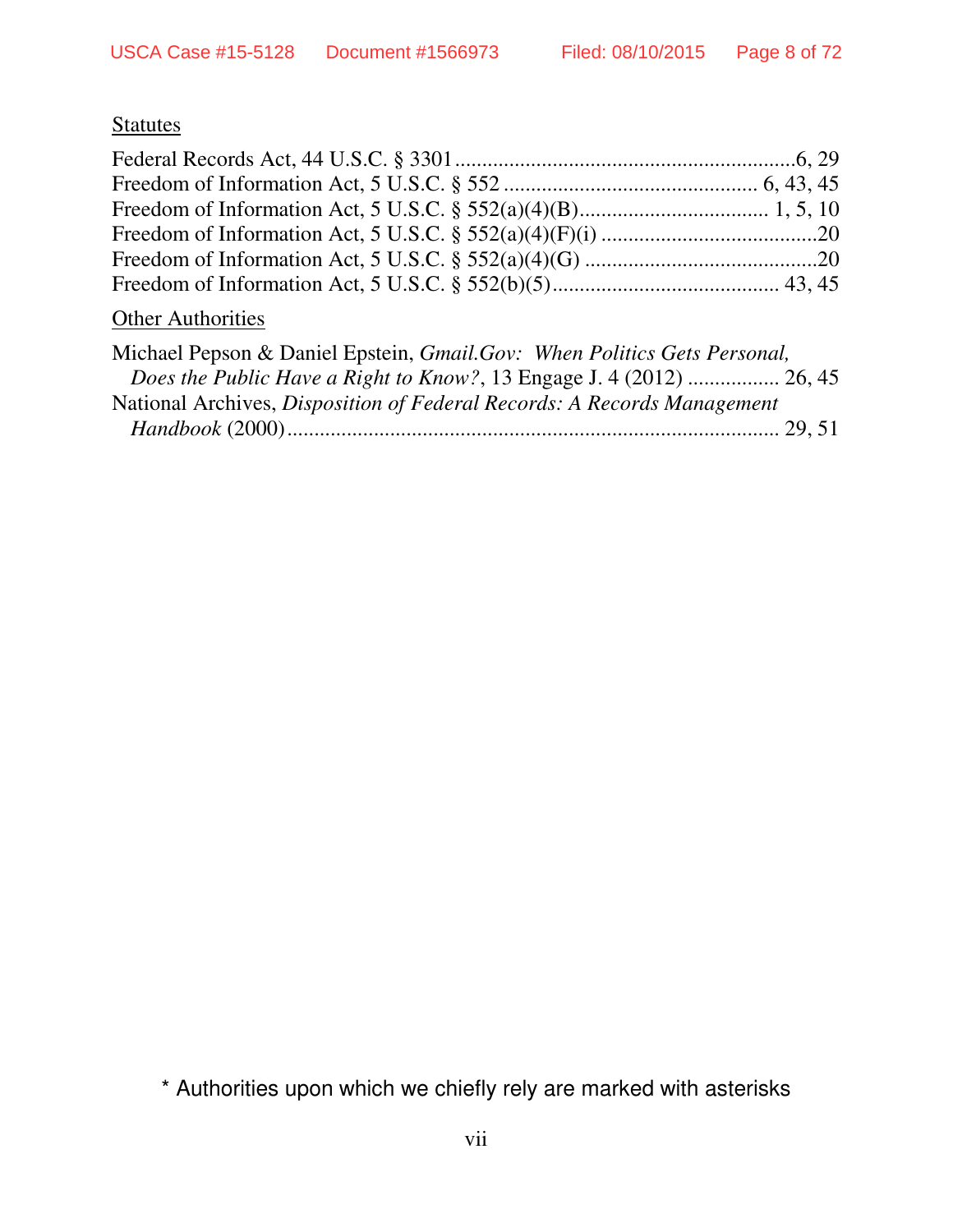#### **GLOSSARY**

- APA Administrative Procedure Act
- CEI Competitive Enterprise Institute
- EPA Environmental Protection Agency
- FRA Federal Records Act
- FOIA Freedom of Information Act
- NOAA National Oceanic and Atmospheric Administration
- OSTP Office of Science and Technology Policy
- WHRC Woods Hole Research Center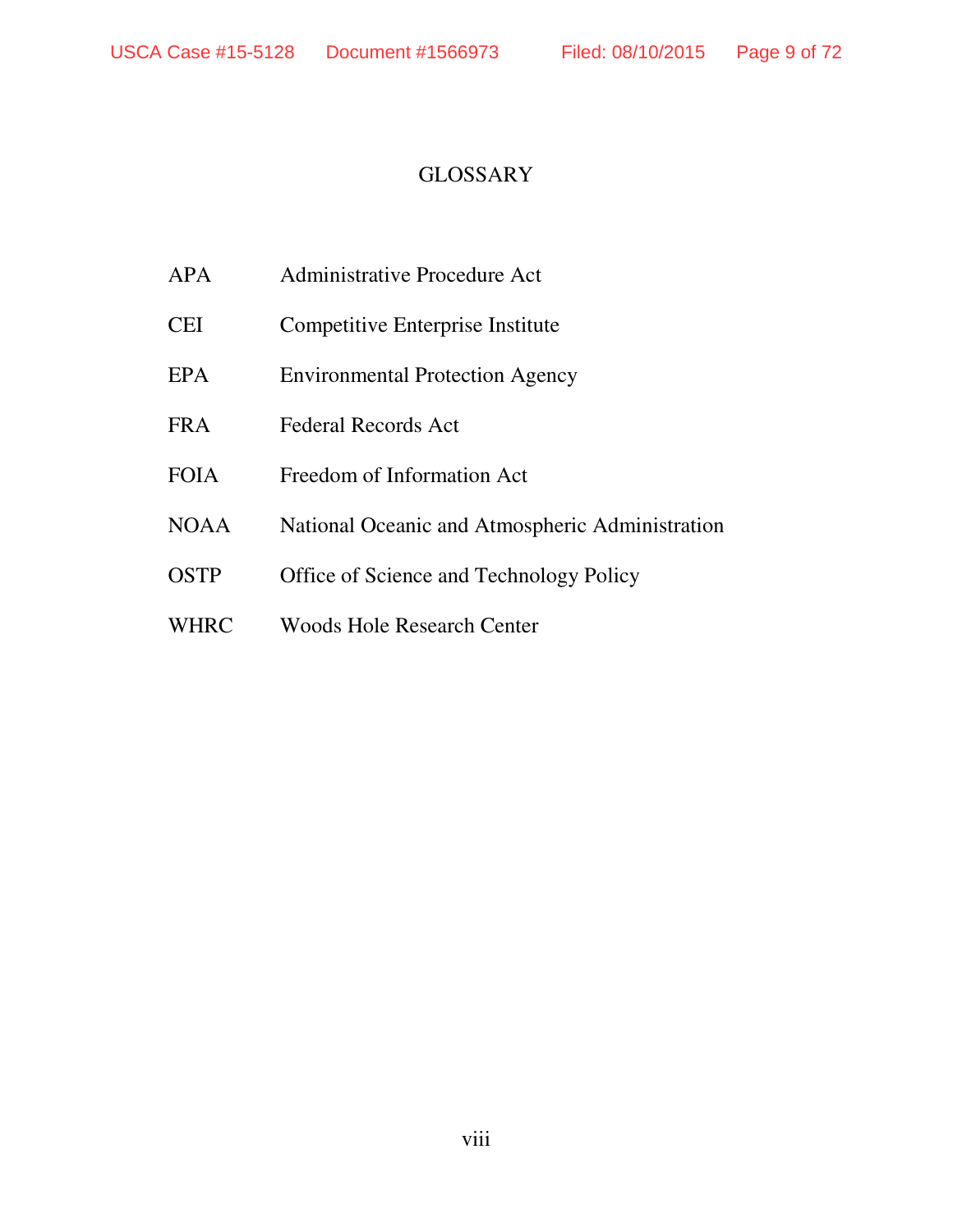#### **JURISDICTIONAL STATEMENT**

The district court had jurisdiction pursuant to 28 U.S.C. § 1331 and 5 U.S.C. § 552(a)(4)(B). It dismissed plaintiff's lawsuit on March 3, 2015.<sup>1</sup> Appellant timely filed a notice of appeal on April 22, 2015.<sup>2</sup> This Court has jurisdiction pursuant to 28 U.S.C. § 1291.

#### **STATEMENT OF ISSUES**

- 1. Whether the district court erred in ruling that the emails Plaintiff sought in its Freedom of Information Act request are not subject to FOIA because they are located in the agency head's unofficial email account, not the official account provided by the agency, even if they are work-related or otherwise constitute agency records.
- 2. Whether the district erred in failing to address whether these emails were within the *constructive* control of the agency, in its ruling that the agency neither possessed nor controlled them, and thus could not be liable for improperly withholding them under the Freedom of Information Act (contrary to this court's decision in *Burka v. U.S. Dept. of Health and Human Services*, 87 F.3d 508, 515 (D.C. Cir. 1996)).

 $\overline{a}$ 

<sup>1</sup> *See* JA 185.

<sup>2</sup> *See* JA 3.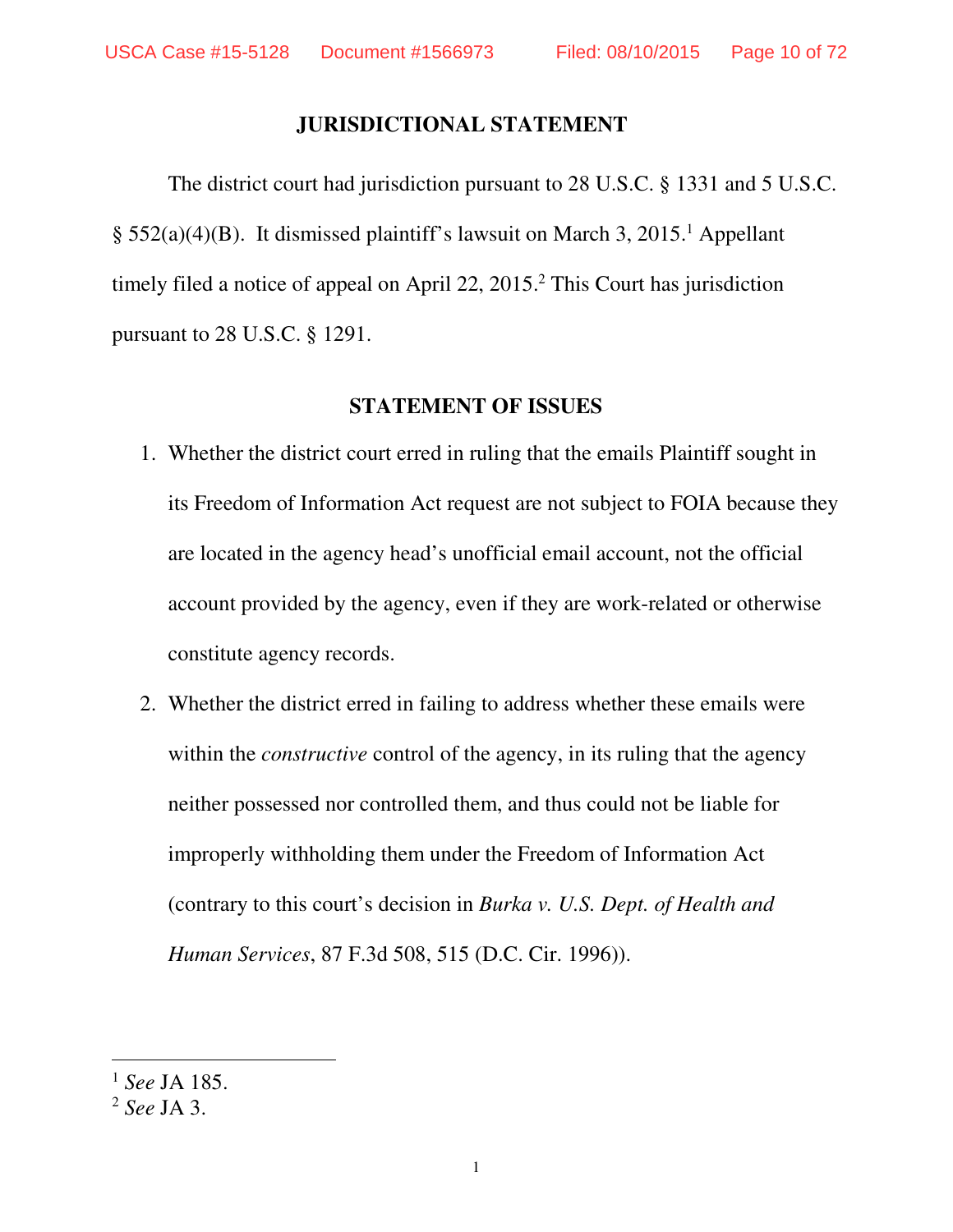#### **STATUTES AND REGULATIONS**

Applicable provisions are reprinted in the Statutory Addendum, which contains the pertinent sections of the Freedom of Information Act.

#### **STATEMENT OF THE CASE**

On October 15, 2013, plaintiff CEI submitted a FOIA request to OSTP that sought "records sent to, from or copied to a specific non-official email address that CEI learned OSTP Director John Holdren maintained and used for official or work-related correspondence,"<sup>3</sup> an email account at Woods Hole Research Center.<sup>4</sup> "Plaintiff learned of this account in the Vaughn Index produced in FOIA litigation seeking emails" from the email account of "former EPA administrator Lisa Jackson."<sup>5</sup> That Vaughn Index "listed some correspondence from this account as work-related."<sup>6</sup>

In a letter dated February 4, 2014, OSTP declined to provide the records from this account, saying that the requested records were "beyond the reach of

<sup>3</sup> *See* Complaint at ¶27, JA 10-11.

<sup>4</sup> *Id.* at ¶23, JA 9-10.

-

<sup>6</sup> Complaint at ¶2, JA 4-5.

<sup>5</sup> *Id.* at ¶20, JA 9 *See also* Memorandum In Support of Motion to Dismiss (Docket No. 7-8) at 5 ("CEI apparently discovered this WHRC e-mail address through documents produced to CEI in connection with a separate FOIA request submitted to EPA.").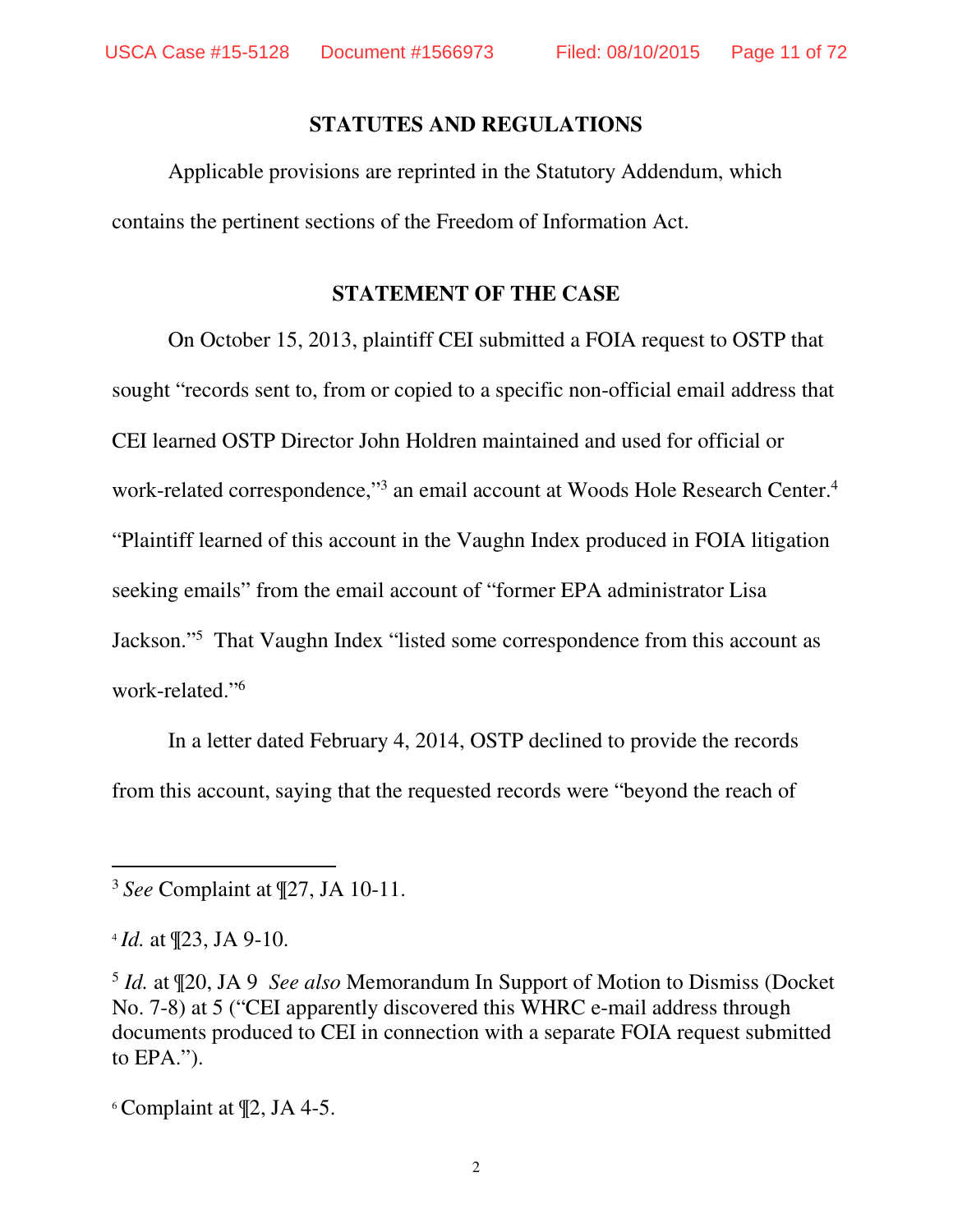FOIA" because they were in an "account" that "is under the control of the Woods Hole Research Center, a private organization."<sup>7</sup> OSTP did not indicate that it had made any attempt to search the account or actually been denied access to it.<sup>8</sup>

On February 8, 2014, CEI filed an administrative appeal, taking issue with the refusal to produce documents from Holdren's non-official email account, and noting that agencies have repeatedly shown the ability to search employees' private email accounts and produce emails from them in response to FOIA requests.<sup>9</sup> For example, CEI had obtained "several hundred work-related emails from [EPA] Region 9 Administrator Jared Blumenfeld's Comcast.net account," "EPA produced former Region 8 Administrator James Martin's work-related ME.com emails,"<sup>10</sup> and the Commerce Department produced "responsive records" based on its "searching the home office and personal email account of Dr. Solomon," an employee of the National Oceanic and Atmospheric Administration (NOAA).<sup>11</sup>

-

<sup>9</sup> *See* JA 72-73, JA 89-90. The Complaint also notes this. JA 18-19, JA 22.

<sup>10</sup> JA 72-73.

 $11$  JA 89-90.

<sup>7</sup> *Id.* at ¶29, JA 11.

<sup>8</sup> *See* JA 62 (OSTP's response to the FOIA request, attached as Exhibit 2 to the Defendant's Motion to Dismiss).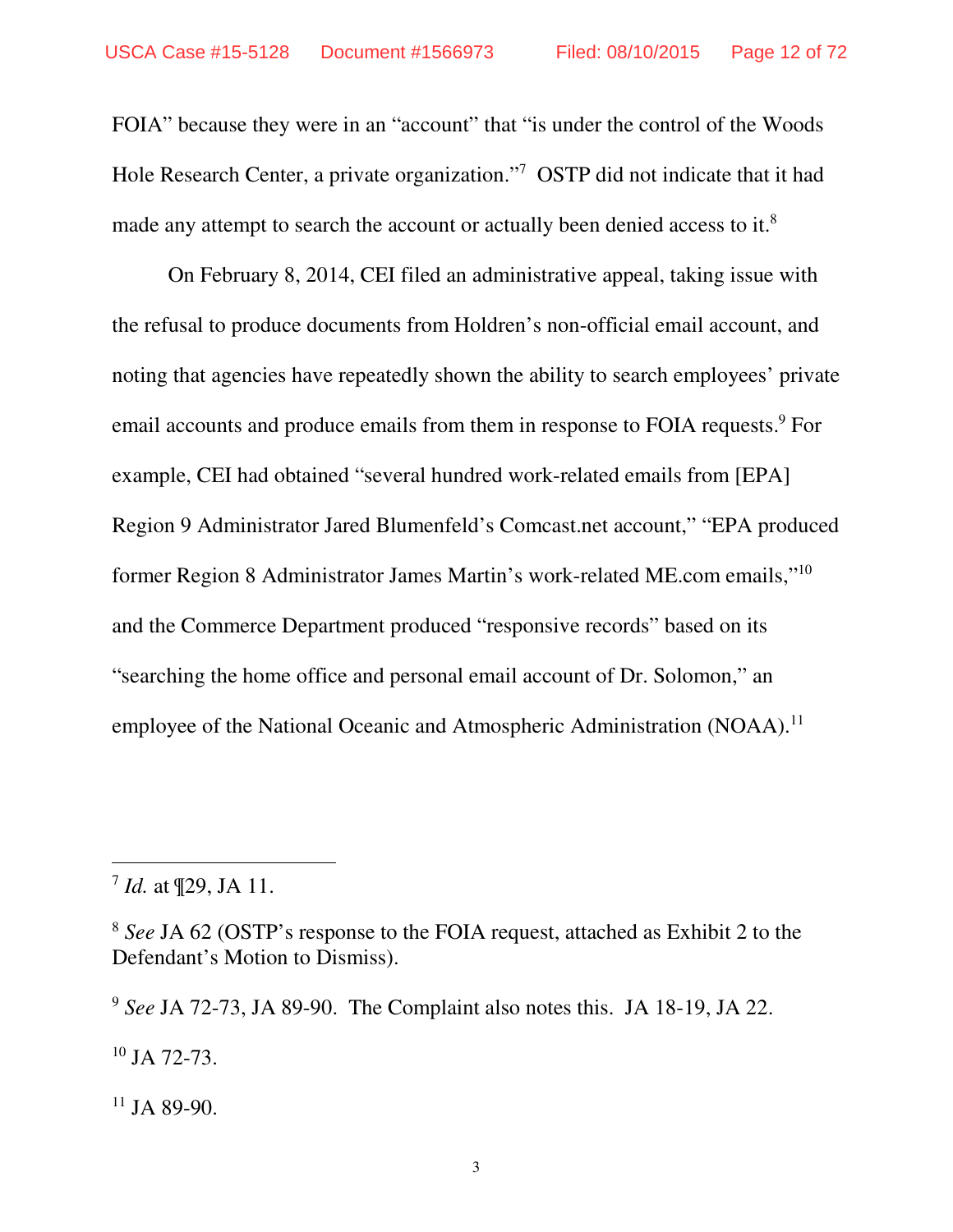When OSTP did not substantively respond to that appeal,  $^{12}$  CEI filed suit on May 5, 2014 seeking an injunction mandating production of "work-related emails sent to or from the account."<sup>13</sup> As CEI's Complaint noted, contrary to OSTP's claim that this account was beyond its control due to its private nature, other agencies had in fact managed to produce hundreds of emails from their employees' private email accounts in response to FOIA requests, such as in response to CEI's FOIA requests to the EPA and NOAA.<sup>14</sup>

In an opinion and order dated March 3, 2015, the district court granted OSTP's motion to dismiss the lawsuit for failure to state a claim. The court concluded that even if the requested records were "agency records" – a question it explicitly did not decide – OSTP had not violated FOIA in failing to produce them, because it had not "withheld" them within the meaning of FOIA.<sup>15</sup> It reached this conclusion despite "OSTP's refusal to search Dr. Holdren's unofficial account"<sup>16</sup>

- <sup>14</sup> Complaint at ¶¶ 54-57, 69, JA 18-19, 22.
- <sup>15</sup> Memorandum Opinion at 10-12, JA 195-97.
- <sup>16</sup> Memorandum Opinion at 19, JA 204.

<sup>12</sup> *See* Complaint at ¶¶30-33, 37-38, JA 11-13.

<sup>13</sup> *Id.* at ¶77, JA 23.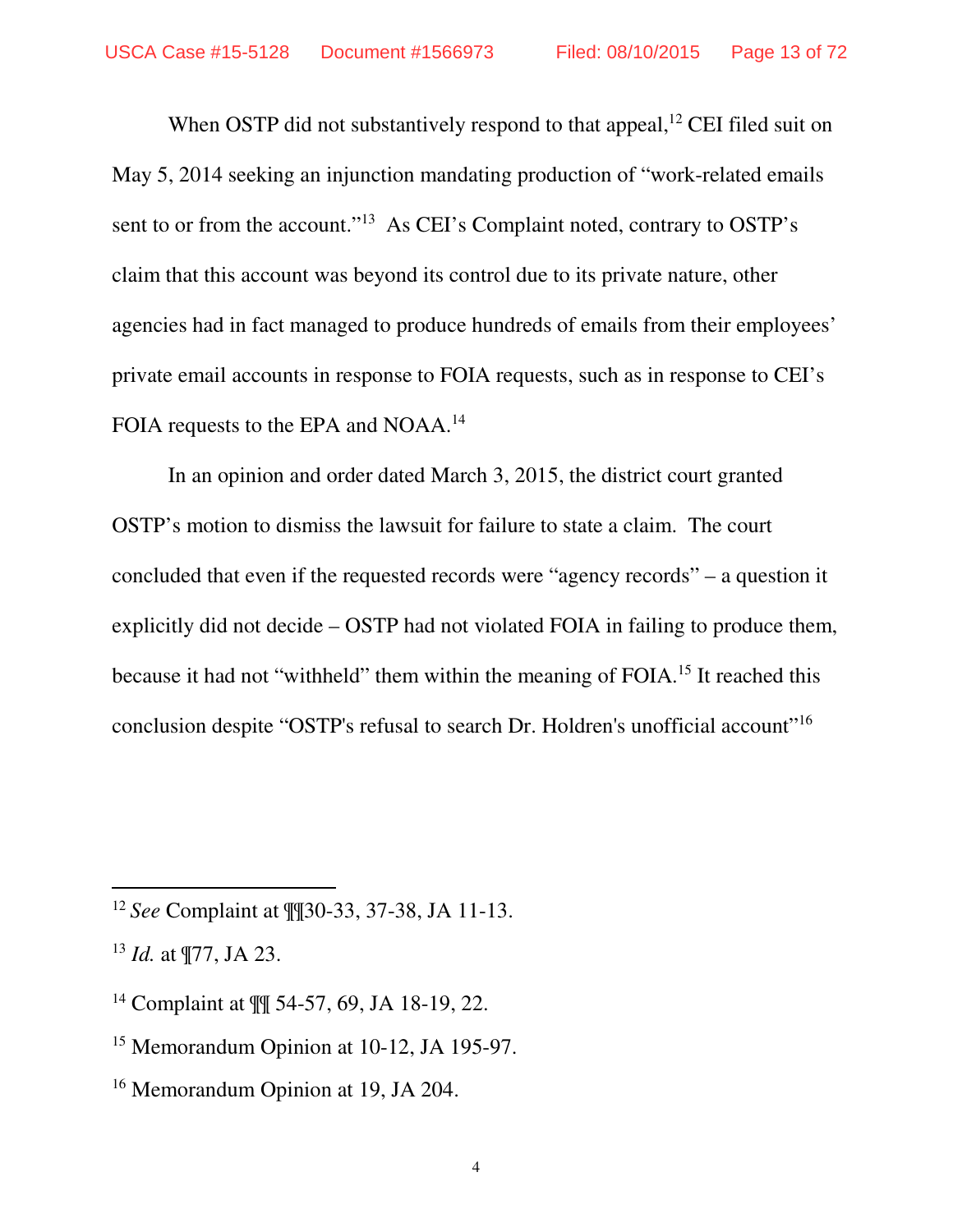and the fact that when an agency receives a FOIA request, "it must 'conduct [] a search reasonably calculated to uncover all relevant documents."<sup>17</sup>

As it noted, federal jurisdiction over a FOIA claim is dependent upon a showing that an agency has improperly "withheld" agency records, and a showing of withholding in turn requires proof that records are in an agency's "possession or control."<sup>18</sup> It concluded that OSTP lacked "control over emails located on the jholdren@whrc.org account."<sup>19</sup>

The court rejected CEI's arguments that since "Dr. Holdren maintains control over jholdren@whrc.org and (2) Dr. Holdren is OSTP' s Director, OSTP controls the unofficial email account." It reasoned that these arguments were inconsistent with CEI's characterization of the account in its complaint, saying that "The Complaint specifically alleges that when an agency employee uses an email account 'under the control of, a third party, in this case, the Woods Hole Research Center,' the emails are 'solely under the control of private parties and generally unknown to and inaccessible by the federal government[.] $^{\prime\prime\prime20}$ 

<sup>17</sup> *Id.* at 2, JA 187.

<sup>18</sup> Memorandum Opinion at 10, JA 195, *citing Kissinger v. Reporters Committee*, 445 U.S. 136, 139 (1980); *see* 5 U.S.C. § 552(a)(4)(B) (jurisdiction exists where agency "improperly withheld" records).

<sup>19</sup> Memorandum Opinion at 10, JA 195.

<sup>20</sup> Opinion at 10, JA 195, *citing* Complaint, ¶23.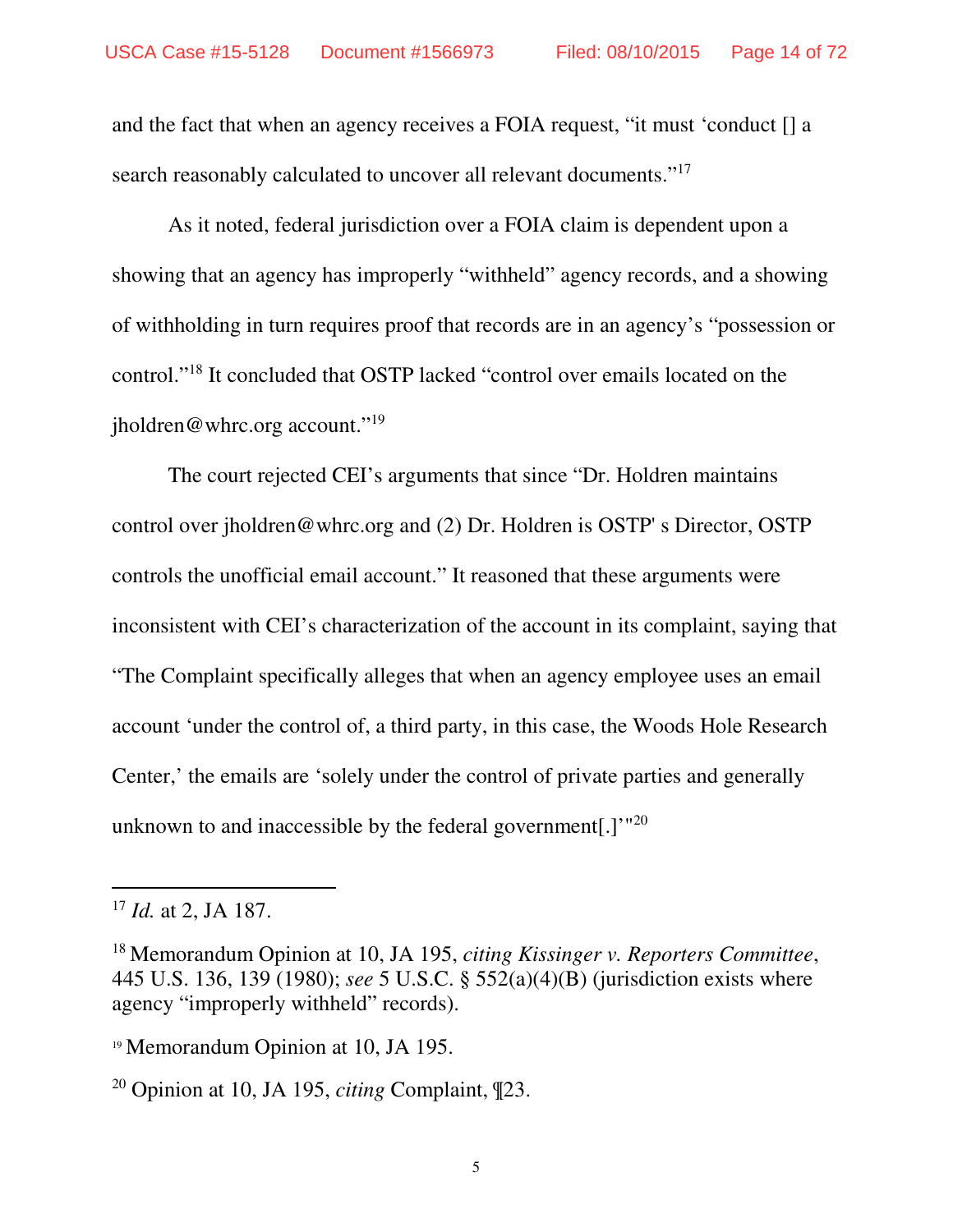(In addition to alleging a violation of the Freedom of Information Act, CEI had also alleged that by allowing Director Holdren to conduct official business using an unofficial email account, OSTP had violated the Federal Records Act, $^{21}$  by giving outside "parties [like the Woods Hole Research Center] direct access" to "sensitive information" under their "control,"<sup>22</sup> making it difficult for other federal employees to access them, $^{23}$  and creating the risk those emails would be lost or overlooked by the agency in responding to records requests.<sup>24</sup> The court below dismissed the Federal Records Act claim,<sup>25</sup> a dismissal that is not being appealed).

 The court below concluded that "agencies do not – merely by way of the employer/employee relationship -- gain 'control' over their employees' personal email accounts."<sup>26</sup> It reasoned that "Under FOIA, even high ranking agency officials have personal interests distinct from those of the agencies they

 $\overline{a}$ 

<sup>23</sup> *Id.* at ¶¶23, 55, JA 9-10, JA 18.

<sup>26</sup> Opinion at 10-11, JA 195-96.

<sup>21</sup> *Id.* at ¶¶ 91-110, JA 26-29.

<sup>22</sup> *Id.* at ¶23, JA 10.

<sup>24</sup> *Id.* at ¶¶44, 48, JA 15-16.

<sup>25</sup> *See* Opinion at 13-19, JA 198-204 (citing, *e.g.,* the fact that the Federal Records Act precludes judicial review of agency compliance with record-retention guidelines).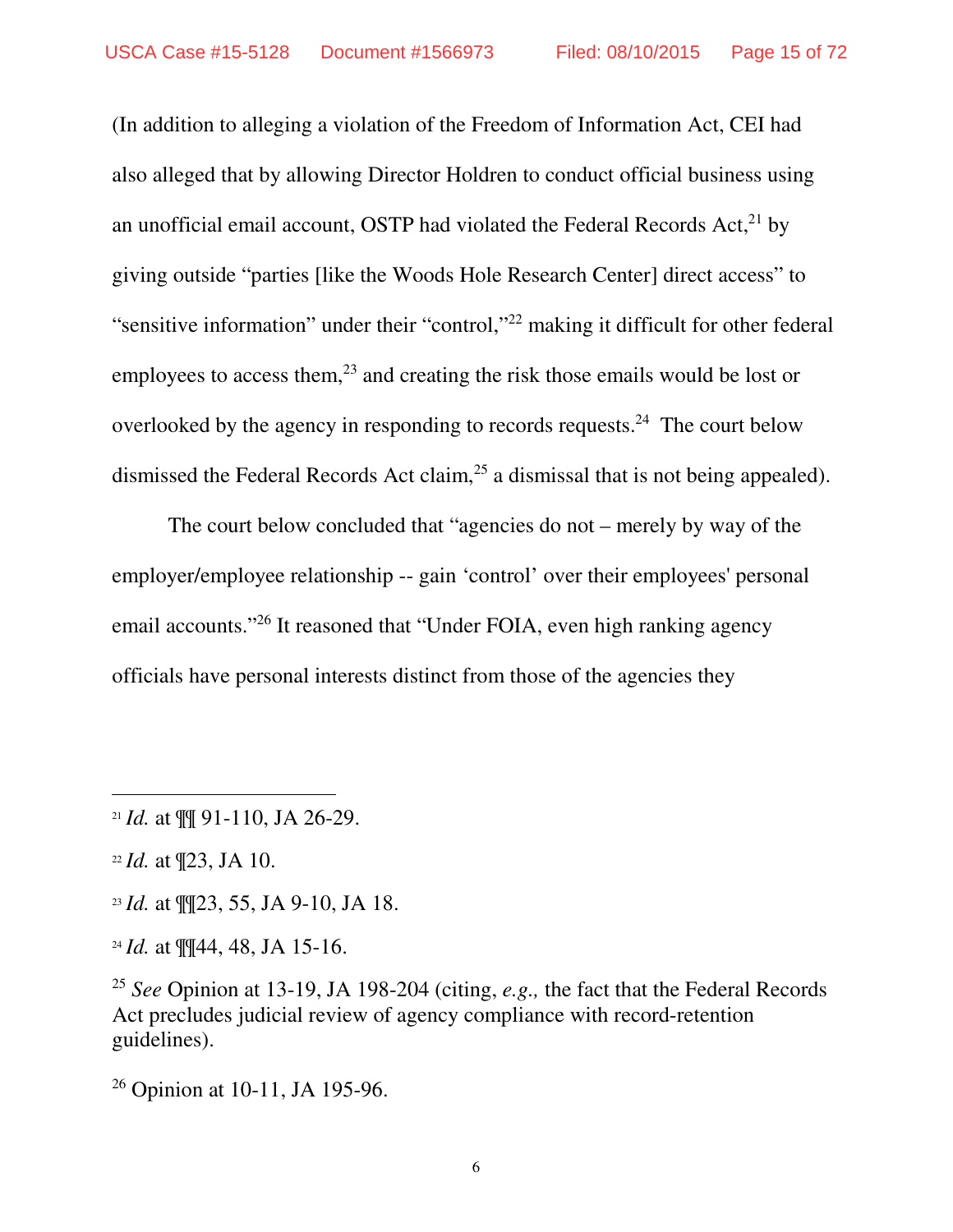lead," citing cases in which high-ranking officials' personal materials were deemed not to constitute "agency records."<sup>27</sup>

#### **SUMMARY OF ARGUMENT**

At issue in this case is OSTP's refusal to search the personal email account of its Director in response to a FOIA request seeking emails in the account relating to "agency business."<sup>28</sup> The agency refused to do so even though such work-related emails are subject to FOIA—a fact that is demonstrated by federal agency practice and is supported by well-established legal principles. The district court's ruling to the contrary should be overturned.

 The court engaged in an unreasonably cramped reading of CEI's complaint. It failed to draw the reasonable inferences in CEI's favor that are required on a motion to dismiss, and it effectively shifted FOIA's burden of proof to the plaintiff.<sup>29</sup> Finally, the court held that documents in a personal email account are not covered by FOIA regardless of their nature.

 The court's ruling on FOIA's scope is plainly incorrect. The mere fact that emails are in a personal email account does not exempt them from FOIA, nor does

 $\overline{a}$ 

 $27$  Opinion at 12, JA 197.

<sup>28</sup> Complaint, ¶¶1-11, 20, 26, 29, JA 4-6, JA 10-11.

<sup>29</sup> *See Department of Justice v. Tax Analysts*, 492 U.S. 136, 142 n. 3 (1989) (even on summary judgment, agency has the "burden" to prove that "the materials sought are not 'agency records' or have not been 'improperly' 'withheld.'")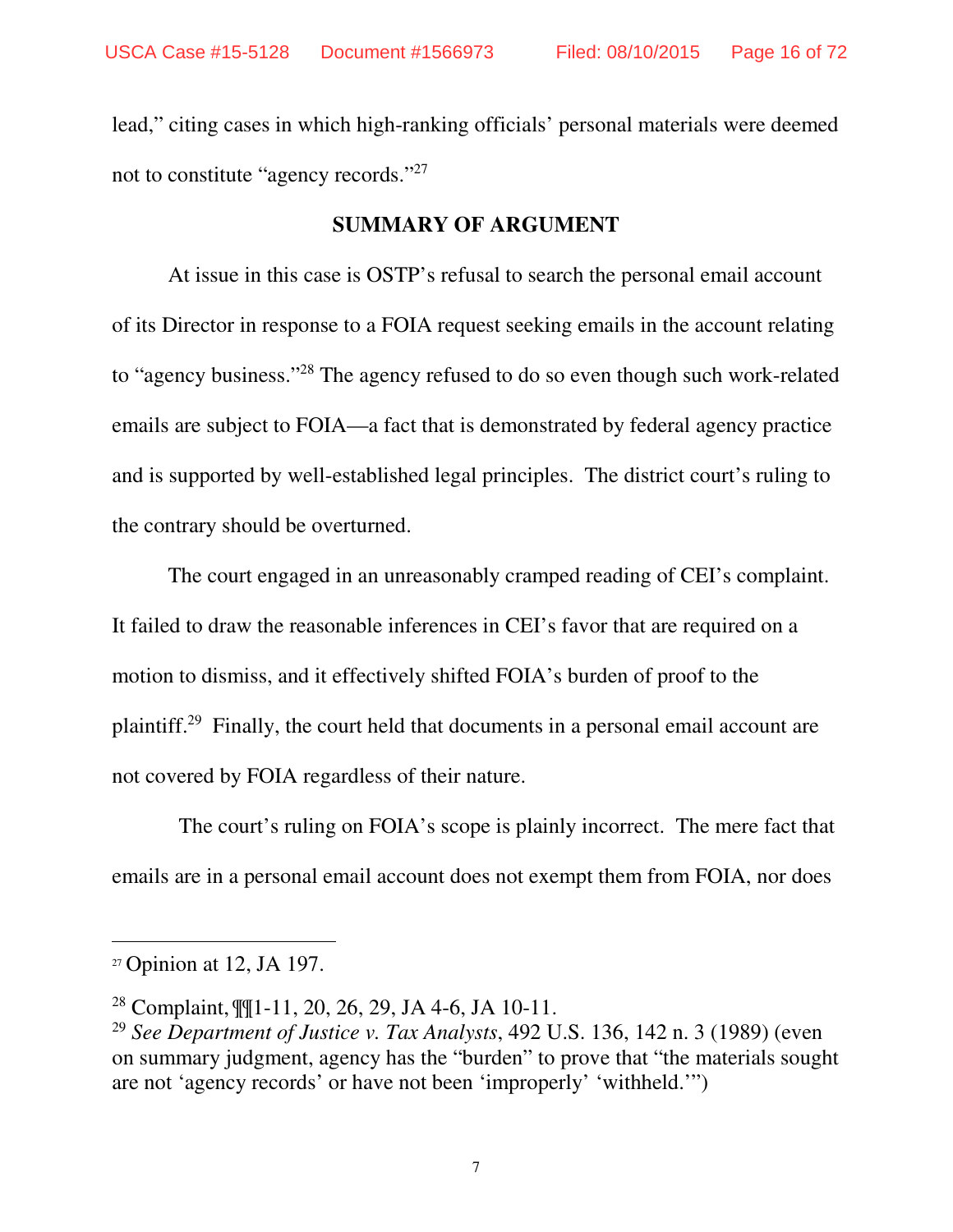it place them beyond an agency's actual control for purposes of FOIA. Agencies frequently search the personal email accounts of agency employees for workrelated records, demonstrating that agencies have actual control over those accounts.<sup>30</sup> It makes little sense to claim that an agency is not "withholding" documents when it refuses to produce documents held by its own chief executive that relate to "agency business."<sup>31</sup>

 Even if OSTP had demonstrated that these emails were not within its actual control – which it did not – its failure to search its director's personal account would still violate FOIA because any agency records in that account fall within the agency's "constructive control." *Burka v. U.S. Dept. of Health and Human Services*, 87 F.3d 508, 515 (D.C. Cir. 1996); *see also Landmark Legal Foundation v. E.P.A.*, 959 F.Supp.2d 175, 181, 184 (D.D.C. 2013 (denying summary judgment because agency "did not search the personal email accounts of the Administrator, the Deputy Administrator, or the Chief of Staff."); *Judicial Watch, Inc. v. Dept. of State*, D.D.C. No. 1:13-cv-01363-EGS, Minute Order dated June 19, 2015 ("In view of revelations that then-Secretary of State Clinton and members of her staff used personal email accounts to conduct State Department business, and that emails from those accounts may not have been covered by State Department

 $\overline{a}$ 

<sup>30</sup> *See, e.g.,* JA 18-19, 22 (Complaint, ¶¶54-57, 69).

<sup>31</sup> *See, e.g.,* JA 4 (Complaint, ¶1).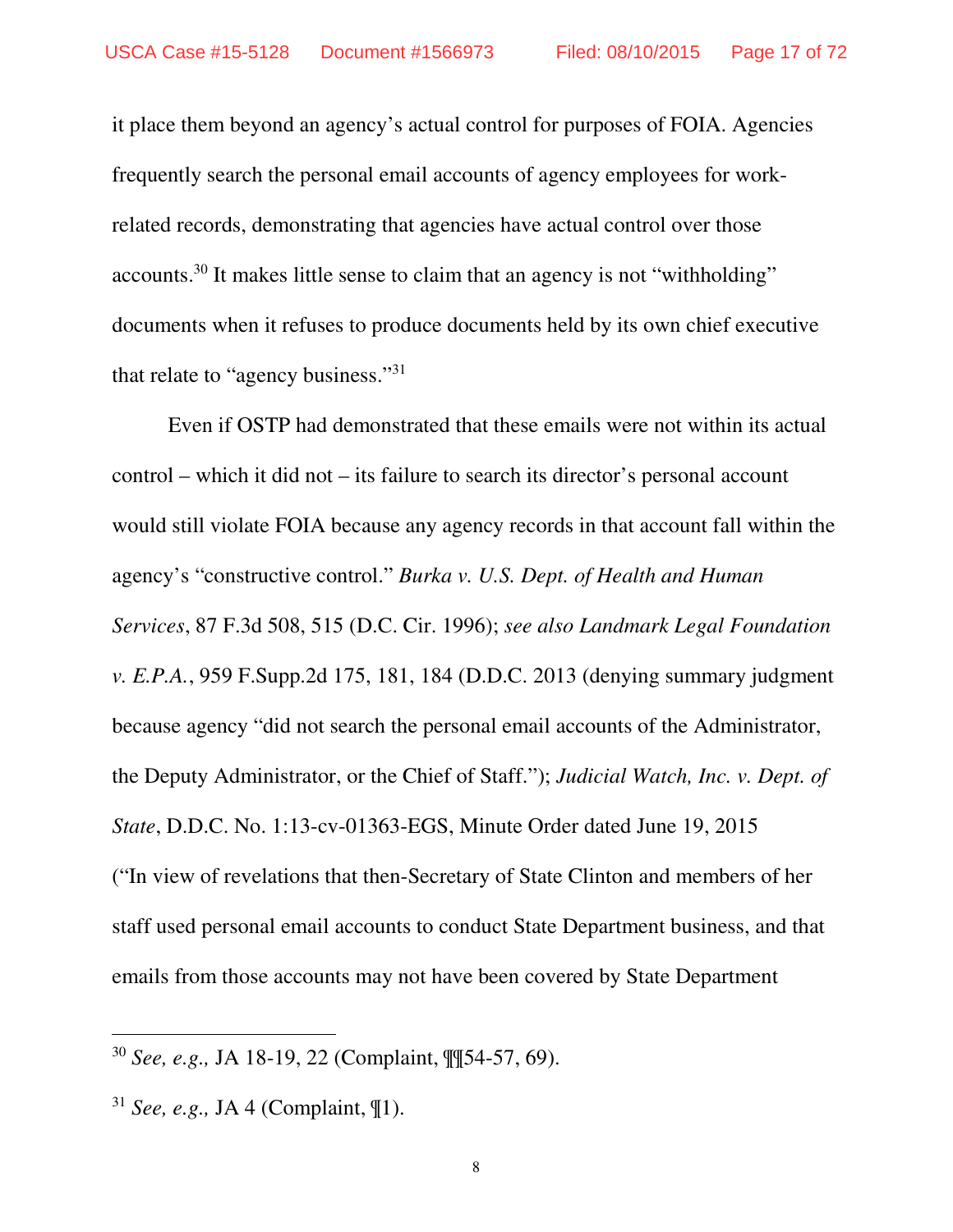searches for documents responsive to the FOIA request at issue in this case," court reopened case that had previously been dismissed) (http://goo.gl/mLF5Xj). The court's attempt to distinguish *Landmark* does not withstand scrutiny, and its ruling should be reversed.

 Moreover, an agency can be found liable for improperly withholding agency records under FOIA, even when they are located outside an agency and its offices. *See, e.g., Burka*, 87 F.3d at 515 (data tapes held by agency contractor were "agency records" subject to FOIA, even though they were "neither created by agency employees, nor are they currently located on agency property"); *Valencia– Lucena v. U.S. Coast Guard*, 180 F.3d 321, 327-28 (D.C.Cir.1999) (Coast Guard should have searched records located off premises in Atlanta at a non-Coast Guard site). The court below never even acknowledged the existence of these decisions, perhaps because its ruling simply cannot be reconciled with them.

#### **STANDARD OF REVIEW**

This Court reviews *de novo* dismissals for failure to state a claim. *Kassem v. Wash. Hosp. Ctr.*, 513 F.3d 251, 253 (D.C. Cir. 2008). In reviewing a motion to dismiss, the court "must accept as true all material allegations of the complaint," *Warth v. Seldin*, 422 U.S. 490, 501 (1975), and draw "all inferences in favor of the nonmoving party." *Autor v. Pritzker*, 740 F.3d 176, 179 (D.C. Cir. 2014). The Court "must construe the complaint in favor of the complaining party." *Warth v.* 

9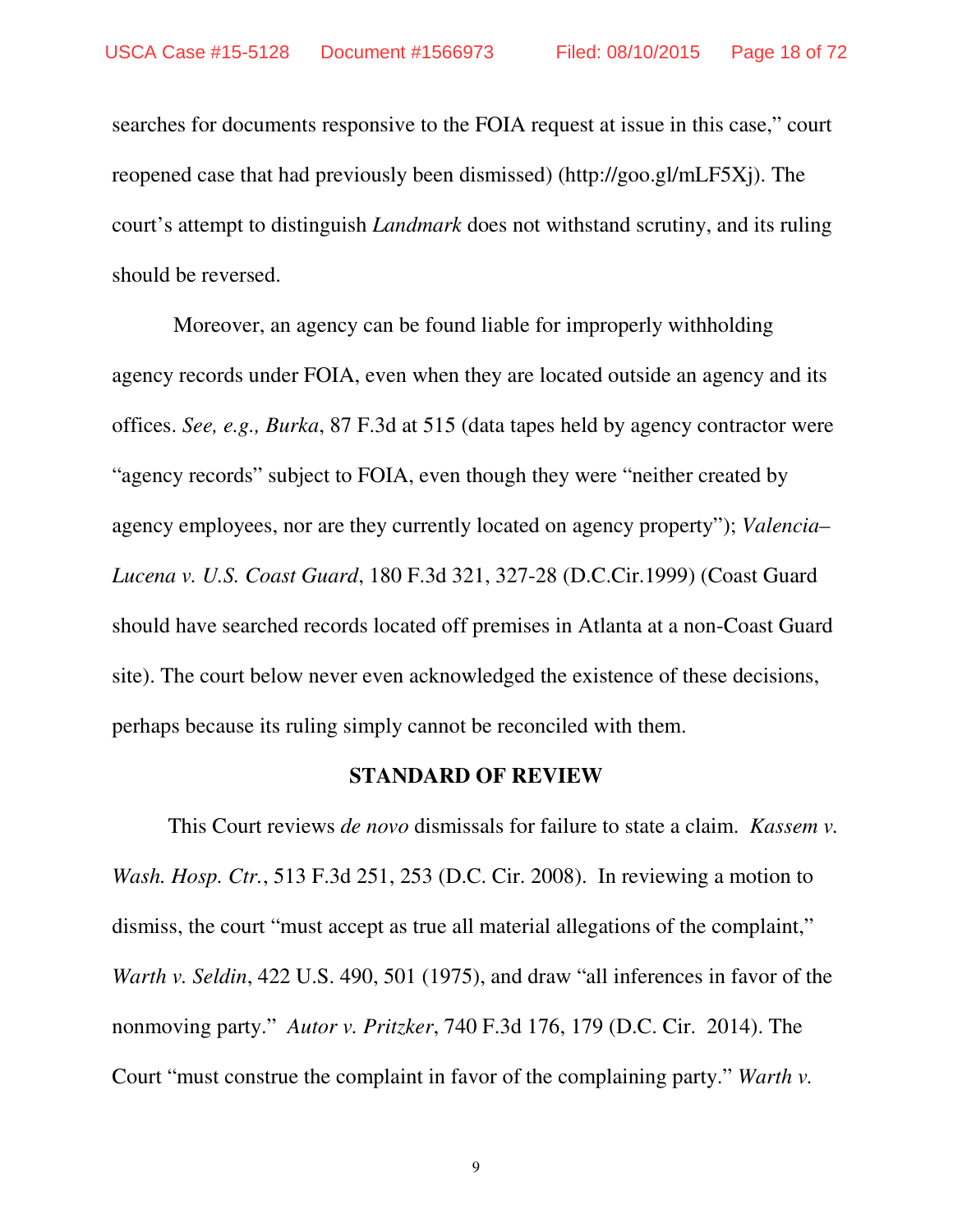*Seldin*, 422 U.S. 490, 501 (1975). General factual allegations in the complaint are presumed to embrace the specific facts necessary to support the claim. *Laroque v. Holder*, 650 F.3d 777, 785 (D.C. Cir. 2011).

The "'agency must show beyond material doubt [] that it has conducted a search reasonably calculated to uncover all relevant documents.'" *Morley v. CIA*, 508 F.3d 1108, 1114 (D.C. Cir. 2007), *quoting Weisberg v. U.S. Dep't of Justice,* 705 F.2d 1344, 1351 (D.C.Cir.1983). "The burden is on the agency to demonstrate, not the requester to disprove, that the materials sought are not 'agency records' or have not been 'improperly' 'withheld.'" *Department of Justice v. Tax Analysts*, 492 U.S. 136, 142 n. 3 (1989); *accord Gallant v. NLRB*, 26 F.3d 168, 171 (D.C.Cir.1994) ("the agency has ... [the] burden of demonstrating that the documents requested are not 'agency records' ") (citing 5 U.S.C. § 552(a)(4)(B)).

"Even when the requester," rather than the government, "files a motion for summary judgment, the Government 'ultimately [has] the onus of proving that the [documents] are exempt from disclosure.'" *Public Citizen Health Research Group v. FDA*, 185 F.3d 898, 904-05 (D.C. Cir. 1999)¸*quoting NAGE v. Campbell*, 593 F.2d 1023, 1027 (D.C. Cir. 1978).

To prevail, an agency must demonstrate that "each document that falls within the class requested either has been produced, is unidentifiable, or is wholly [or partially] exempt from the [FOIA's] inspection requirements." *Goland v. CIA*,

10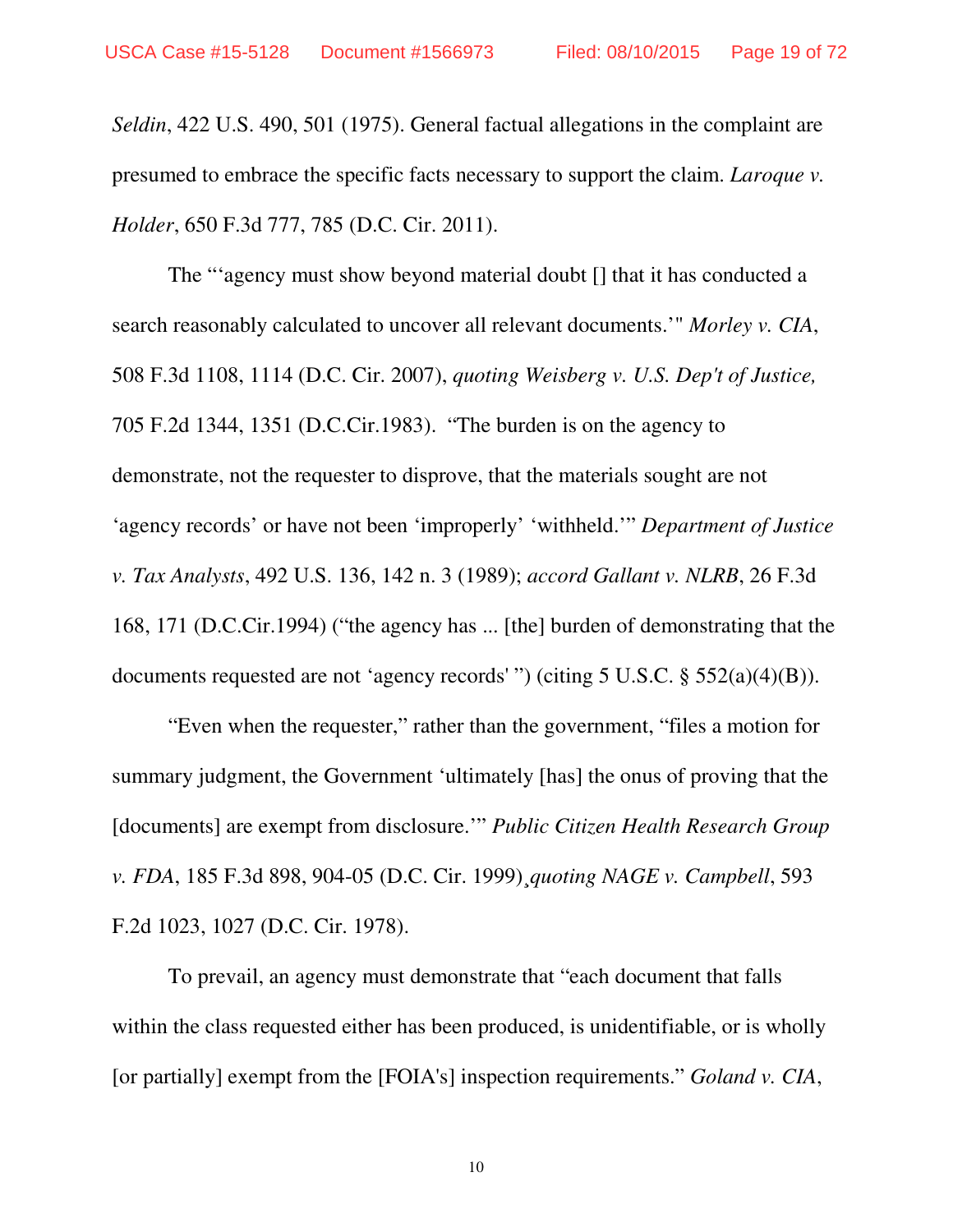607 F.2d 339, 352 (D.C.Cir.1978). Thus, "records are presumptively disclosable unless the government can show" otherwise. *Consumer Federation of America v. Department of Agriculture*, 455 F.3d 283, 287-93 (D.C. Cir. 2006).

#### **ARGUMENT**

#### **I. The Court Below Wrongly Excused OSTP's Failure to Search Its Director's Unofficial Email Account**

As the court below noted, "Plaintiff has been exceedingly clear about what it wanted from OSTP: work-related emails residing on Dr. Holdren's unofficial email account, jholdren@whrc.org."<sup>32</sup> Such emails connected with "agency business"<sup>33</sup> plainly existed in the account, which the Complaint alleges was used for "official" and "work-related correspondence,"<sup>34</sup> such as one enclosing a presentation by Dr. Holdren on "Obama administration" "policy" on "science, technology, and innovation," including the administration's "National Oceans Policy," "the American Innovation Strategy," and federal "STEM Education Initiatives."<sup>35</sup> The

 $\overline{a}$ 

<sup>&</sup>lt;sup>32</sup> Memorandum Opinion at 8, JA 193.

<sup>33</sup> *See, e.g., Complaint* at ¶1, JA 4-5 (request encompassed records "reflecting the conduct of, or otherwise relating to, agency business")..

<sup>34</sup> *Complaint* at ¶¶ 2, 27, JA 4-5, 10-11.

<sup>35</sup> *See, e.g.,* JA 119-149 (reproducing this email about official government policy as exhibit 7 to the Motion to Dismiss; this email was produced not in response to the FOIA request at issue in this case, but in response to a FOIA request that plaintiff propounded to the EPA years ago.). Defendant has admitted this email's existence and authenticity, *see Memorandum In Support of Motion to Dismiss*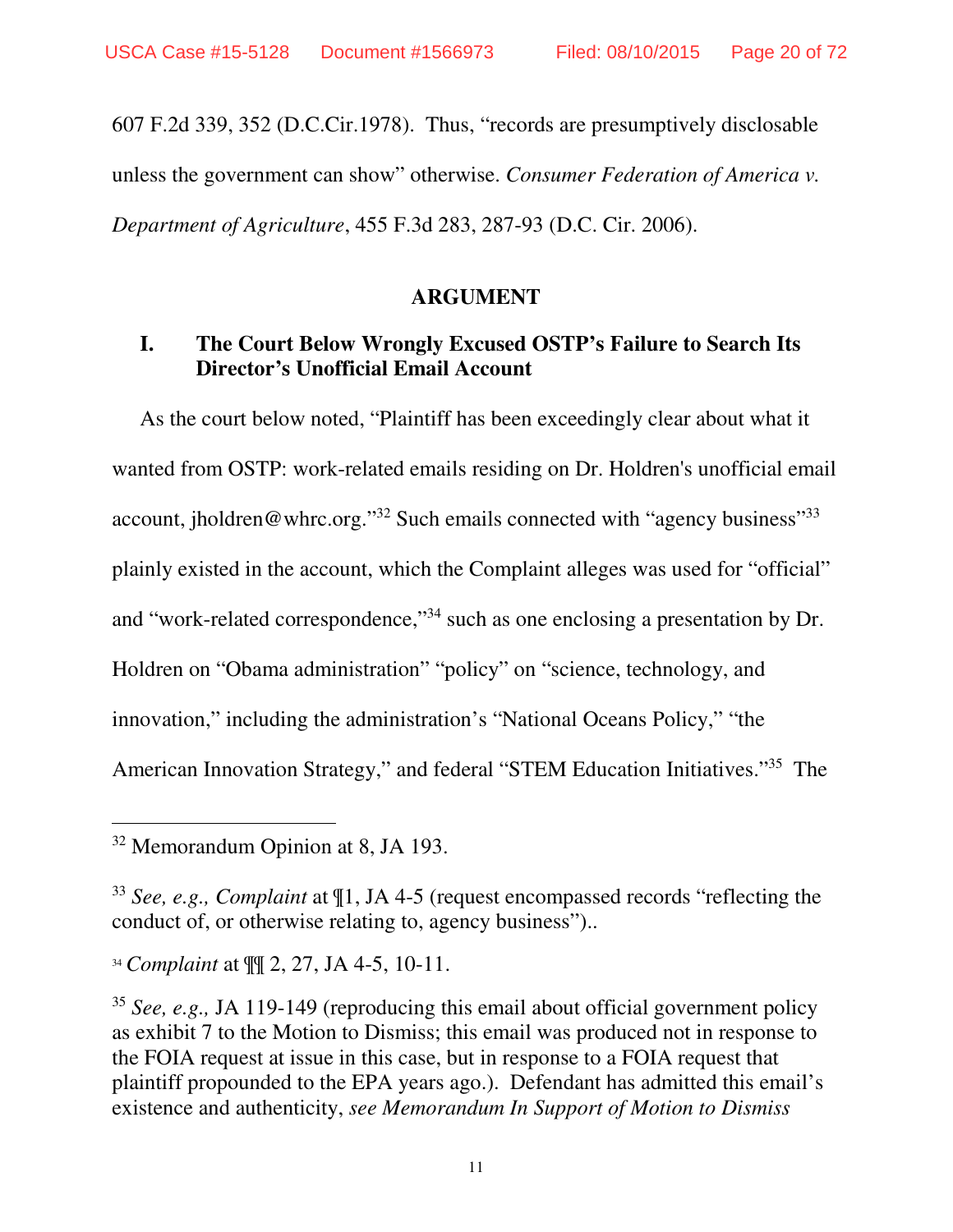court below did not deny that this email or others like it constitute an agency record.<sup>36</sup> Many additional examples of agency records were once found in that account, as we discuss in Part VI of this brief, *infra* (pp. 42-46).

Yet OSTP did not even attempt to search the email account, much less produce emails from it, as the Court observed in noting "OSTP's refusal to search Dr. Holdren's unofficial account"<sup>37</sup> This refusal to search for responsive documents in a place where the agency is on notice that they may exist bars dismissal, especially

-

<sup>36</sup> *See* Memorandum Opinion at 9 n. 4, JA 194 (court did not "reach the question of whether the emails sought are agency records"). Although "the agency has ... [the] burden of demonstrating that the documents requested are not 'agency records'," *Gallant*, 26 F.3d at 171, it did not do so; indeed, it has not described the nature or content of other emails in the account, or the context in which they were created.

Even absent the concrete examples of agency records in the form of emails related to government policy cited in this brief, plaintiff's allegations of the existence of other such emails would be sufficient to prevail on a motion to dismiss, where all of the plaintiff's material allegations must be taken as true, *Warth*, 422 U.S. at 501, and general allegations are presumed to embrace the specific facts necessary to support the plaintiff's claims (such as a work-related email having the elements needed to constitute an agency record), *see Laroque*, 650 F.3d at 785.

<sup>37</sup> Memorandum Opinion at 19, JA 204. *See also* Reply Memorandum In Support of Defendant's Motion to Dismiss (Docket No. 10) at pg. 4 (noting OSTP did not "pressur[e]" Holdren "to grant OSTP access to the private account.").

<sup>(</sup>Dkt. No. 7-8) at 22; *compare Purgess v. Sharrock*, 33 F.3d 134, 144 (2D Cir. 1994) (factual "statements in briefs" are "binding judicial admissions"), of which this court can take judicial notice, *see Gomez v. Wilson*, 477 F.2d 411, 416 n.28 (D.C. Cir. 1973) (court can "judicially notice the record [even] in other litigation"); *EEOC v. St. Francis Xavier Parochial School*, 117 F.3d 621, 624 (D.C. Cir. 1997) ("judicial notice" proper on motion to dismiss).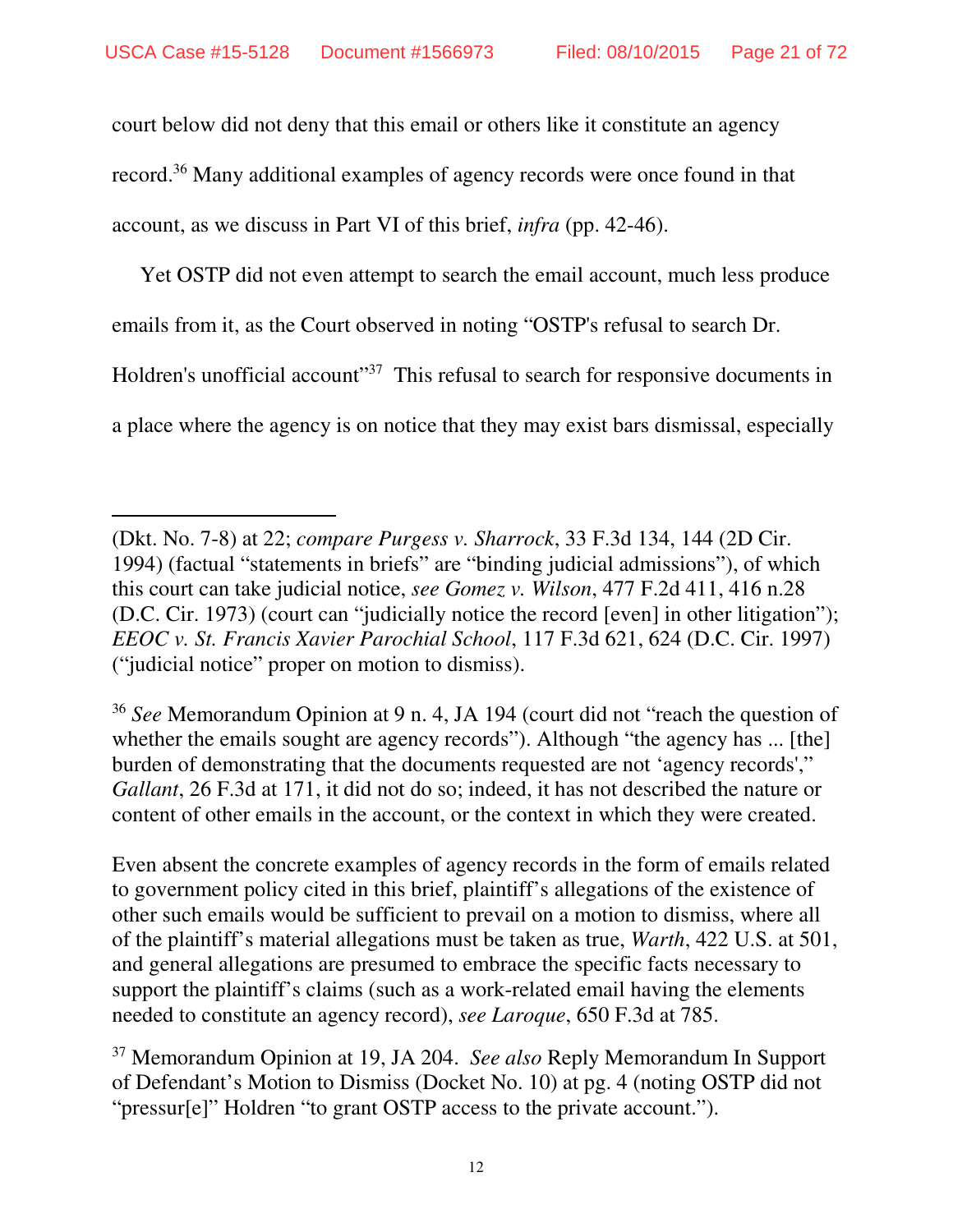on a motion to dismiss. *See Valencia–Lucena v. U.S. Coast Guard*, 180 F.3d 321, 327-28 (D.C.Cir.1999) (notice to agency of possibly "overlooked materials" off its premises made summary judgment improper; "It is well-settled that if an agency has reason to know that certain places may contain responsive documents, it is obligated under FOIA to search" them, even if they are not in the agency's own files; Coast Guard had duty to search "records stored at a federal record center" in Atlanta, even though that was not a Coast Guard facility); *Yonemoto v. Dep't of Veterans Affairs*, 686 F.3d 681, 698 (9<sup>th</sup> Cir. 2012) (dismissal on motion to dismiss is inappropriate where "the agency produces what it maintains is all the responsive records, but the plaintiff challenges 'whether the [agency's] search for records was adequate'"); *Weisberg v. Dep't of Justice*, 705 F.2d 1344, 1351 (D.C. Cir. 1983) ("the agency must show beyond material doubt is that it has conducted a search reasonably calculated to uncover all relevant documents," even on summary judgment); *Carney v. Dep't of Justice*, 19 F.3d 807, 812 (2d Cir. 1994) (agency has the "burden of showing that its search was adequate").

#### **A. Agencies Routinely Search and Exert Control Over Work-Related Emails in the Personal Accounts of Their Employees**

Agencies have repeatedly shown the ability to search employees' private email accounts and produce work-related emails from them in response to FOIA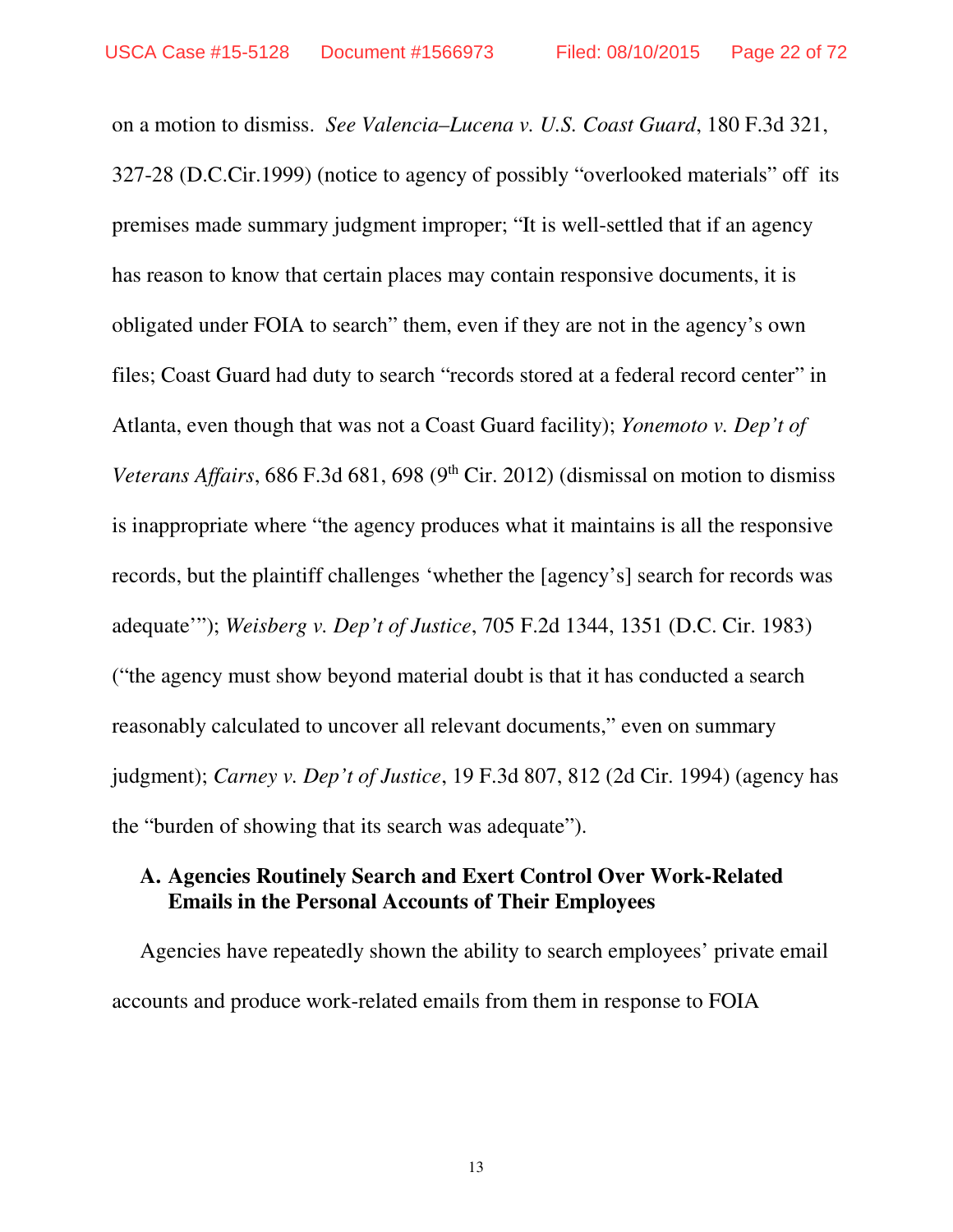requests.<sup>38</sup> For example, CEI had obtained "several hundred work-related emails from [EPA] Region 9 Administrator Jared Blumenfeld's Comcast.net account," EPA "produced former Region 8 Administrator James Martin's work-related ME.com emails."<sup>39</sup> And the National Oceanic and Atmospheric Administration (NOAA) produced responsive records based on its "searching the home office and personal email account of Dr. Solomon," an NOAA employee.<sup>40</sup>

Similarly, the State Department produced thousands of pages of emails from the personal email account of former Secretary of State Hillary Clinton. The Department requested that Clinton "provide it with any federal records in her possession, such as an email sent or received on a personal email account while serving as Secretary of State," and Clinton "produced approximately 55,000 pages in response."<sup>41</sup>

Indeed, agencies explicitly exert control over work-related emails in employees' private email accounts in response to FOIA requests. For example,

<sup>39</sup> Complaint, ¶¶ 54-56, JA 18-19.

-

<sup>40</sup> Complaint, ¶¶ 57, 69, JA 19, 22.

<sup>41</sup> *Judicial Watch, Inc. v. Dept. of State*, D.D.C. No. 1:13-cv-01363-EGS, Exhibit B to Defendant's Status Report (August 7, 2015) at pg. 1 (Letter from Undersecretary of State Patrick Kennedy to David E. Kendall); Declaration of John F. Hackett filed March 30, 2015 in the *Judicial Watch* case (ECF No. 14-1), at ¶¶7,9 (same).

<sup>38</sup> *See* Complaint, ¶¶ 54-57, 69, JA 18-19, JA 22.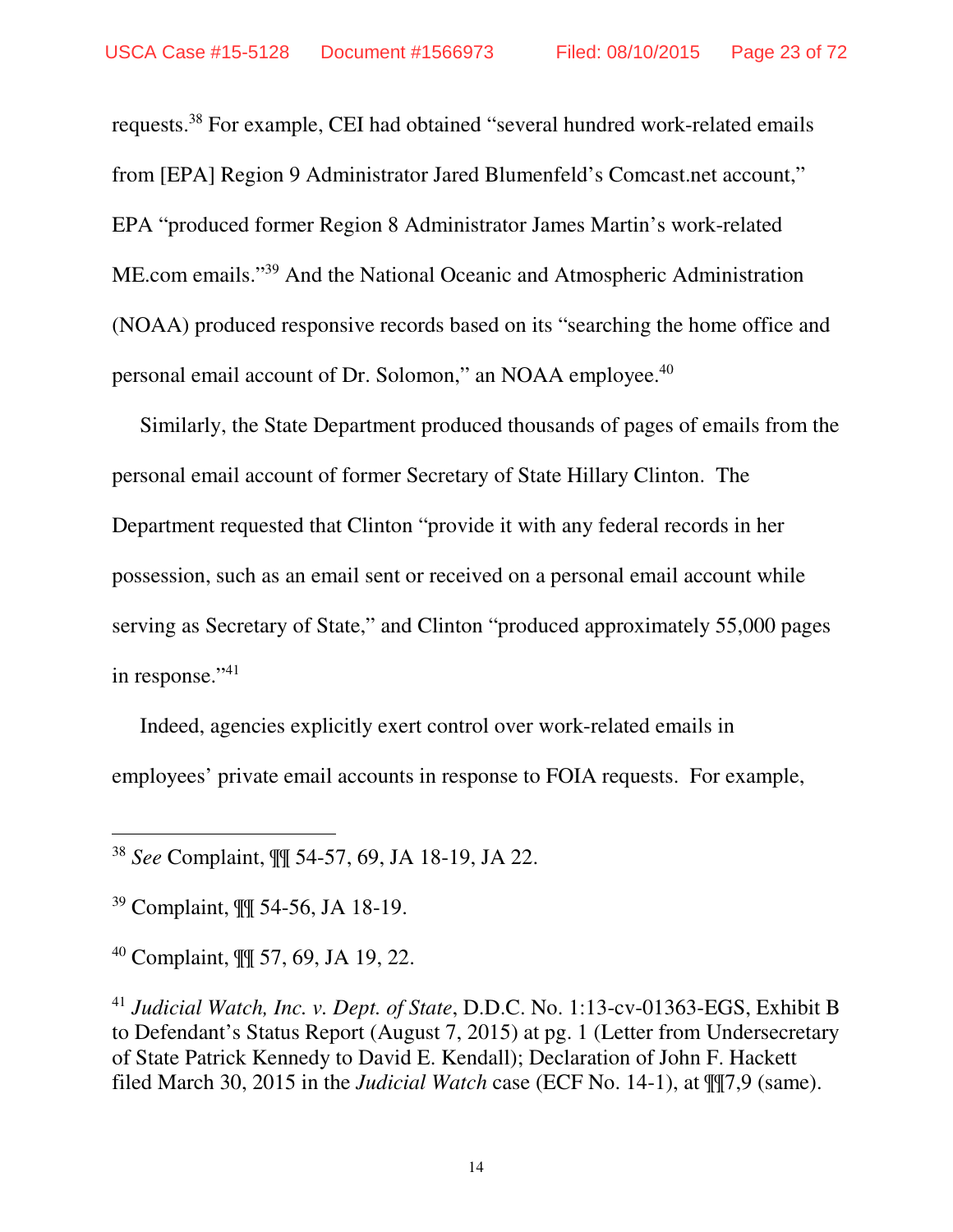"EPA's litigation hold notice [in a recent FOIA case] orders EPA staff not to delete potentially relevant information from personal devices or email accounts."<sup>42</sup> As the judge noted in that case, that was entirely proper, since "[r]equiring EPA employees to both forward *and preserve* business-related information received within or sent from personal email accounts would not impose an undue burden on agency staff."<sup>43</sup> In light of that fact, and FOIA's goal of "transparency," the judge urged EPA to consider adopting a broader "policy instructing employees who conduct any agency business using personal accounts to (1) forward such emails to their EPA accounts *and* (2) preserve the emails in their personal accounts."<sup>44</sup>

That litigation hold, issued on October 23, 2012, directed agency officials to preserve "any materials," including "electronic" ones, that were "potentially relevant to" Landmark Legal Foundation's FOIA Request.<sup>45</sup> It ordered officials to preserve all "Electronically Stored Information ['ESI']," including "emails," *id.* at 2, noting that "it does not matter whether the ESI is stored on . . . your EPA-issued

<sup>43</sup> *Id.* at \*11.

<sup>44</sup> *Id.* 

<sup>42</sup> *See Landmark Legal Foundation v. E.P.A.,* --- F.Supp.3d ----, 2015 WL 971206, \*11 (D.D.C. 2015) (No. 12-1726).

<sup>45</sup> *See Litigation Hold Notice*, at pg. 2, filed as Dkt No. 46-3 (filed, 7/24/2014) in *Landmark Legal Foundation v. EPA*, D.D.C. Case 1:12-cv-01726-RCL. *Accord Landmark*, at \*2 ("The litigation hold obligations applied to both official and personal devices")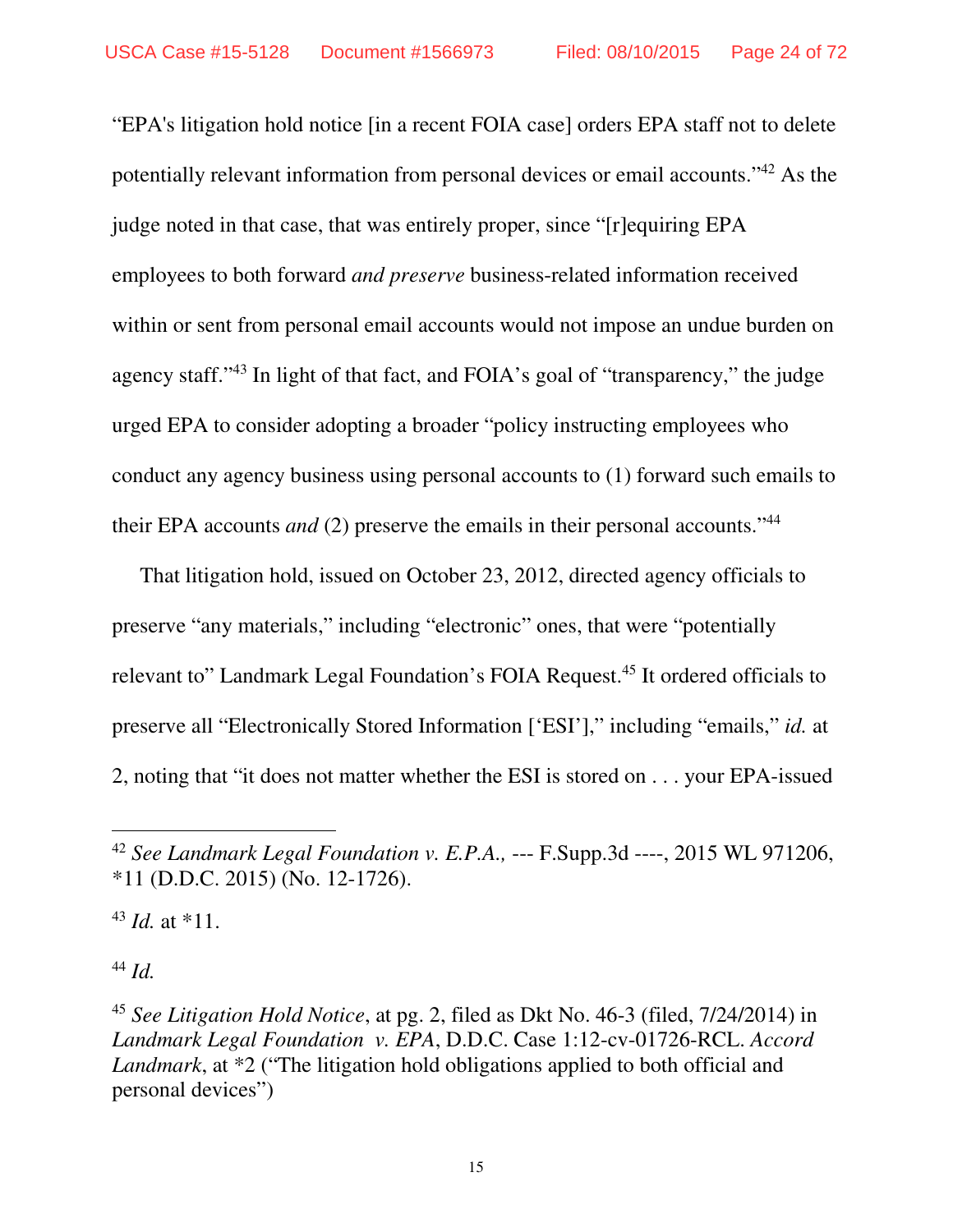desktop and/or laptop computer, *privately owned computers or other devices, or in personal email accounts*." *Id.* at 3 (emphasis added).<sup>46</sup>

"The litigation hold notice states that '[f]orwarding emails from your personal email account to your agency account will not relieve you of the responsibility for preserving the emails in your personal account.'. . . The hold further commanded EPA employees not to 'delete any [potentially relevant information] from your personal email account.'"<sup>47</sup>

Similarly, the State Department requested that employees, such as former Secretary of State Hillary Clinton, provide it with work-related records found in their personal email accounts in response to FOIA requests.<sup>48</sup>

#### **B. Despite This Ability, OSTP Made No Attempt to Search the Account or Even Determine What Work-Related Emails Were In It**

Despite agencies' ability to do so, OSTP argued that it need not bother even attempting to search Holdren's account, since that might involve "pressuring its employees" to allow a search, and "OSTP's failure to take this step . . . cannot be

<sup>46</sup> *Accord Landmark*, 2015 WL 971206, at \*2 (quoting this passage).

<sup>47</sup> *Landmark,* 2015 WL 971206, at \*10, *quoting* the Litigation Hold.

<sup>48</sup> *See, e.g., Judicial Watch, Inc. v. Dept. of State*, D.D.C. No. 1:13-cv-01363-EGS, Exhibit B to Defendant's Status Report (August 7, 2015) (ECF No. 20-1) at 1 (request made to Hillary Clinton to "please produce forthwith" "all responsive documents" in "her possession as a result of her employment at the State Department).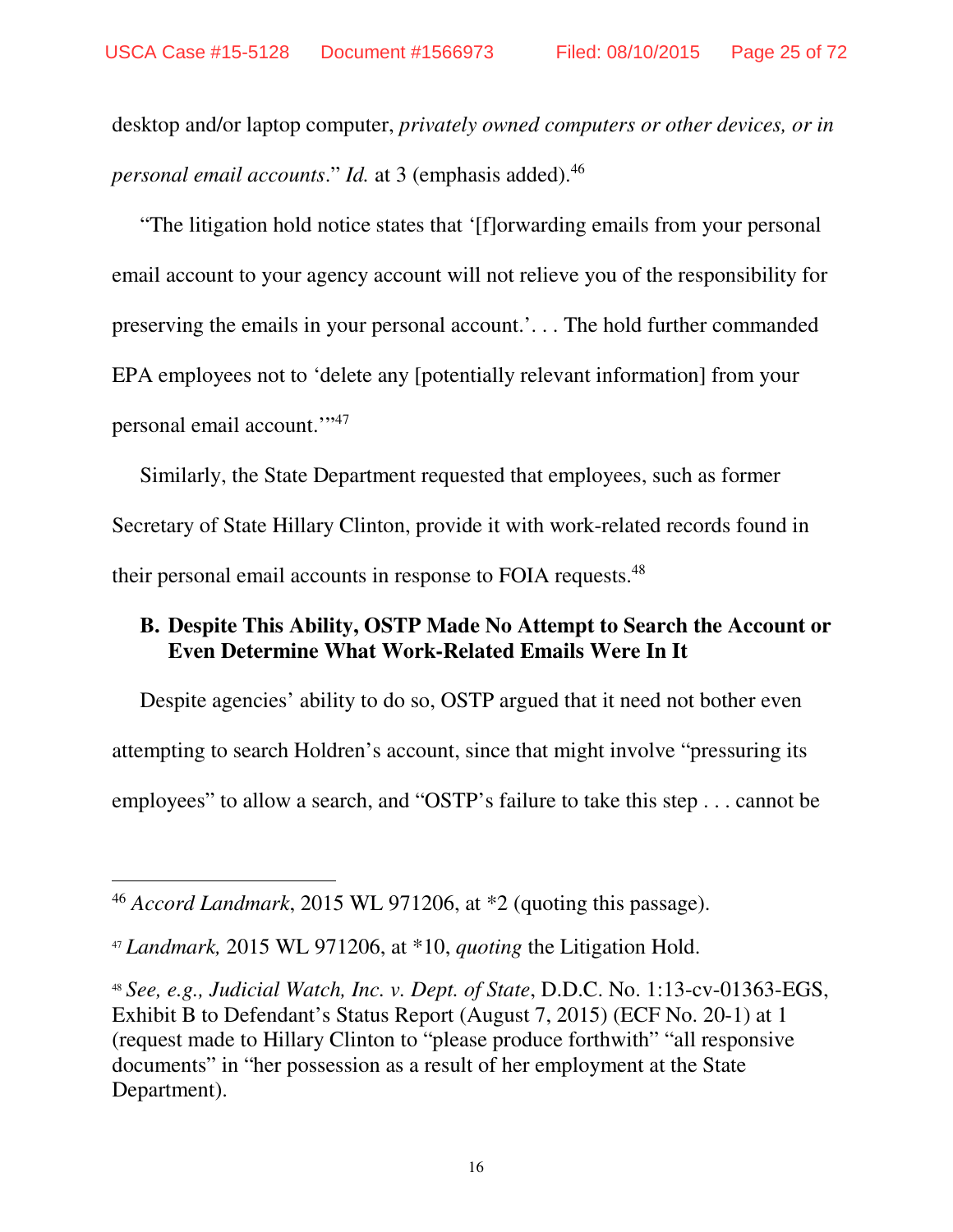construed as an agency 'withholding' of records."<sup>49</sup> Under this logic, an agency could avoid turning over agency records even if they were located in an employee's office, based on potential employee resistance. That would enable federal employees to flout FOIA with impunity.

Nothing in the record that suggests that OSTP's FOIA staff even asked Holdren to let them search his emails for responsive documents (even though the agency had the burden of detailing how its search was calculated "to uncover all relevant documents"<sup>50</sup>), or even inquired as to whether he used his personal email account to conduct agency business (as other agencies have done in response to FOIA requests<sup>51</sup>), so a discussion of potential insubordination is premature in this case. As we explain *infra* (pp. 18-31), such work-related emails are plainly within the control of their agencies, both in terms of actual control, and under the theory of

<sup>49</sup> Reply Memorandum In Support of Defendant's Motion to Dismiss (Docket No. 10) at pg. 4.

<sup>50</sup> *See, e.g., Weisberg*, 705 F.2d at 1351.

<sup>51</sup> *See* Declaration of Larry Gottesman (Dkt. No. 55-8) at ¶¶4,7, pp. 2, 4, in *Landmark Legal Foundation v. Environmental Protection Agency*, D.D.C. Case 1:12-cv-01726-RCL (to determine whether there were "documents responsive to [a] FOIA request located in personal email accounts," agency "identified and contacted 17 senior officials" and inquired whether "they used text messaging or personal (non-Agency) email accounts to send or receive information regarding rules or rulemaking"; a "few officials indicated that they would use their personal email account for business purposes if remote access to the Agency's server was not operating or if there was a need to print at another location, such as at home.").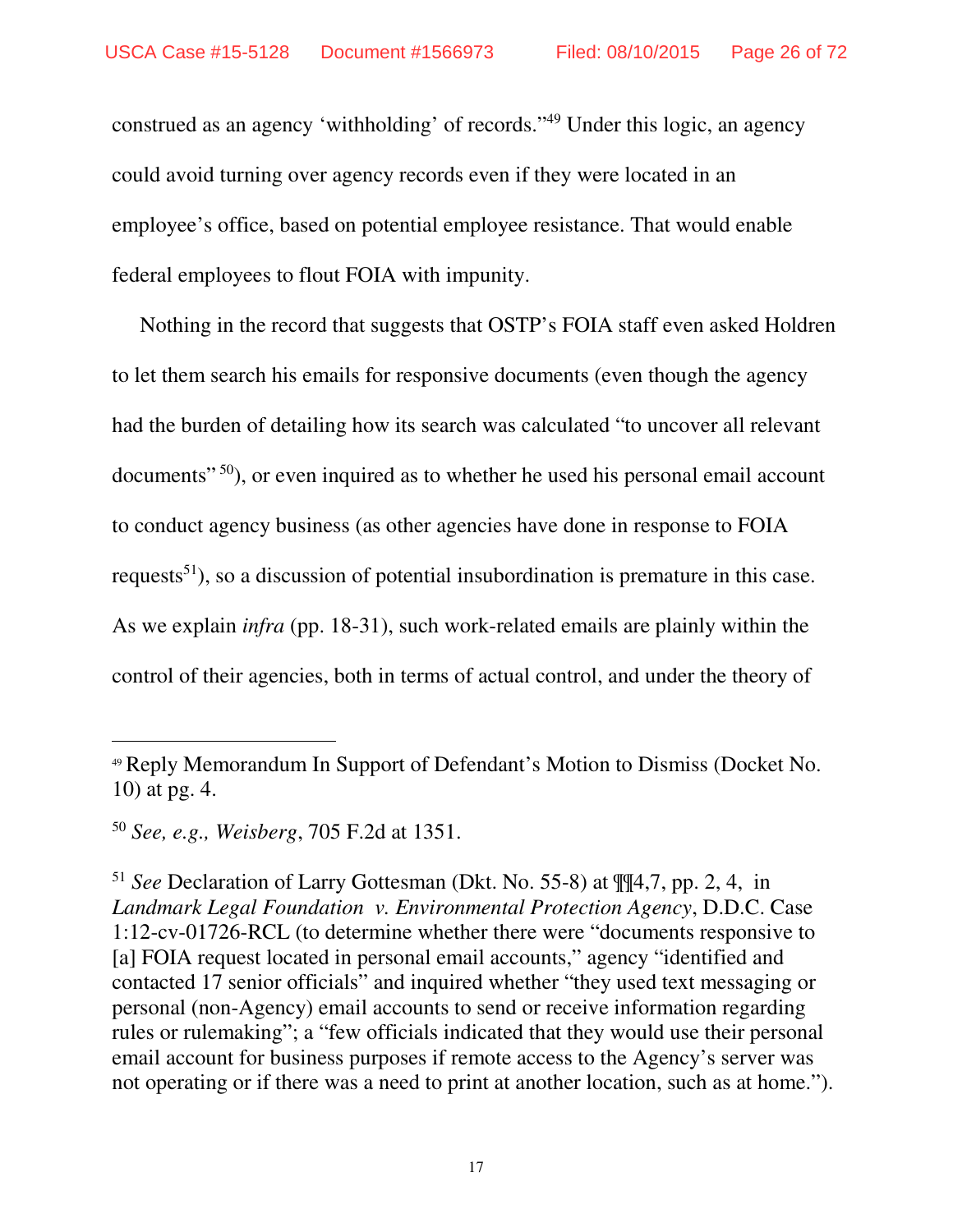"constructive control." *See Burka*, 87 F.3d at 515. And agencies have explicitly asserted such control.

# **II. OSTP Has Withheld Work-Related Emails of Its Director Clearly Connected With Agency Business**

But in any event, agencies cannot rely on the specter of employee resistance to avoid producing records under FOIA. That would defeat the purpose of the statute, which seeks "to open agency action to the light of public scrutiny." *DOJ v. Reporters Comm. for Freedom of Press*, 498 U.S. 749, 772 (1989), and "pierce the veil of administrative secrecy." *Dep't of Air Force v. Rose*, 425 U.S. 353, 372 (1976).

An agency cannot disclaim responsibility for the acts of its employees, much less its director and "alter ego"<sup>52</sup>, since it is not legally distinct from its employees,<sup>53</sup> but rather can only act through them. "Government has no mouth, it has no hands or feet; it speaks and acts through people. Governmental employees

<sup>52</sup> *Harrison v. Eddy Potash*, 158 F.3d 1371, 1376 (10th Cir. 1998) (sufficiently "high rank" makes official his "employer's alter ego" or proxy," whose conduct is automatically imputed to it as a matter of federal law).

<sup>53</sup> There "is no basis" for viewing an agency's head "as distinct from his department for FOIA purposes." *Ryan v. Department of Justice*, 617 F.2d 781, 787 (D.C. Cir. 1980).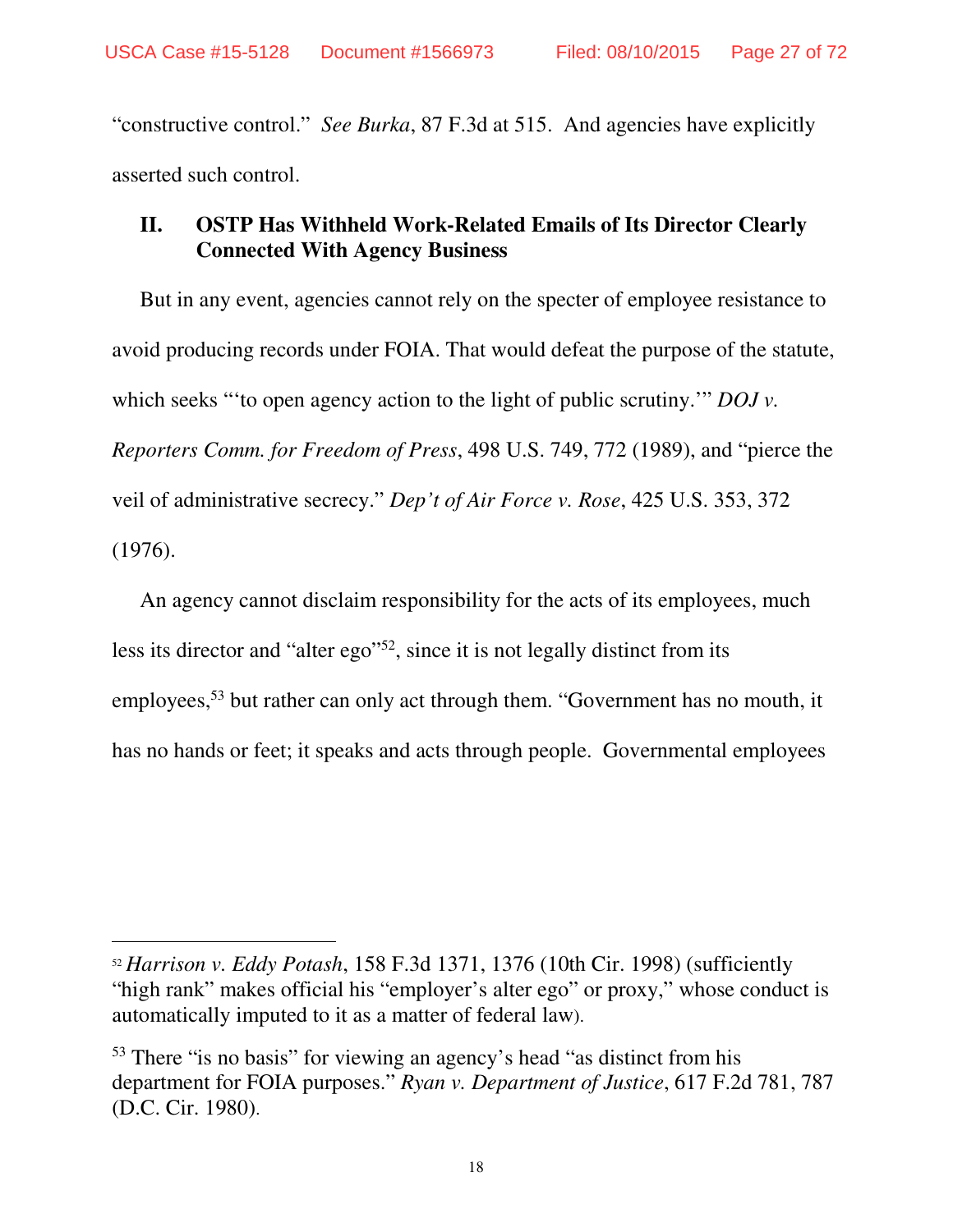must do what the state cannot do for itself because it lacks corporeal existence; in a real sense, they **are** the state."<sup>54</sup>

In addition to these general precepts of agency liability, FOIA specifically imposes obligations on agency employees – not just the agency itself – to hand over requested records. For example, when a court finds that "agency personnel acted arbitrarily or capriciously" in withholding documents, FOIA provides that the "Special Counsel shall promptly initiate a proceeding to determine whether disciplinary action is warranted against the officer or employee who was primarily responsible for the withholding," and the agency's "administrative authority shall take the corrective action that the Special Counsel recommends." 5 U.S.C. § 552(a)(4)(F)(i); *see also* 5 U.S.C. § 552(a)(4)(G) (employees can be held in contempt). These provisions make clear that agencies cannot disclaim responsibility for withholding of agency records committed by their employees.

## **III. FOIA Covers Records Stored Outside An Agency's Offices or Official Recordkeeping Systems, Such as OSTP Director Holdren's Emails**

 Documents do not have to be located on agency property or in official agency record-keeping systems to be subject to FOIA, or for them to be improperly withheld by the agency. This Circuit's precedent has rejected such arguments.

<sup>54</sup>*Arizonans for Official English v. Arizona,* 69 F.3d 920 at 960 (9th Cir. 1995) (J. Kozinski and Kleinfeld, dissenting), *vacated as moot,* 520 U.S. 43 (1977).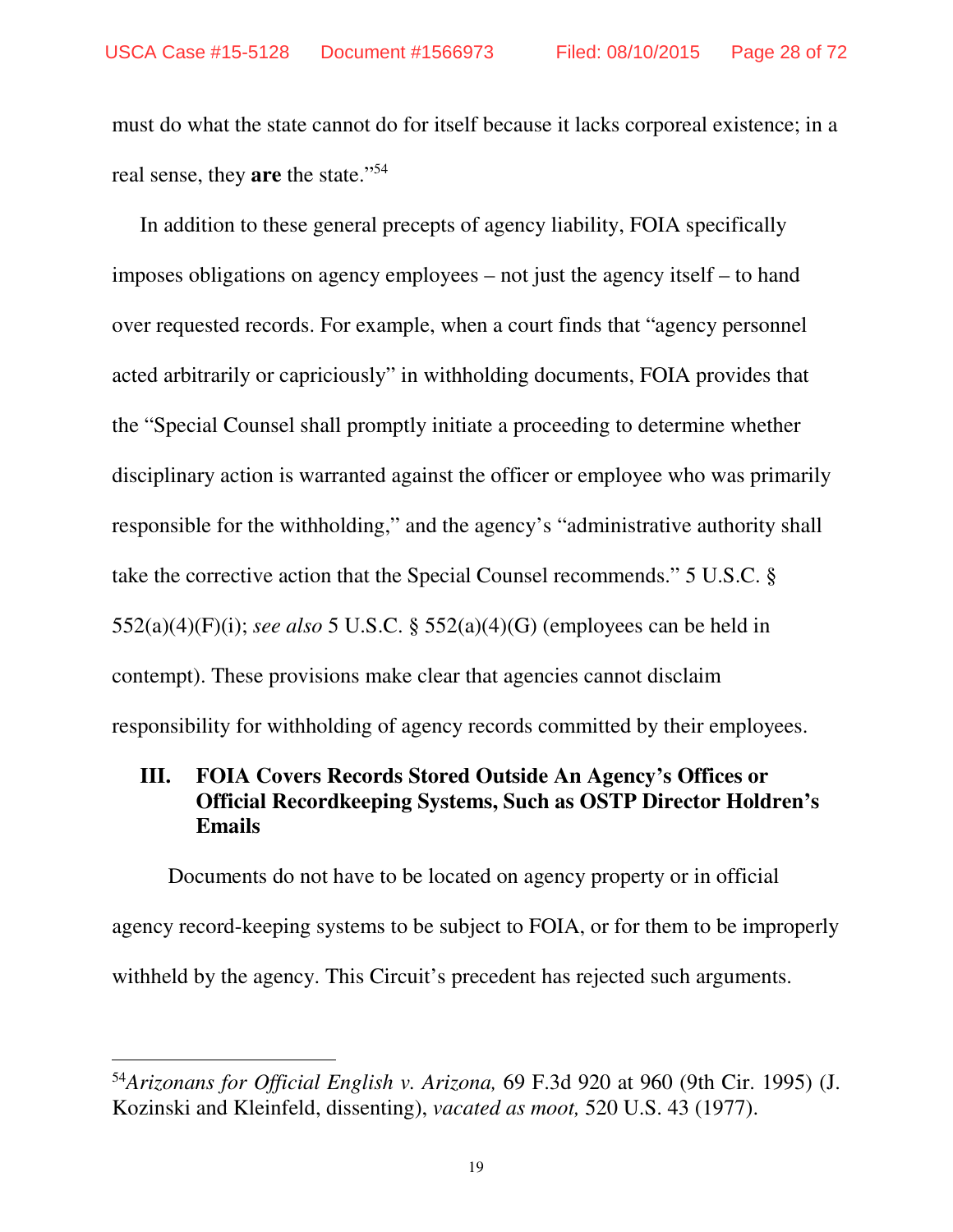## **A. Agencies Have Both Actual and Constructive Control Over Work-Related Emails In Their Employees' Unofficial Email Accounts**

As noted earlier, agencies have repeatedly shown the ability to search employees' private email accounts and produce work-related emails from them in response to FOIA requests.<sup>55</sup> And they have exerted control over such accounts by issuing orders to employees to preserve work-related emails and other electronically stored information on "privately owned computers or other devices, or in personal email accounts."<sup>56</sup>

OSTP has never explained why it, unlike other federal agencies, is somehow unable to produce work-related emails from employees' private email accounts.<sup>57</sup> Although it has asserted in *ipse dixit* fashion that it "is unable to search the 'jholdren@whrc.org' account . . . .because that account is under the control of the Woods Hole Research Center, a private organization," <sup>58</sup> it has not explained why

 $\overline{a}$ 

<sup>55</sup> *See also* JA 18-19, JA 22 (discussing past productions to plaintiff of emails from agency officials' personal email accounts).

<sup>56</sup> *See* this brief at pp. 16-17, *citing, e.g.,* the litigation hold notice filed as Dkt No. 46-3 *in Landmark Legal Foundation v. EPA, D.D.C. Case 1:12-cv-01726-RCL.* 

 $57$  The only natural inference is to the contrary, which is more than sufficient to preclude dismissal at this stage. *See, e.g., Autor*, 740 F.3d at 179 (court must draw "all inferences in favor of the" plaintiff); *Laroque*, 650 F.3d at 785 (general factual allegations in the complaint are presumed to embrace the specific facts necessary to support the claim).

<sup>58</sup> Complaint, ¶55, JA 19.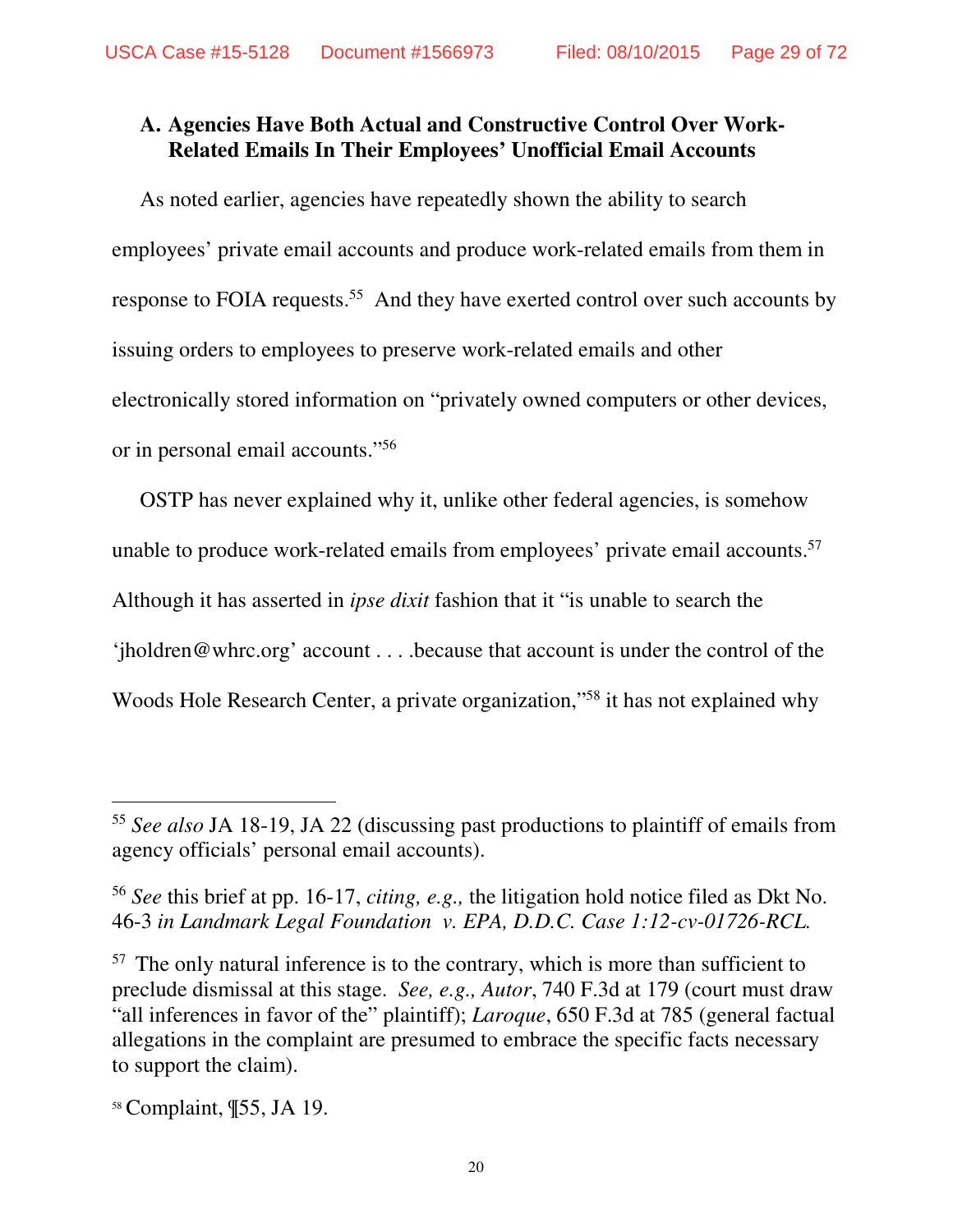or how this is so. *See Weisberg*, 705 F.2d at 1351 (even at the summary judgment phase, "the agency must show beyond material doubt is that it has conducted a search reasonably calculated to uncover all relevant documents," based on "reasonably detailed, nonconclusory affidavits").

Thus, it has not met its burden, even under the standards that would apply on summary judgment, much less (as here) on a motion to dismiss. *Department of Justice v. Tax Analysts*, 492 U.S. 136, 142 n. 3 (1989) ("The burden is on the agency to demonstrate, not the requester to disprove, that the materials sought are not 'agency records' or have not been 'improperly' 'withheld.'"); *Consumer Federation of America*, 455 F.3d at 287-93 ("records are presumptively disclosable unless the government can show" otherwise); *Goland*, 607 F.2d at 352 (even on summary judgment, to prevail, an agency must demonstrate that "each document that falls within the class requested either has been produced, is unidentifiable, or is wholly [or partially] exempt from the [FOIA's] inspection requirements."); *Public Citizen Health Research Group v. FDA*, 185 F.3d 898, 904-05 (D.C. Cir. 1999) ("Even when the requester" rather than the government "files a motion for summary judgment, the Government 'ultimately [has] the onus of proving that the [documents] are exempt from disclosure."").

Even if OSTP had shown that it lacks actual control over the emails of its director, this would not be dispositive, because FOIA does not require that an

21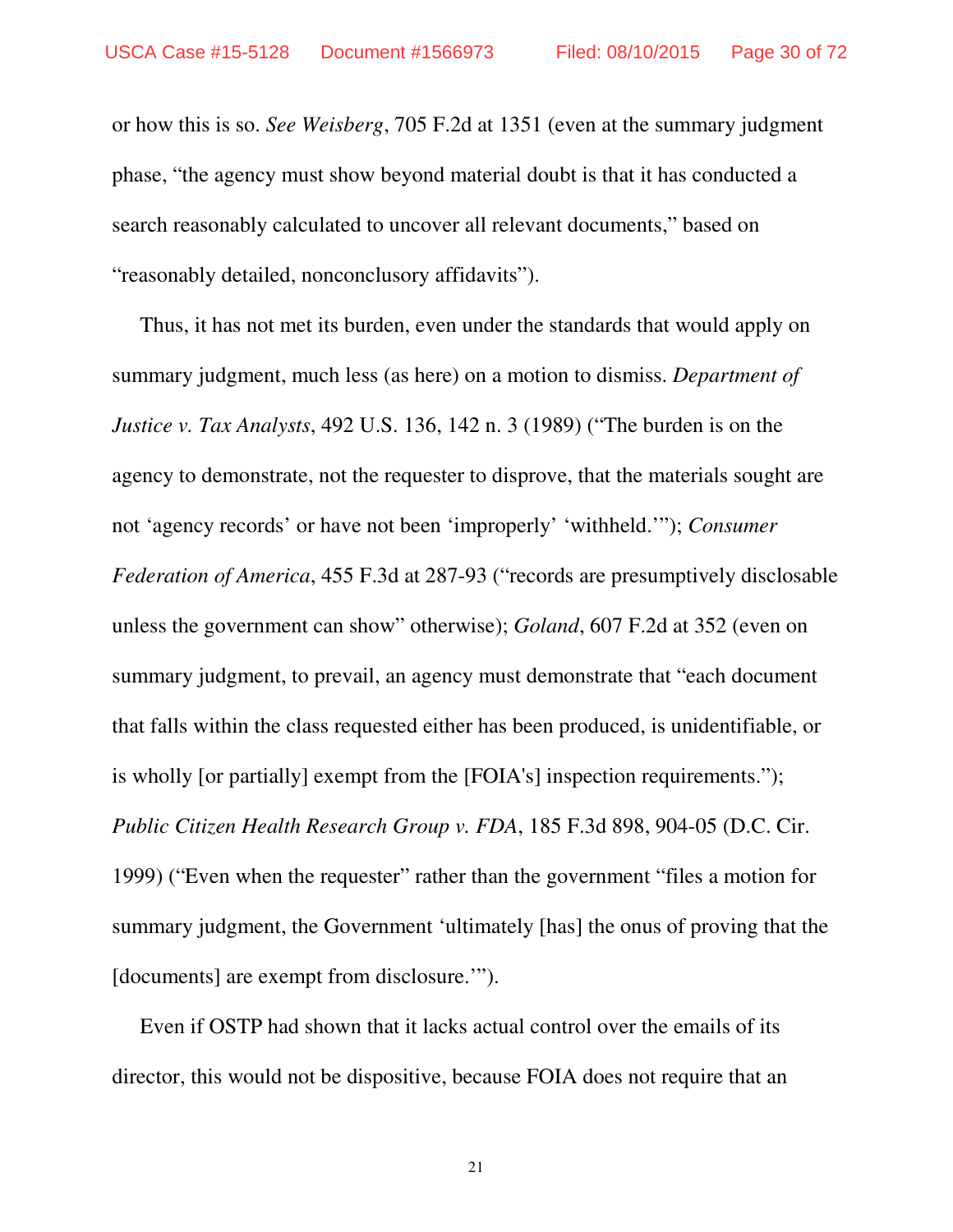agency have actual control over records, as long as it has "constructive control" over the records. *Burka v. U.S. Dept. of Health and Human Services*, 87 F.3d 508, 515 (D.C. Cir. 1996).

### **B. Documents Can Qualify As Agency Records Under FOIA Even When Located Away from the Agency**

 Documents can be "agency records" that must be produced in response to a FOIA request, even when they are located away from an agency, not in its offices. *See, e.g., Burka*, 87 F.3d at 515 (data tapes held by agency contractor were "agency records" subject to FOIA, even though they were "neither created by agency employees, nor are they currently located on agency property"); *Valencia– Lucena,* 180 F.3d at 327-28 (Coast Guard should have searched records located off premises in Atlanta at a non-Coast Guard site). "The actual physical location of the documents is not dispositive."<sup>59</sup> Thus, Holdren's emails are subject to FOIA even if they are not in an agency computer or email account.

<sup>59</sup> *Judicial Watch, Inc. v. U.S. Dept. of Energy*, 310 F.Supp.2d 271, 297 (D.D.C. 2004), *aff'd in part, rev'd in part*, *Judicial Watch v. Dept. of Energy*, 412 F.3d 125, 133 (D.C. Cir. 2005) (citing *Burka*, 87 F.3d at 515 (HHS had "constructive control" of data tapes in the possession of research firm) and *Ryan v. Dept. of Justice,* 617 F.2d 781, 785 (D.C. Cir. 1980) (FOIA can reach "operations" of "outside contractors").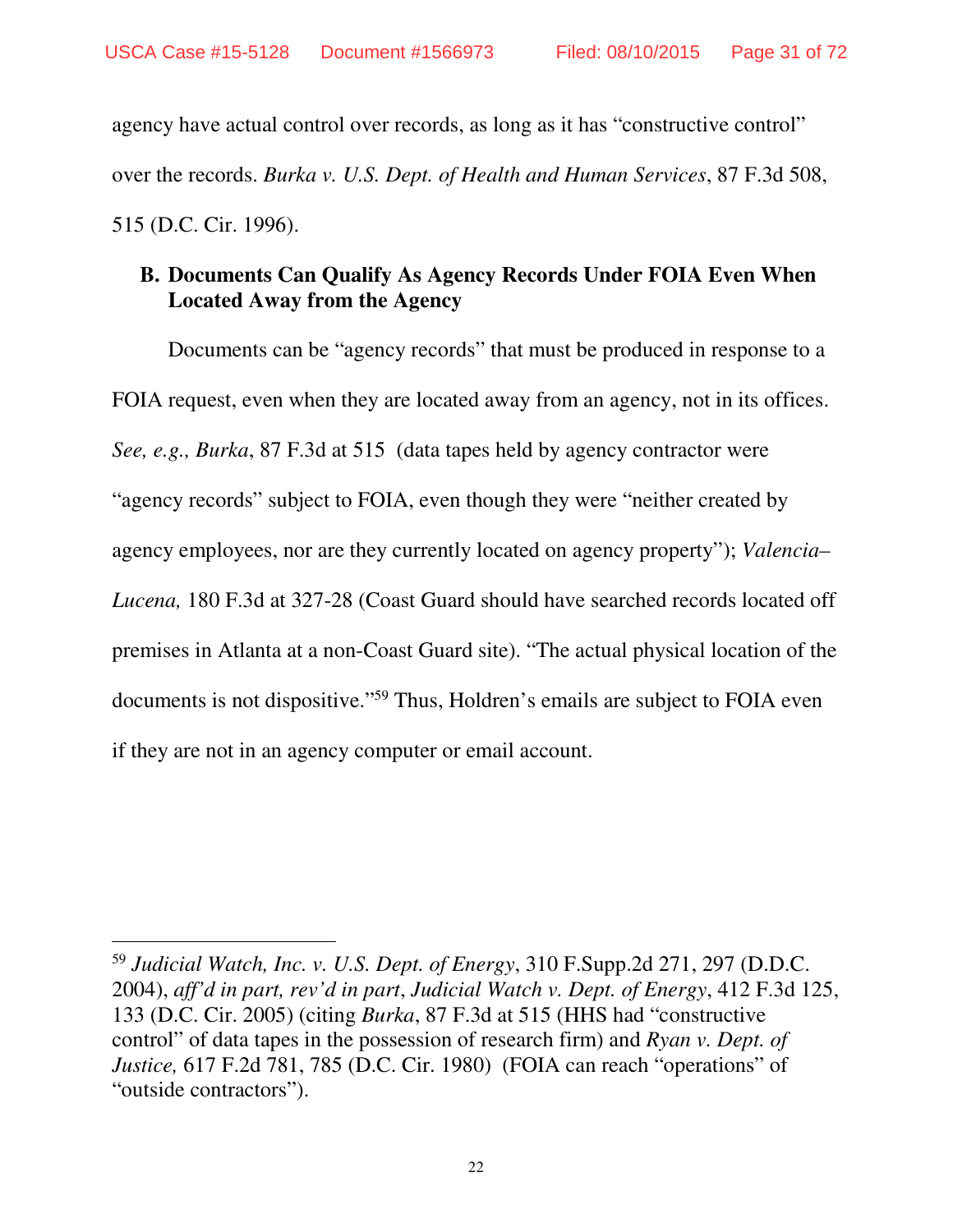#### **C. FOIA Can Reach Records in the Unofficial Email Accounts of High-Ranking Agency Officials Like OSTP Director Holdren**

 As courts have recognized, work-related emails can be subject to FOIA and public-records requirements as "agency records" even when they are in "personal" rather than "official" email accounts. *See, e.g., Landmark Legal Foundation v. E.P.A.*, 959 F.Supp.2d 175, 181, 184 (D.D.C. 2013) (denying EPA summary judgment, because it "did not search the personal email accounts of the Administrator, the Deputy Administrator, or the Chief of Staff," despite the "possibility" that such "unsearched personal email accounts may have been used for official business"); *Judicial Watch, Inc. v. Dept. of State*, D.D.C. No. 1:13-cv-01363-EGS, Minute Order dated June 19, 2015 ("In view of revelations that then-Secretary of State Clinton and members of her staff used personal email accounts to conduct State Department business, and that emails from those accounts may not have been covered by State Department searches for documents responsive to the FOIA request at issue in this case," court reopened case that had previously been dismissed) (http://goo.gl/mLF5Xj); *CEI v. EPA*, 12 F.Supp.3d 100, 122 (D.D.C. 2014) ("FOIA requestors may seek access to the employees' non-official email account" by "simply ask[ing] for work-related emails and agency records found in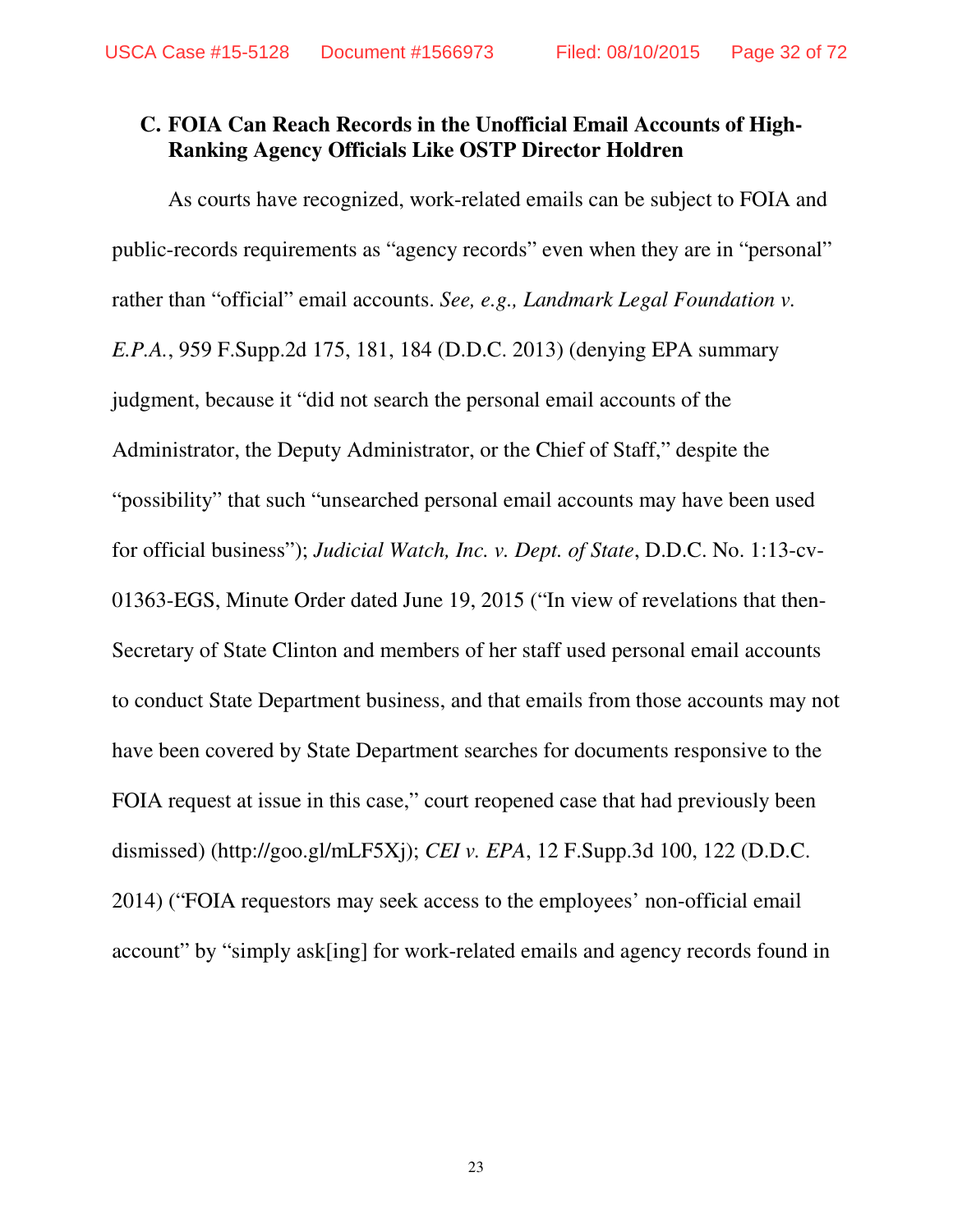the specific employees' personal accounts" $)$ .<sup>60</sup> Such records are also covered by

state laws modeled on FOIA.<sup>61</sup>

-

<sup>60</sup> *See also Judicial Watch, Inc. v. Dept. of State*, D.D.C. No. 1:13-cv-01363-EGS, Minute Order dated July 31, 2015 (ordering agency (1) to identify "any and all" email "servers" or "accounts," whether in the agency's possession "or otherwise," that "may contain responsive information," and (2) to "request" that three individuals who worked at the State Department (a) "describe" the "extent to which they used" the former Secretary of State's personal email account "to conduct official government business" and (b) produce all "responsive information" in "their possession") (http://goo.gl/Sk5Wab).

<sup>61</sup> *See also, e.g., Mollick v. Tp. of Worcester*, 32 A.3d 859, 872-73 (Pa.Cmwlth 2011) (emails stored on government officials' "personal computers or in their personal email accounts" were public records if "created, received, or retained in connection with a transaction, business, or activity" of the government); *Barkeyville v. Stearns*, 35 A.3d 91, 95-96 (Pa.Cmwlth 2012) (emails located in and sent from government officials "personal email accounts" were public records); *Bradford v. Director, Employment Sec. Dept.*, 128 S.W.3d 20, 27-28 (Ark. App. 2003) ("Emails transmitted between Bradford and the governor that involved the public's business are subject to public access under the Freedom of Information Act" even when "transmitted to private email addresses through private internet providers"); *McLeod v. Parnell*, 286 P.3d 509, 510 (Alaska 2012) ("private emails" sent using "private email accounts" can be "public records"); *Champaign v. Madigan*, 992 N.E.2d 629 (Ill. App. 2013) (officials' communications on personally-owned electronic devices were subject to disclosure under state FOIA).

"26 states view the use of private emails for government business as public records." Steven Braun, *Mitt Romney Used Private Email Accounts to Conduct State Business While Massachusetts Governor*, Huffington Post, Mar. 9, 2012, www.huffingtonpost.com/2012/03/09/mitt-romney-emails\_n\_1335712.html. For example, the Pennsylvania courts, which have interpreted their state's open-records law as reaching private email accounts, look to federal FOIA case law for "guidance" (*Bowling v. Office of Open Records*, 990 A.2d 813, 819 (Pa. Cmwlth. 2010)), although Pennsylvania's provisions "establish a narrower framework for public disclosure" in some respects than the federal FOIA (*North Hills News Record v. McCandless,* 722 A.2d 1037, 1040 n.4 (Pa. 1999)).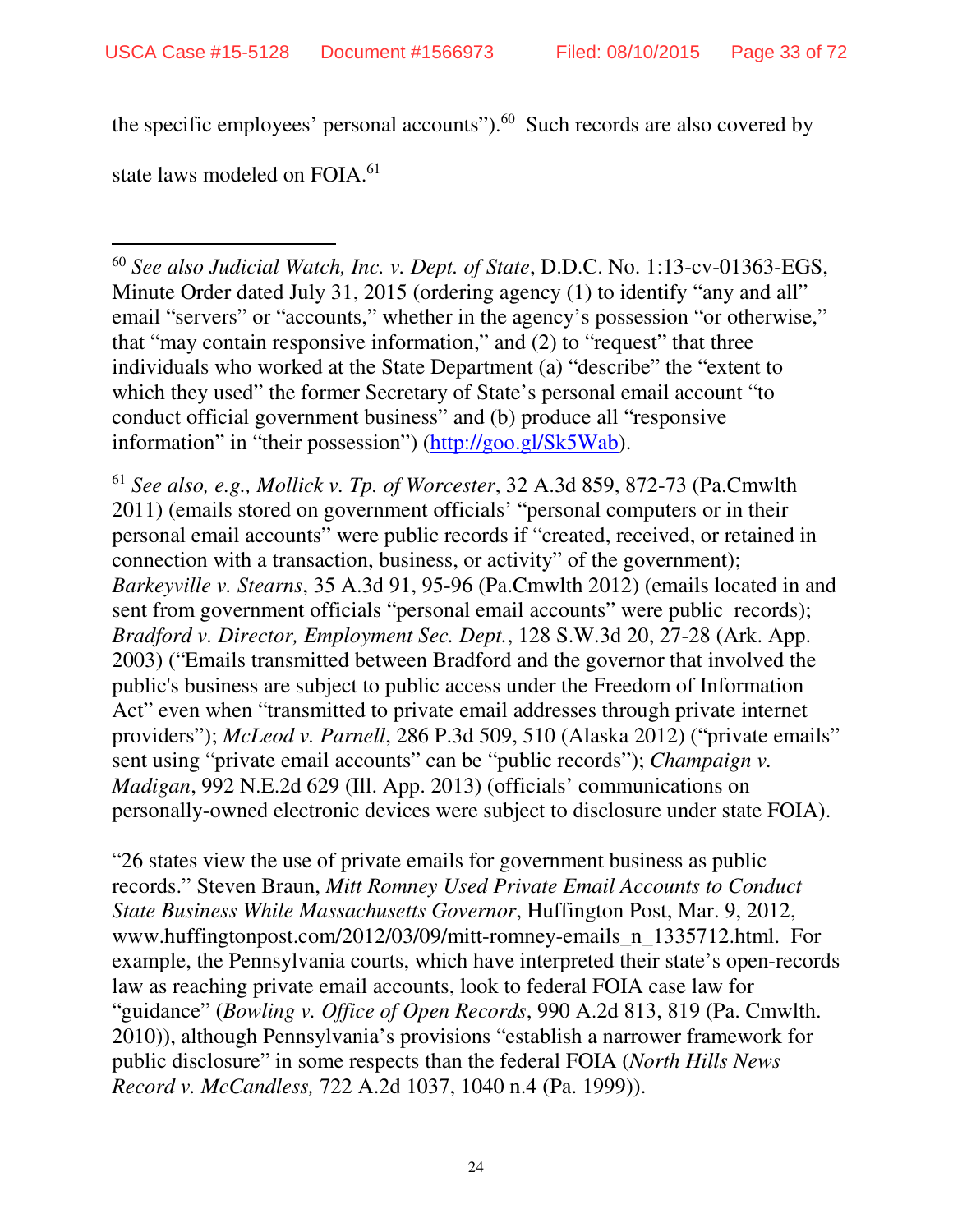In short, FOIA covers emails sent or received on an employee's personal

email account if they relate to official business. Senate Committee on Environment

and Public Works, Minority Report, *A Call for Sunshine: EPA's FOIA and Federal* 

*Records Failures Uncovered* (Sept. 9, 2013) at 8, http://goo.gl/CnGgtR.<sup>62</sup>

# **D. OSTP Is Responsible for Work-Related Records Controlled By Its Employees, and Certainly Those of Its Director**

Here, the requested documents are in the actual possession of OSTP's

Director, as OSTP does not dispute, and are within his "control."<sup>63</sup> Thus, they are

in the agency's control as well, since there "is no basis" for viewing an agency's

head "as distinct from his department for FOIA purposes." *See Ryan v.* 

Similarly, the United Kingdom has interpreted its FOIA, which is modeled on our FOIA, as reaching officials' private email accounts. *See* Gavin Clarke, *Beware Freedom of Info law 'privacy folktale'—ICO chief*, The Register (U.K.), Feb. 7, 2012 (also noting that the "UK has followed the US in its freedom of information laws") (http://goo.gl/ylQhs5), *citing* ICO, Decision Notice, March 1, 2012, at 1, 5 (https://goo.gl/i15yBj); Christopher Williams, *Civil servants to be forced to publish Gmail emails*, Telegraph, Dec. 15, 2011, http://goo.gl/9diaTc.

<sup>62</sup> *Accord* Michael Pepson & Daniel Epstein, *Gmail.Gov: When Politics Gets Personal, Does the Public Have a Right to Know?*, 13 Engage J. 4, 4 (2012) (FOIA covers emails sent using private email accounts), *citing DNC v. U.S. DOJ*, 539 F. Supp. 2d 363, 368 (D.D.C. 2008) (in case involving e-mails sent or received by officials using an e-mail account owned and assigned by the Republican National Committee, judge ruled that FOIA exemption 5, the deliberative-process privilege, applied, implicitly recognizing that the emails would have been subject to disclosure under FOIA if an exemption did not apply).

<sup>63</sup> Compl. ¶ 55, JA 18 (arguing that Holdren placed the requested e-mails "under his sole control, in contravention of the Federal Records Act [and] OSTP policy").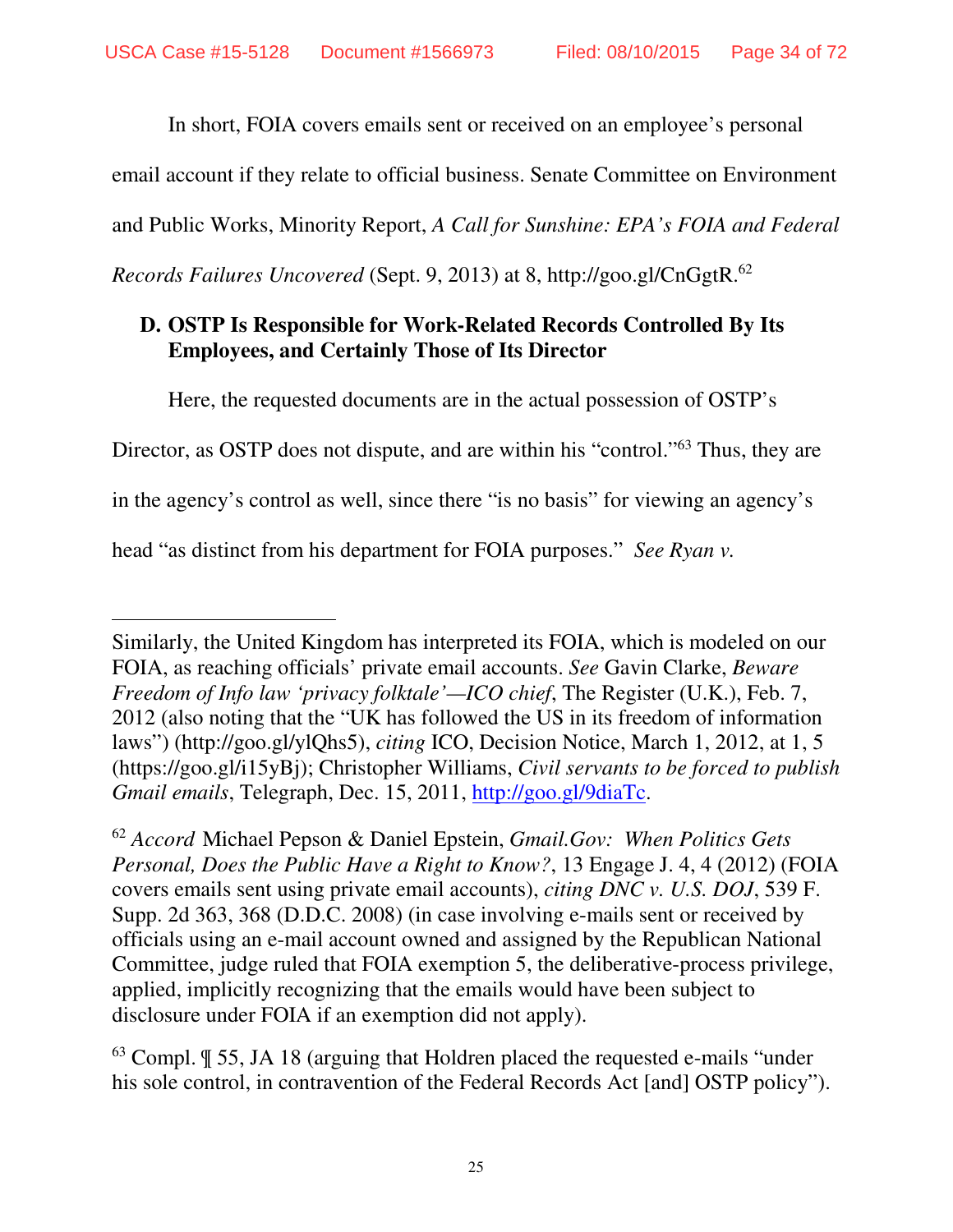-

*Department of Justice*, 617 F.2d 781, 787 (D.C. Cir. 1980). In performing their duties, "employees are not distinct from their agencies,"<sup>64</sup> and their documents are "thus [in] the constructive control of" their agency.<sup>65</sup> As this Court has made clear, where records were generated by agency employees in the course of agency business, it is "immaterial that the documents were and are located [outside the agency] and were never integrated into [its] records system."<sup>66</sup>

Even if it were not appropriate to impute the conduct of an ordinary employee to his agency,  $67$  it would certainly be appropriate to do so for an

<sup>66</sup> *See Judicial Watch,* 425 F.3d 125, 131 fn.\* (D.C. Cir. 2005) ("If they were [agency] employees, then . . . it would be immaterial that the documents were and are located [outside the agency] at the Office of the Vice President," who is exempt from FOIA, "and were never integrated into the [agency']s records system").

<sup>67</sup> The court below cited this court's decision in *Judicial Watch* (see Opinion at 11 fn. 5, JA 196), but in that case, this court did not take issue with the general principle that employees' actions are imputed to their agency, *see id.*, 425 F.3d at 131 fn. \* & 133, but rather involved the special case where the employees had temporarily been assigned to a completely different agency on whose behalf they acted instead. *Judicial Watch*, 412 F.3d 125, 133 (D.C. Cir. 2005) (employees' conduct not imputed to an agency where they have been detailed to another agency, and instead act on behalf of that agency rather than the original agency).

<sup>64</sup> *Judicial Watch*, 310 F.Supp.2d at 300, *citing Ryan,* 617 F.2d at 787.

<sup>65</sup> *Judicial Watch*, 310 F.Supp. at 300, *citing Burka*, 87 F.3d at 515. *See also Judicial Watch,* 425 F.3d at 133 ("As the district court correctly observed, however, possession is not the proper test of whether a record is within an agency's control.").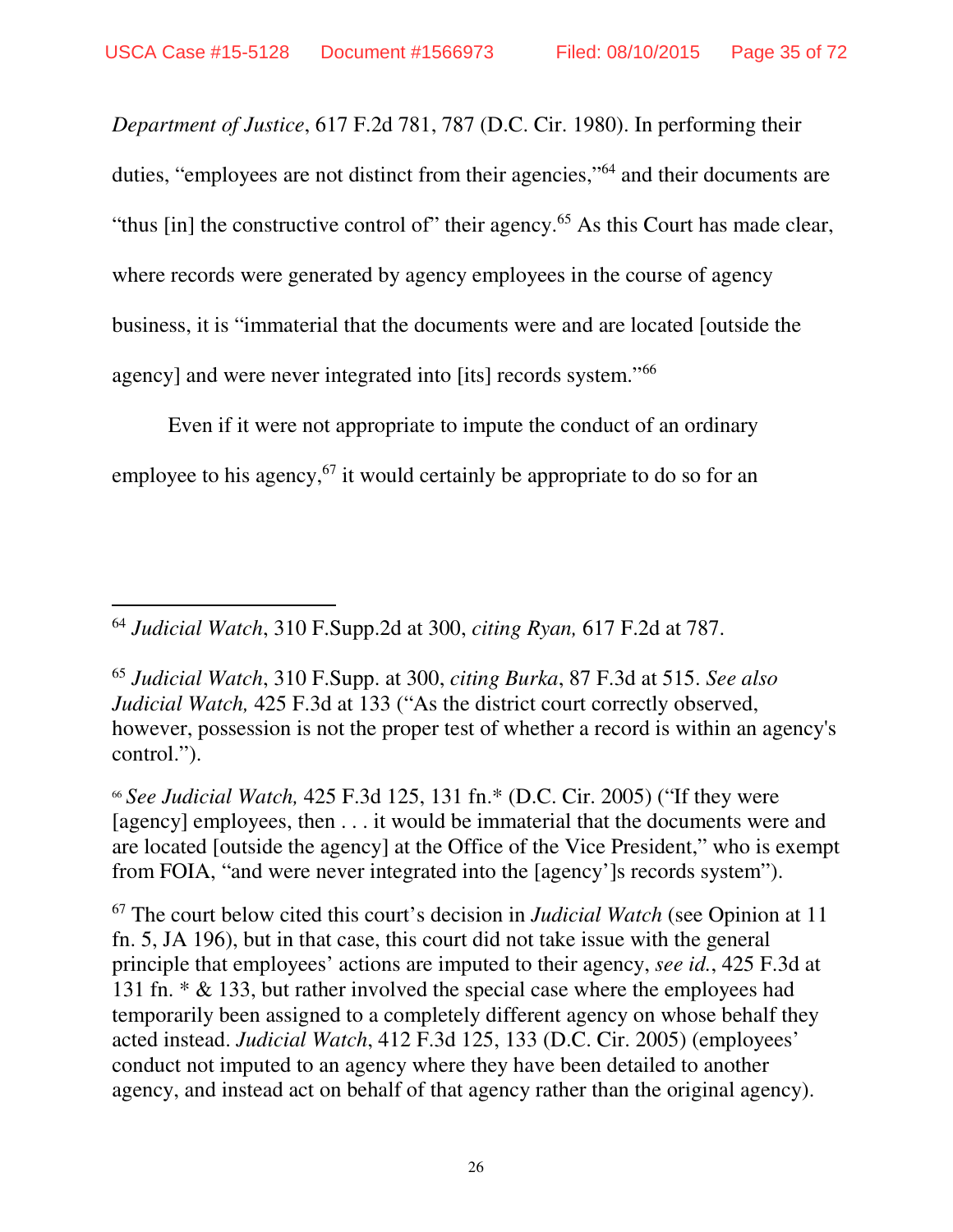agency's director, who is legally its "alter ego," meaning that what is in his control is thus deemed to be in the control of the agency as a matter of course.<sup>68</sup>

 It would not be dispositive even if Holdren created all of these records while away from OSTP's offices: Holdren's non-official account emails produced before OSTP decided to stop producing responsive records (see *infra*, Part VI, pp. 42-46), also indicate he commonly used this account during regular business hours.<sup>69</sup>

 In short, "merely because an employee is not physically located at his or her agency of employment does not mean that the employee ceases to be an agency employee capable of creating records on the agency's behalf," and "[t]he physical location in which" agency "employees create, generate, obtain or review records does not determine whether the records are agency records subject to the FOIA." *Judicial Watch*, 310 F.Supp.2d at 300, *citing Ryan,* 617 F.2d at 785. "The D.C. Circuit has made clear that records need not be generated by an agency, or [be] in the actual possession of an agency, for the records to be considered 'owned or

<sup>68</sup> *See Harrison*, 158 F.3d at 1376 (sufficiently "high rank" makes official his "employer's alter ego" or proxy," whose conduct is automatically imputed to it).  $69$  See, for example, the email regarding a White House press call sent by Holdren using his jholdren@whrc.org email address to agency employee Rick Weiss, Director of Communications and Senior Science and Technology Policy Analyst at OSTP, on Feb. 13, 2014 (a Thursday) at 15:42:33 EST. JA 153-59. That email is attached as Exhibit 1 to the memorandum in opposition to the motion to dismiss. *See* JA 150-59. Titled "Re: Holdren on WH press call this evening," that email contains redactions under FOIA Exemption  $5((b)(5))$ , which is something that can only be claimed for official agency records.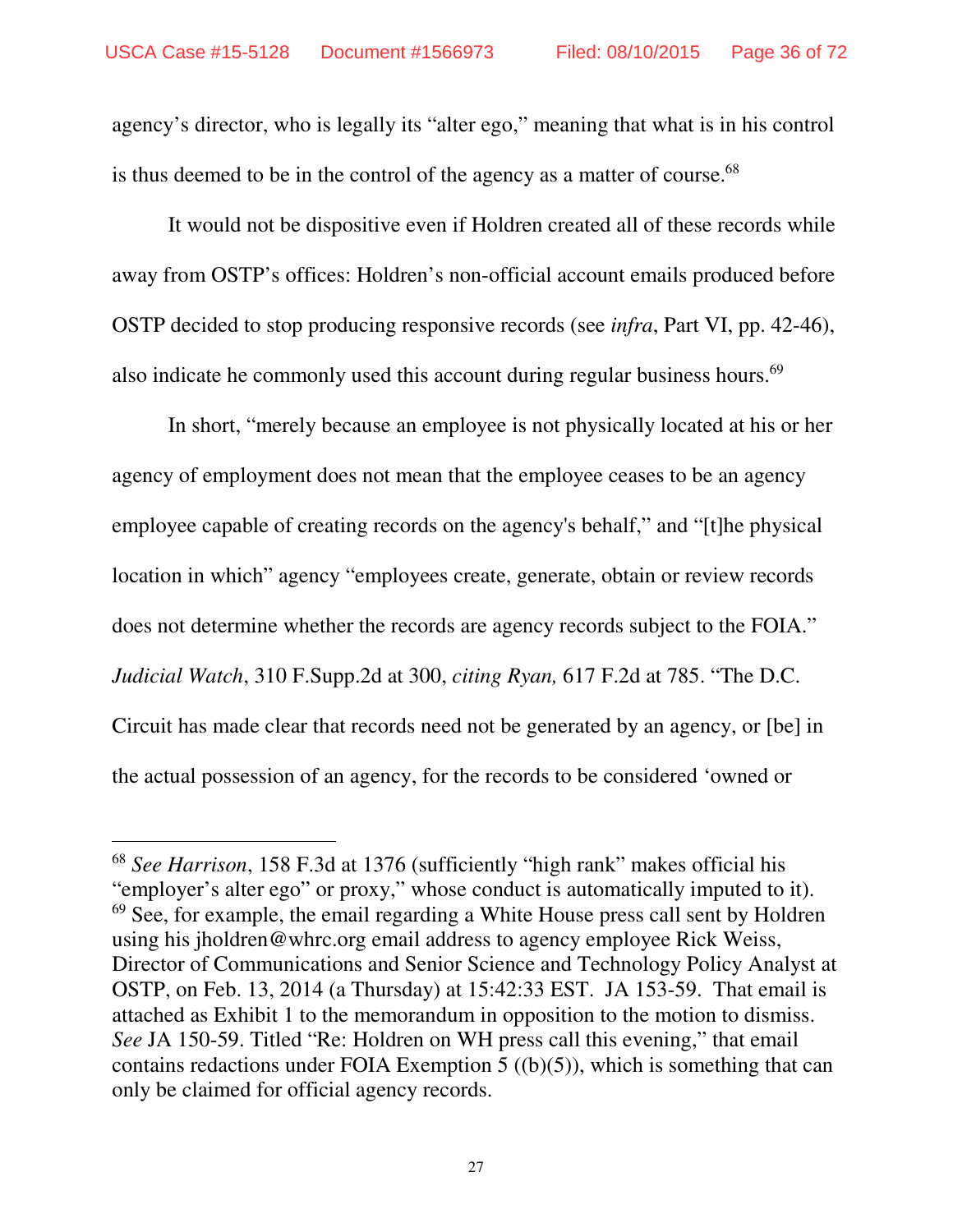-

obtained' by an agency" and thus subject to FOIA. *In Defense of Animals v. NIH,* 543 F.Supp.2d 70, 77 (D.D.C. 2008).

 Furthermore, as OSTP's Director, Holdren is not just any agency employee, but the agency's head, and thus the agency's alter ego, and his conduct is attributable to the agency under agency theory even in contexts where low-level employees' acts would not be imputable to the agency.<sup>70</sup> Holdren's high-ranking, policymaking status (formulating "science and technology policy") puts him on a very different level than the lower-level, non-policymaking agency employee whose personal emails were held beyond the reach of FOIA in *Competitive Enterprise Institute v. NASA*, 2013 WL 5825584 at \*7, 989 F.Supp.2d 74, 87 (D.D.C. 2013), cited by the trial court. A work-related discussion by a highranking agency official sheds much more light on agency policy and the agency's

<sup>70</sup> *See Harrison*, 158 F.3d at 1376 ("[T]he Supreme Court . . . acknowledged an employer can be held vicariously liable . . . if the. . .employee's 'high rank in the company makes him or her the employer's alter ego'" or proxy) (*quoting Burlington Indus. v. Ellerth*, 524 U.S. 742, 758 (1998)); *Johnson v. West*, 218 F.3d 725, 730 (7th Cir. 2000) ("*Vicarious liability automatically applies*" against agency "when the . . .supervisor is" very high-ranking). Strict liability for acts of high-ranking officials like agency directors applies even where a statute does not hold agencies liable for acts of non-supervisory employees. *Compare Vance v. Ball State Univ.,* 133 S.Ct. 2434 (2013) (no strict liability for non-supervisory conduct under the law at issue in *Harrison, Ellerth*, and *Johnson*). An entity is presumptively responsible for "statements of the officers, directors, and employees who are in positions of authority or have apparent authority to make policy for" it, including any high-ranking officials in its "inner circle." *U.S. v. Basic Constr. Co.,* 711 F.2d 570, 573 (4th Cir. 1983).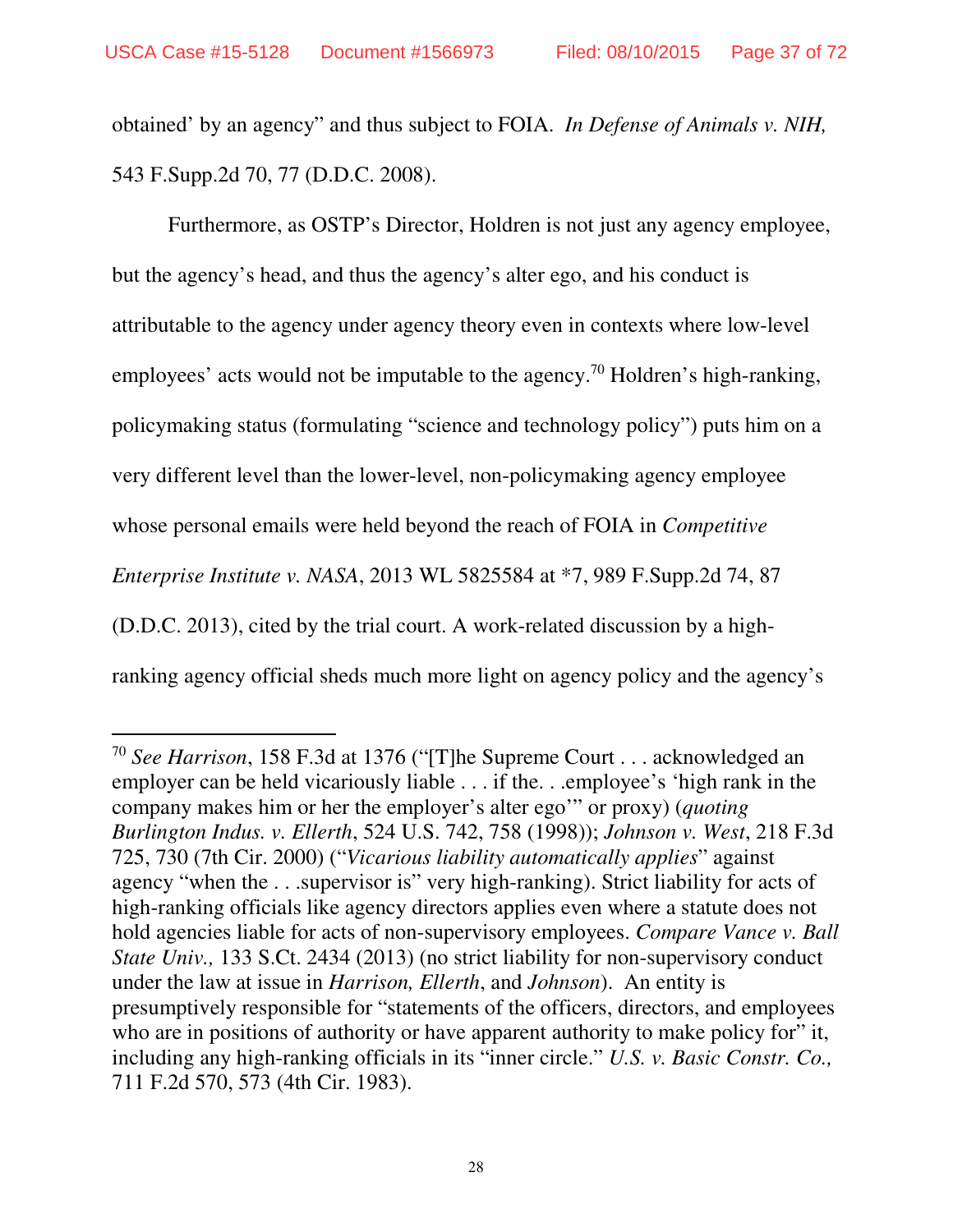thinking, and thus more readily constitutes a "federal record" under the Federal Records Act, based on its "informational value" about agency "policies" and "decisions."<sup>71</sup>

 Moreover, contrary to OSTP's suggestion, that *NASA* district court decision did not adopt a bright-line rule that emails in "personal" email accounts are beyond the reach of FOIA. To the contrary, it recognized that emails in a private email account can indeed be covered by FOIA, and be within an agency's control, requiring the agency to search that account: "Of course, not all of Dr. Schmidt's emails from or to his @columbia.edu email address are personal materials exempt from being searched." *CEI v. NASA*, 989 F.Supp.2d 74, 87 (D.D.C. 2013). And it predicated its ruling on the fact that "there [was] no evidence that agency personnel read or relied upon" the emails it declined to order produced, and "nothing in the record . . . suggests that" the emails in question "were used by agency personnel to carry out agency business." *Id.* at 86. The agency in that case, unlike OSTP, had submitted declarations attesting that "the emails that were

-

<sup>71</sup> *See* 44 U.S.C. § 3301 (document is federal record if it is "appropriate for preservation . . . as evidence of the organization, functions, policies, decisions, procedures, operations, or other activities of the Government or because of the informational value of data in them." "[T]he meaning of 'agency records' for FOIA purposes is [even] broader than that of 'records' under 44 U.S.C. 3301." National Archives, *Disposition of Federal Records: A Records Management Handbook* (2000 Web Edition), http://goo.gl/Dg5ivN.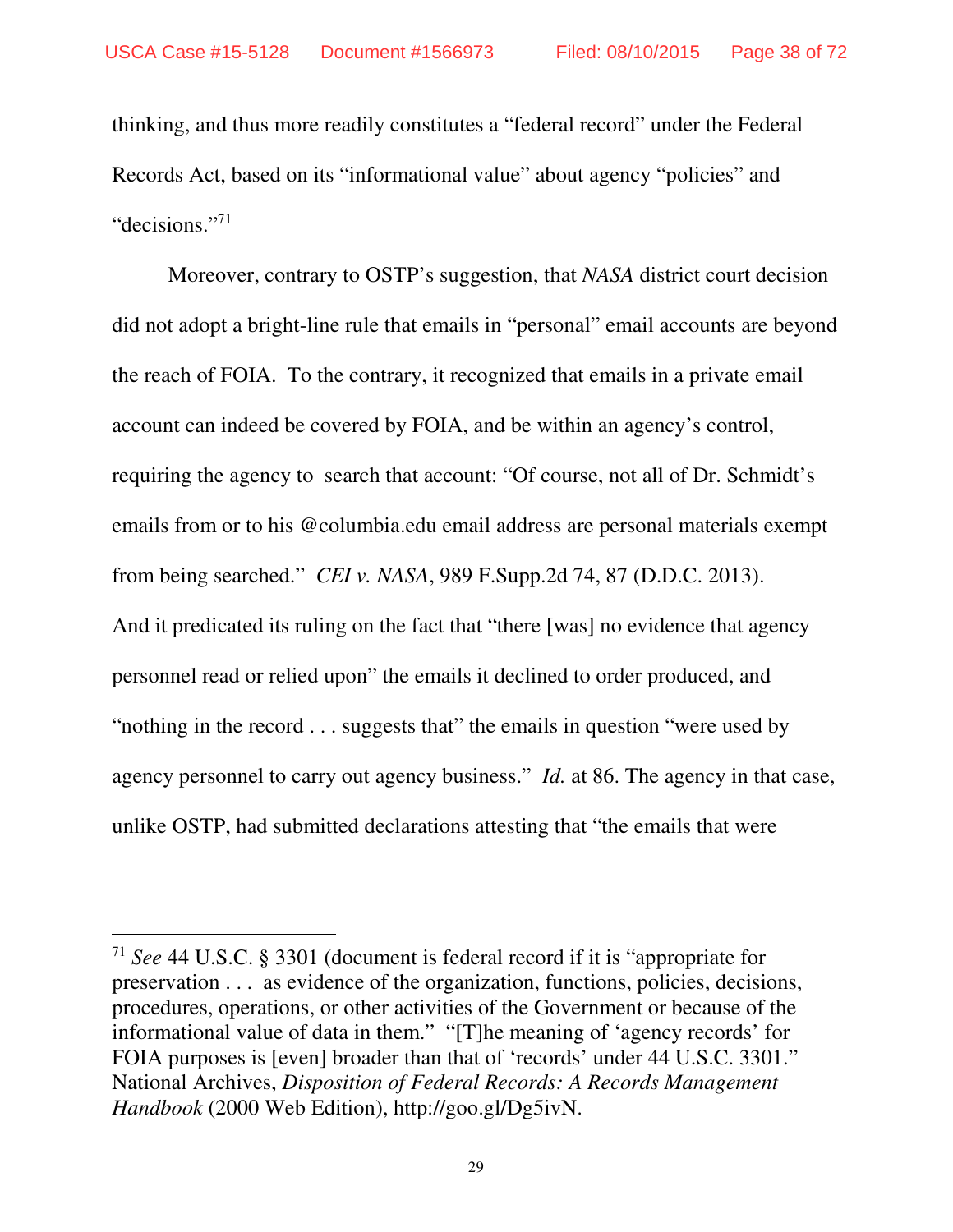agency records" in the personal email account had already been "captured by the agency's search of [other] email accounts" and "produced by the agency."<sup>72</sup>

### **E. FOIA Can Reach Even Documents Held By Third Parties Rather Than the Agency**

FOIA can reach documents even when they are "in the physical possession of a

third party," such as those "produced by an independent contractor." *Chicago* 

*Tribune v. U.S. Dept. of Health & Human Services,* 1997 WL 1137641, \*5

(N.D.Ill.1997). FOIA's coverage is triggered not by documents' location, but by

the agency's "actual or constructive 'control."<sup>73</sup>

#### **F. An Agency Need Not "Possess" Records For Them To Be Subject to FOIA, As Long As It Has Actual or "Constructive Control"**

Moreover, this Court has made clear that documents can be agency records under FOIA even absent *possession* by the agency, based on constructive or actual control. *See Judicial Watch v. Dept. of Energy*, 412 F.3d 125, 133 (D.C. Cir. 2005) ("As the district court correctly observed, however, possession is not the proper

 $\overline{a}$ <sup>72</sup> *Id.* at 87.

<sup>73</sup> *Judicial Watch, Inc. v. U.S. Dept. of Energy*, 310 F.Supp.2d 271, 297 (D.D.C. 2004), *aff'd in part, rev'd in part*, 412 F.3d 125, 133 (D.C. Cir. 2005) (citing *Burka*, 87 F.3d at 515 (HHS had "constructive control" of data tapes in research firm's possession) and *Ryan,* 617 F.2d at 785 (FOIA can reach "operations" of "outside contractors").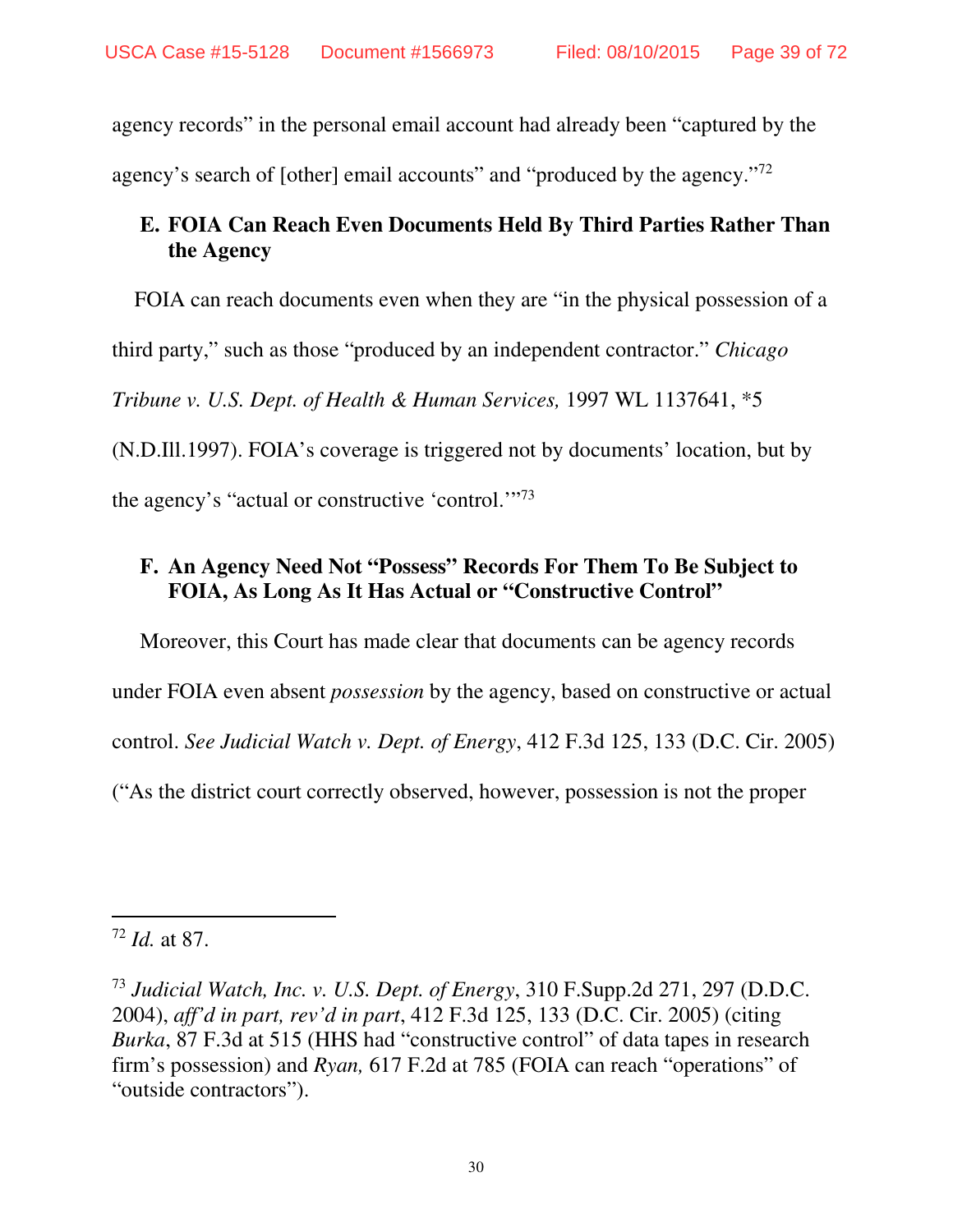test of whether a record is within an agency's control")<sup>74</sup>; *In Defense of Animals v. NIH,* 543 F.Supp.2d 70, 77 (D.D.C. 2008) ("the D.C. Circuit has made clear that records need not be . . . in the actual possession of an agency" to be covered by FOIA, *citing Burka*, 87 F.3d at 515 ("constructive control").

#### **IV. The Lower Court's Attempt to Distinguish** *Landmark* **Does Not Withstand Scrutiny**

CEI relied on the *Landmark* decision, which ruled against an agency on the issue of whether FOIA required it to search the personal email accounts of highranking agency officials for emails related to agency business. *Landmark Legal Foundation v. E.P.A.*, 959 F.Supp.2d 175, 181, 184 (D.D.C. 2013) (denying summary judgment to EPA because it "did not search the personal email accounts of the Administrator, the Deputy Administrator, or the Chief of Staff" despite the "possibility that unsearched personal email accounts may have been used for official business raises").

The court below unsuccessfully attempted to distinguish that case by claiming that the "factual context of that case was quite different," "[b]ecause of 'EPA's silence' about to whether 'personal accounts were being used to conduct official

-

31

<sup>74</sup> *Id.*, *citing Judicial Watch*, 310 F.Supp.2d at 302 (quoting *Ryan v. DOJ,* 617 F.2d 781, 785 (D.C. Cir. 1980) ("A simple possession standard would permit agencies to insulate their activities from FOIA disclosure by farming out operations to outside contractors").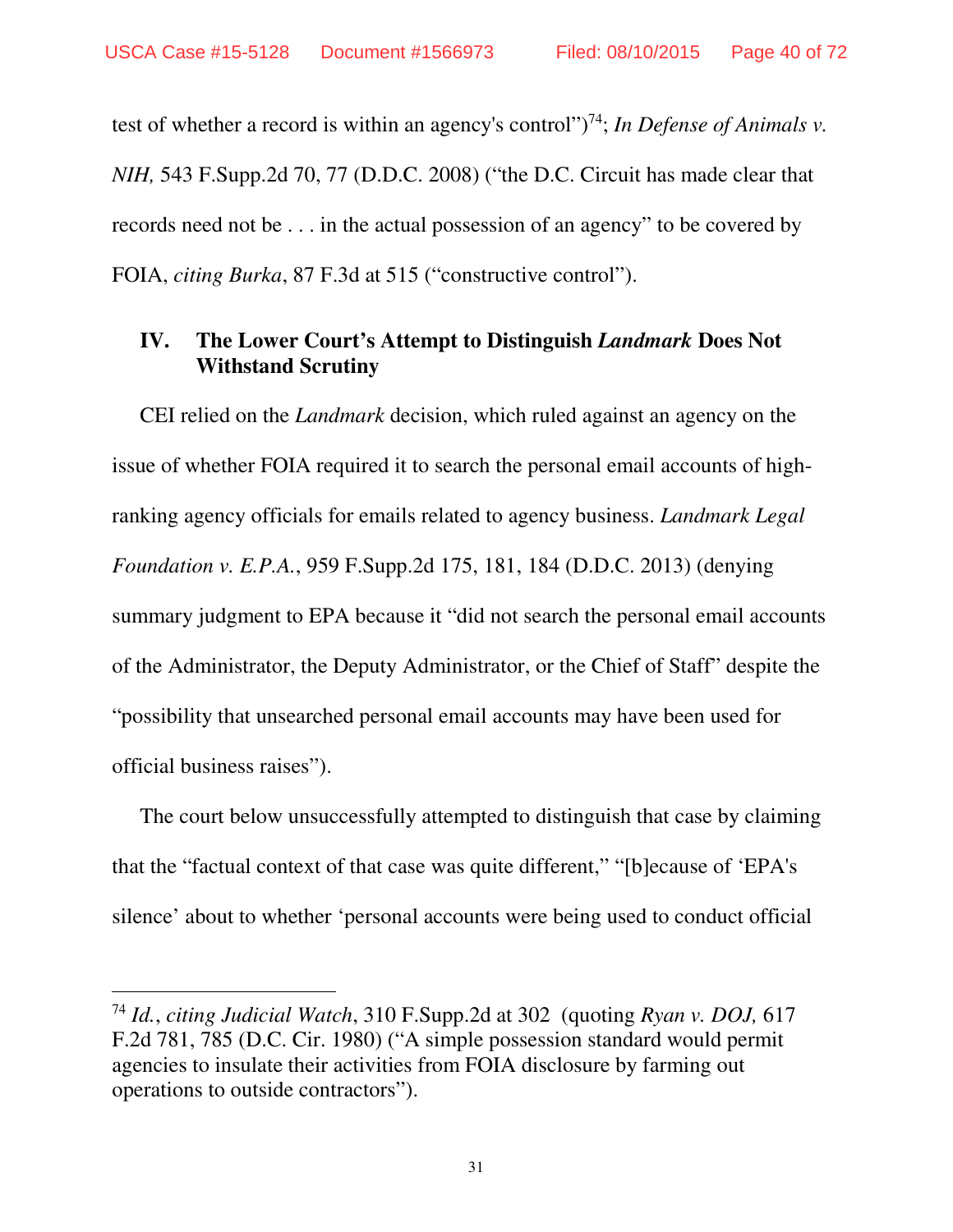business."<sup>75</sup> But that does not distinguish the case at all. Indeed, this case contains stronger evidence of the use of personal accounts for agency business than the *Landmark* case, since the Complaint specifically alleged that Holdren's personal account *has been used* to transmit records related to agency business, and there is concrete evidence of this in the record below.

Here, as in *Landmark,* OSTP is silent about the *current* content of Holdren's non-official email account, submitting no declaration contesting that he used it for official business (even though it submitted declarations on other topics).

But unlike in the *Landmark* case, which the trial court describes as being "silent" about whether personal accounts were being used for official business, here the account clearly was used for "official" and "work-related correspondence" involving "agency business," as the Complaint specifically alleges.<sup>76</sup> Moreover, one record attached to defendant's motion papers in the court below discusses Administration "policy" on "science, technology, and innovation," including the "the American Innovation Strategy," "STEM Education Initiatives" and "National Oceans Policy."<sup>77</sup> The court below did not deny that this email or others like it

-

<sup>75</sup> JA 196-97 fn. 7.

<sup>76</sup> *Complaint* at ¶¶ 2, 27, JA 4-5, 10-11.

<sup>77</sup> *See, e.g.,* JA 119-149 (reproducing this email about official government policy as exhibit 7 to the Motion to Dismiss; this email was produced not in response to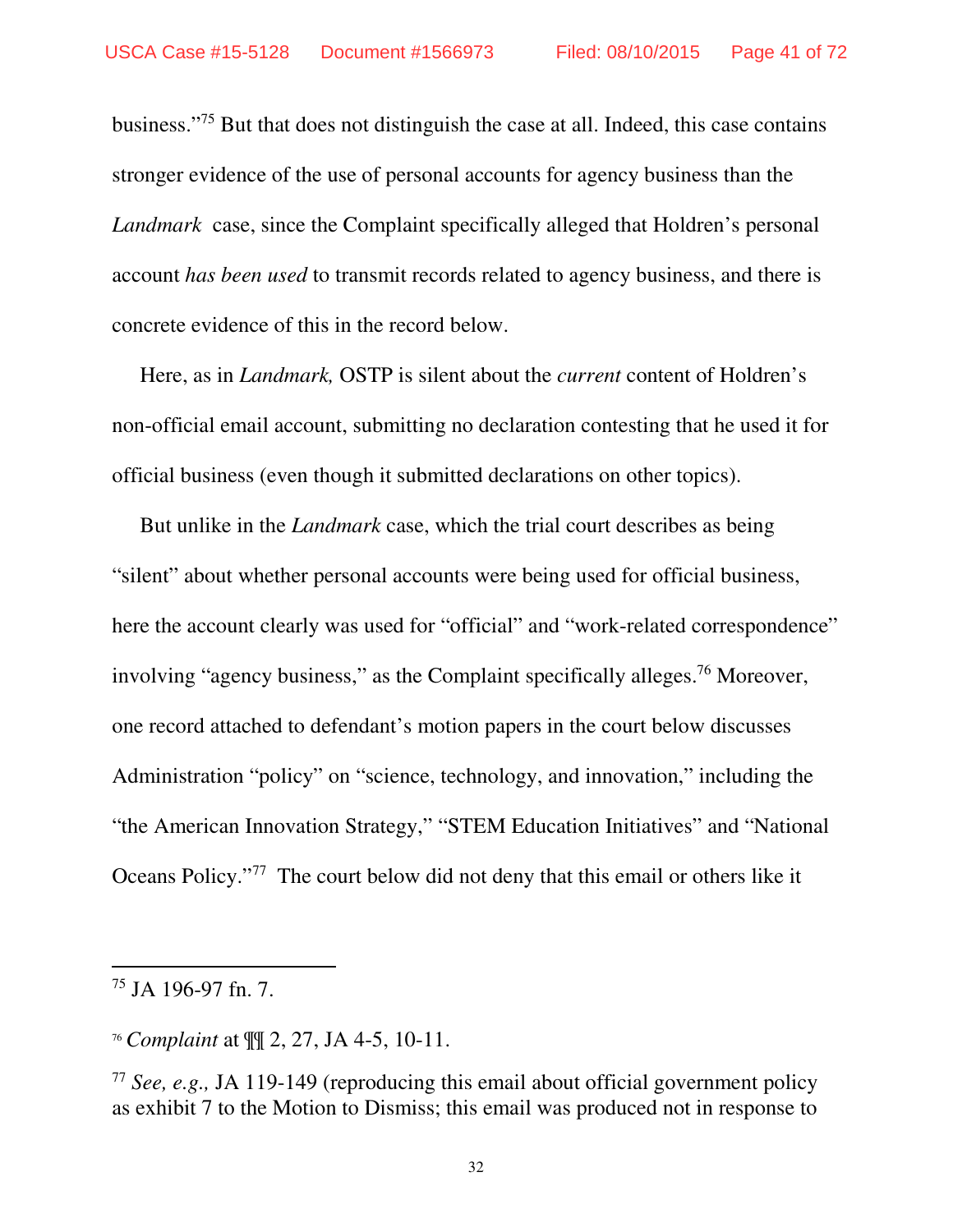constitute an agency record.<sup>78</sup> Other examples are discussed in Part VI of this brief, *infra* (pp. 42-46).

 "Plaintiff learned of this account" through documents (such as a Vaughn Index) produced in response to an earlier FOIA request directed at another agency,<sup>79</sup> which "listed some correspondence from this account as work-related."<sup>80</sup> Moreover, unlike the *Landmark* case, which was decided on summary judgment (where the plaintiff needed to show a genuine issue of material fact to defeat summary judgment, by pointing to specific facts), this case was decided on a motion to dismiss, where the plaintiff's burden is less, since all of its relevant allegations must be taken as true,  $81$  "all inferences" must be drawn in its favor,  $82$ and its general allegations are presumed to embrace whatever specific facts are

the FOIA request at issue in this case, but in response to a FOIA request that plaintiff propounded to the EPA years ago.).

<sup>78</sup> *See* Memorandum Opinion at 9 n. 4, JA 194 (court did not "reach the question of whether the emails sought are agency records").

<sup>79</sup> *Id.* at ¶20, JA 9 *See also* Memorandum In Support of Motion to Dismiss (Docket No. 7-8) at 5 ("CEI apparently discovered this WHRC e-mail address through documents produced to CEI in connection with a separate FOIA request submitted to EPA.").

<sup>80</sup> *Complaint* at ¶2, JA 4-5.

<sup>81</sup> *Warth*, 422 U.S. at 501.

<sup>82</sup> *Autor*, 740 F.3d at 179.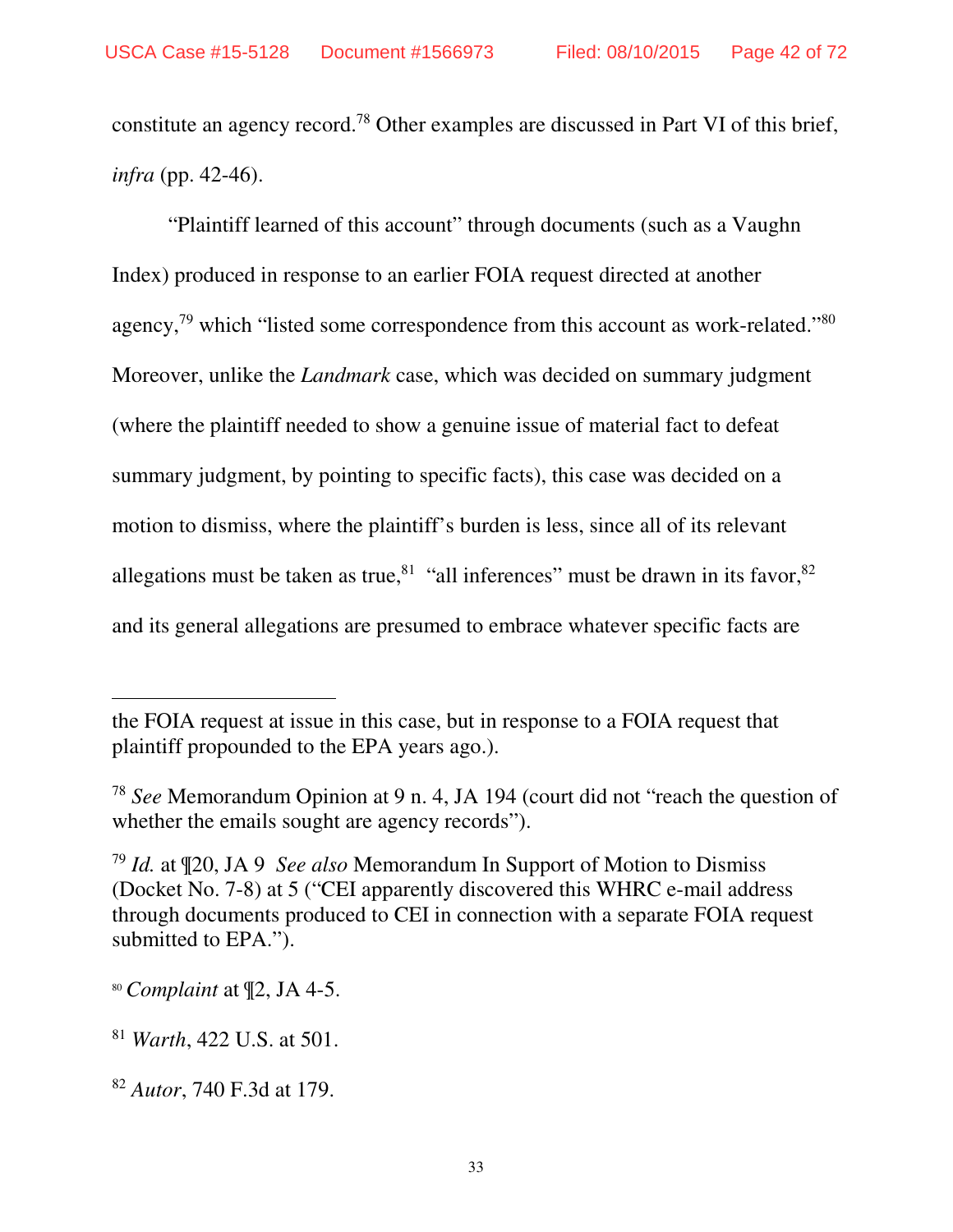necessary to support its claims.<sup>83</sup> Moreover, the Complaint specifically states that Holdren's personal email account was used for "official" and "work-related correspondence," and that CEI learned this through document productions in response to prior FOIA requests.<sup>84</sup>

#### **V. The Supreme Court's** *Kissinger* **Decision Does Not Support a Contrary Result**

The trial court rejected CEI's argument that OSTP had sufficient control over the email account of its director by pointing to the Supreme Court's decision in *Kissinger v. Reporters Committee*, 445 U.S. 136, 139 (1980), which blocked attempts to use FOIA to force the return of documents donated to a third party by an outgoing Secretary of State. *See* Opinion at 9-10, JA 194-95. But the facts of *Kissinger* were very different from this case.

#### **A.** *Kissinger* **Involved Records That Were Impossible to Obtain Absent Costly and Time-Consuming Litigation**

The Court's rationale was that "[a]n agency's failure to sue a third party to obtain possession is not a withholding under the Act." *Kissinger*, 445 U.S. at 151. As it noted, FOIA "does not suggest that Congress expected an agency to commence lawsuits in order to obtain possession of documents requested,

<sup>84</sup> *Complaint* at ¶¶ 2, 20, 27, JA 4-5, 8, 10-11.

<sup>-</sup>*<sup>83</sup> Laroque*, 650 F.3d at 785.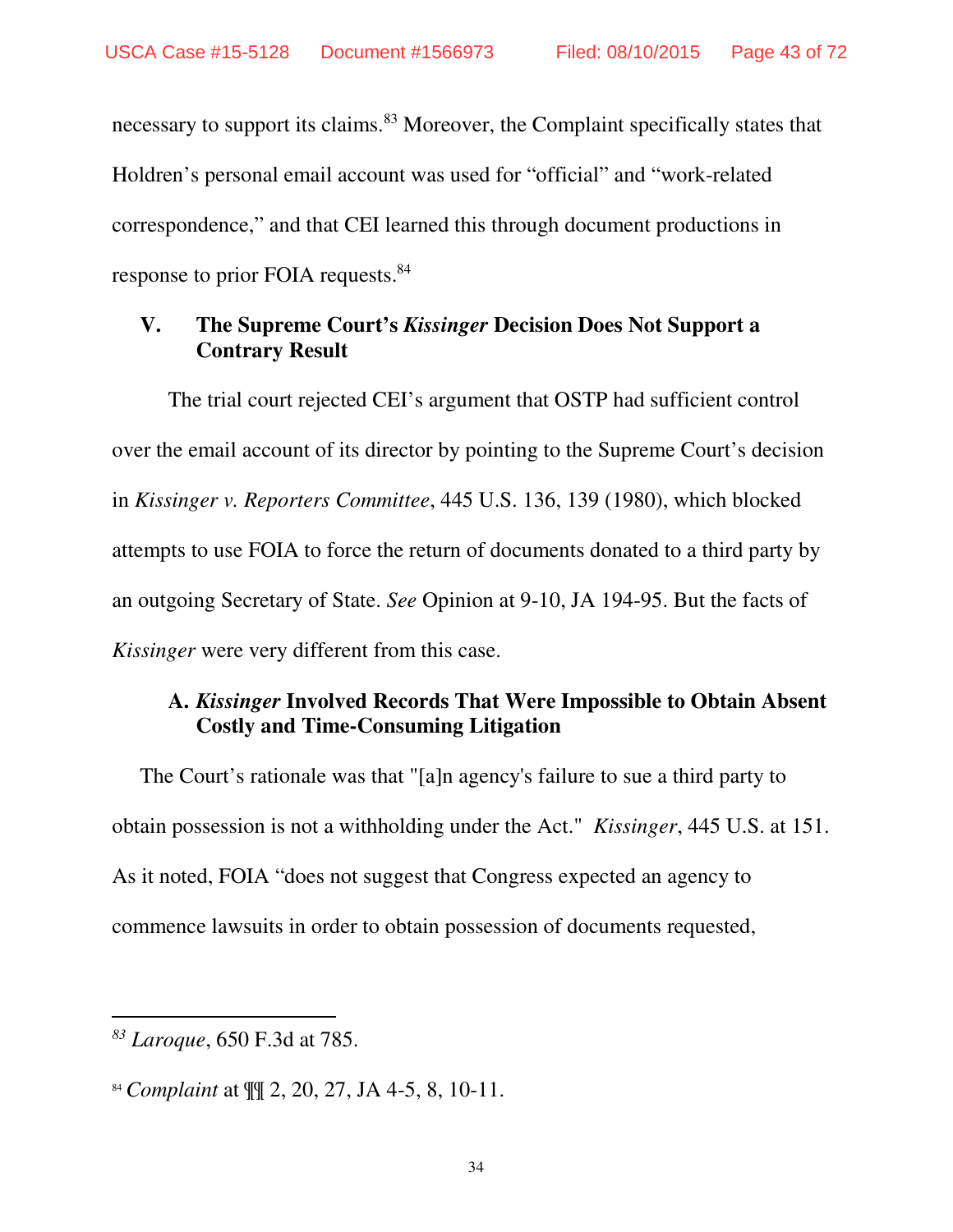particularly when it is seen that where an extension [of time to respond to a FOIA request] is allowable, the period of the extension is only for 10 days. Either Congress was operating under the assumption that lawsuits could be waged and won in 10 days or it was operating under the assumption that agencies would not be obligated to file lawsuits in order to comply with FOIA requests." *Id.* at 153. This rationale has no relevance in this case, where the agency could just ask Holdren to produce the emails (or permit an IT specialist to search through them), and would not need to sue Holdren or anyone else in order to obtain them.

Kissinger had refused to assist in the return of the documents, and in light of Kissinger's imminent departure, the government had no leverage over him to assist in the return of the documents. The only thing it could possibly do was to bring a lawsuit for the return of the documents. *See id.* at 155 ("The Government, through the Archivist, has requested return of the documents from Kissinger. The request has been refused. The facts make it apparent that Kissinger, and the Library of Congress as his donee, are holding the documents under a claim of right.").

#### **B. Here, the Agency Likely Could Obtain the Requested Records Simply By Asking For Them, Which It Has Not Done**

Here, no one has argued that the agency would need to sue a third party in order to obtain the records, which could be obtained quite easily. No one claims Holdren has donated his emails to any third party. OSTP does not allege that it ever even requested the documents from him (either to produce them, or review them for

35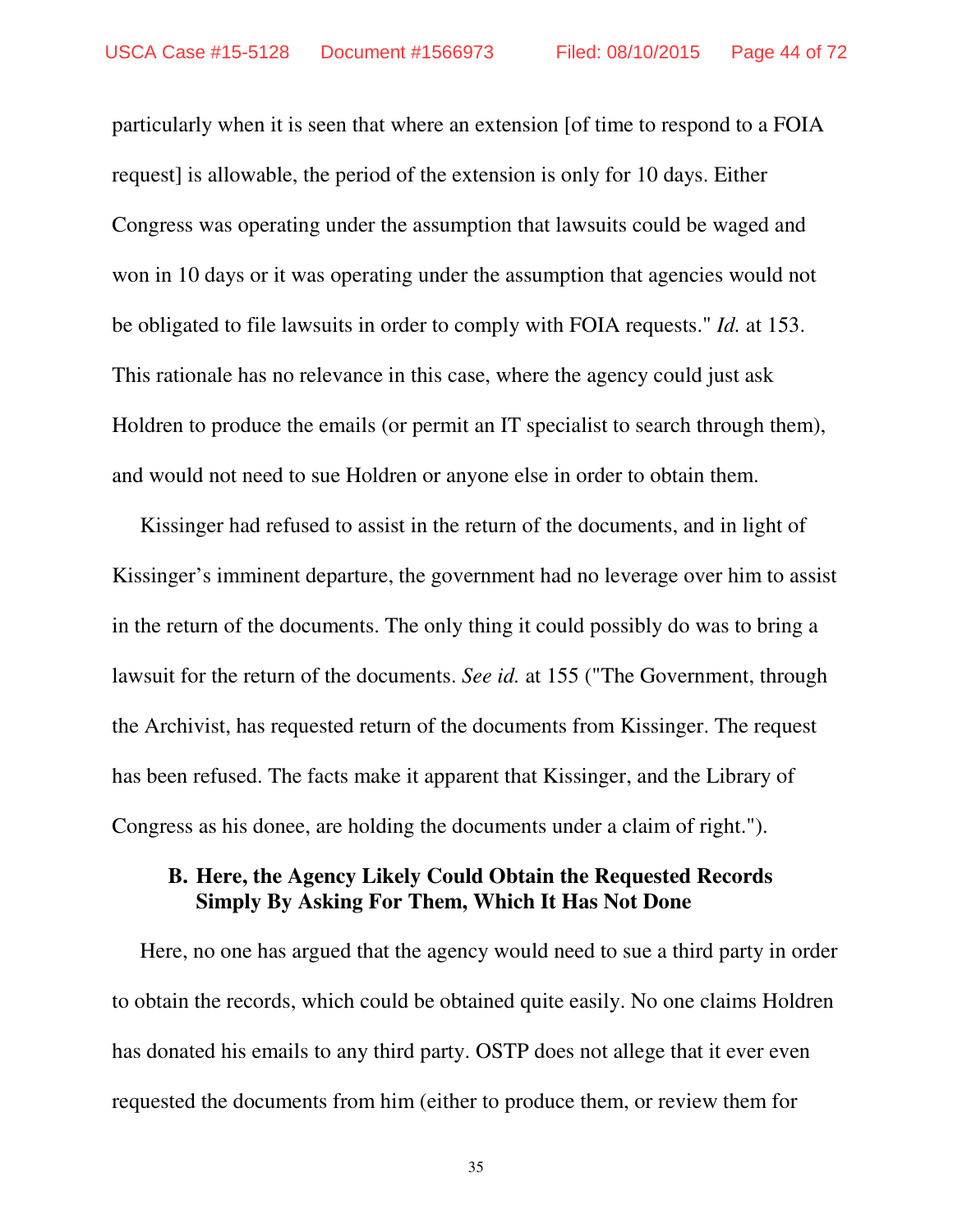possible production), much less that he refused any such request. Nothing suggests that he would defy such an order, nor is there any reason to think that a lawsuit against him would be necessary. If the agency asked, he would mostly likely simply turn the requested records over to it, as other employees have in fact done in similar FOIA lawsuits brought by CEI in the past.

#### **C. Moreover, unlike Kissinger, OSTP's Director Is Subject to Agency Discipline and a FOIA Court's Equitable Powers**

Holdren remains OSTP's Director, and, as a current agency employee, is subject to the agency discipline at the behest of the Special Counsel, and to the contempt powers of the court in any FOIA lawsuit. As noted earlier, he is subject to potential "disciplinary action" mandated by the "Special Counsel," if he arbitrarily ignores his FOIA obligations. 5 U.S.C.  $\S$  552(a)(4)(F)(i).

As an OSTP employee, he is also subject to injunctive relief in a FOIA lawsuit commanding him to turn over and not discard the requested records. *See, e.g., Union Pacific R. Co. v. E.P.A.,* 2010 WL 2560455 (D. Neb. June 24, 2010) (temporary injunction barring agency and its "employees" from "transporting, removing, destroying, deleting, modifying, or in any way tampering with records, data, or other information, including electronically stored information, in their possession or control that is, or potentially may be, responsive to the requests submitted . . . under the Freedom of Information Act"). FOIA specifically provides

36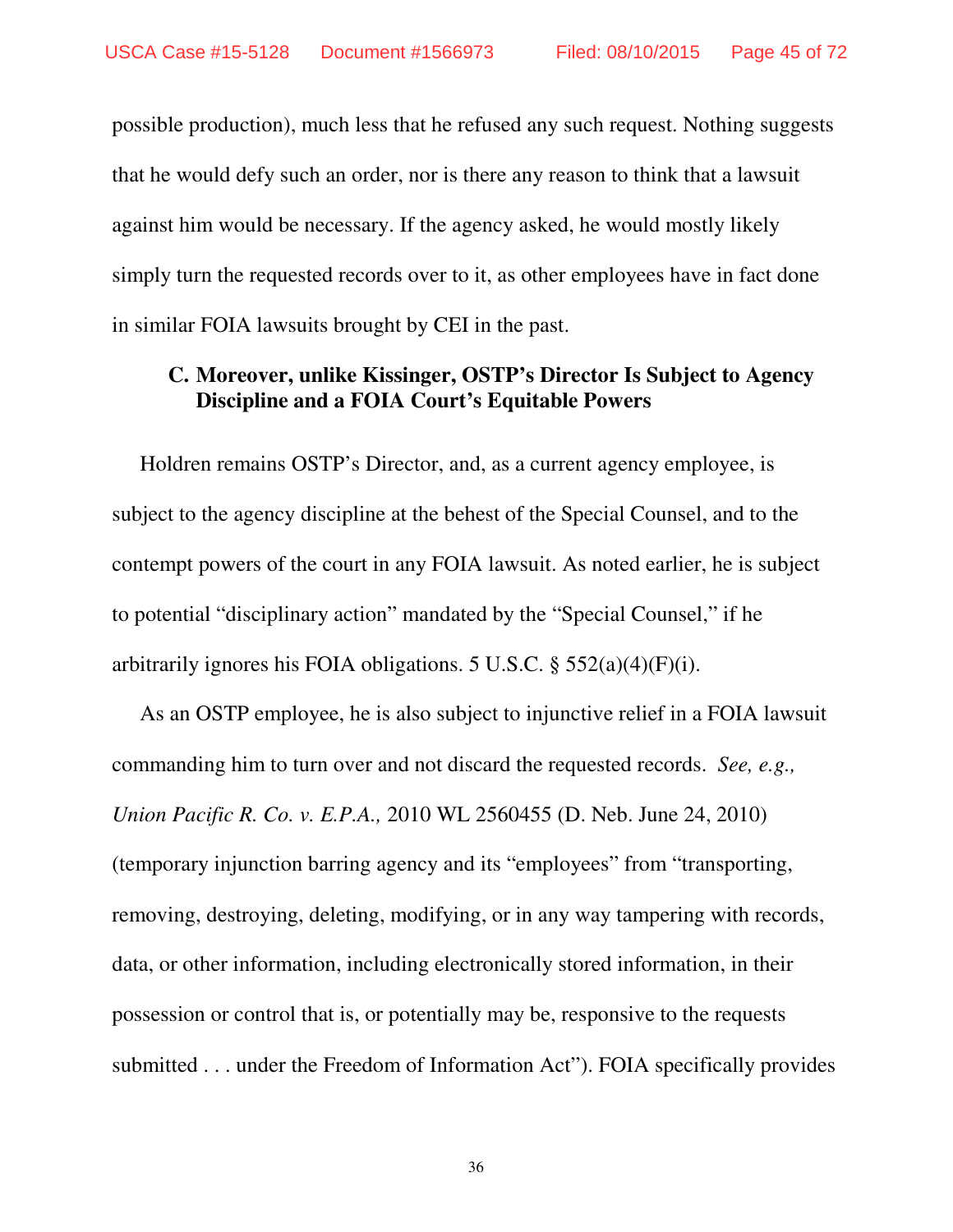that "the district court may punish for contempt the responsible employee." 5 U.S.C. § 552(a)(4)(G).

The trial court noted that the Supreme Court had held that "FOIA did not reach transcriptions of Henry Kissinger's phone calls once the transcriptions had been removed from the State Department's possession and placed under the control of Mr. Kissinger and the Library of Congress." Opinion at 9-10, JA 194-95.

But Kissinger was no longer in office by the time the courts acquired jurisdiction of that case, since the relevant FOIA requests were filed in the final days of the Ford Administration, after Jimmy Carter had defeated Kissinger's boss, Gerald Ford, in the 1976 election,<sup>85</sup> when Kissinger's departure was imminent, and by the time "the Archivist renewed his request for an inspection on February 11, 1977 . . . Kissinger was no longer Secretary of State."86

Here, by contrast, Holdren remains OSTP's Director, and was so at the time the instant lawsuit was filed. He remains subject to potential discipline, such as by

<sup>85</sup> *See Kissinger,* 445 U.S. at 143 (The Reporter's Committee's FOIA request was filed on January 18, 1977, a few days before Kissinger left office, meaning that the time to respond to the request did not elapse until after Kissinger left office; and the Military Audit Project's request was filed on December 28 and 29, 1976.)

<sup>86</sup> *Id.*, 445 U.S. at 144.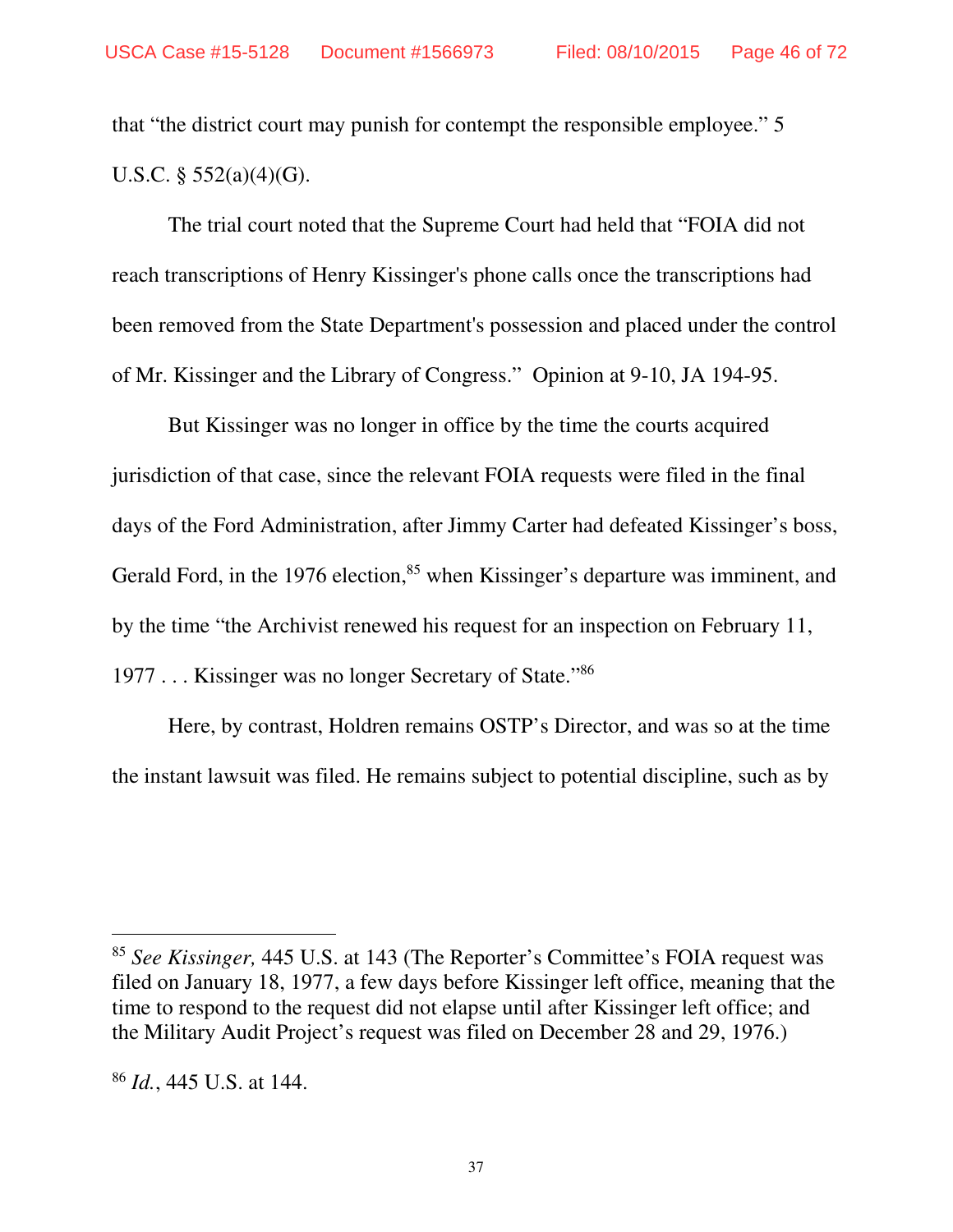his agency, $87$  if he refuses to comply with his FOIA obligations. Nothing in the Supreme Court's *Kissinger* decision suggests that FOIA permits sitting agency officials to avoid producing agency records.

#### **D. The Historic Equitable Practice Cited By the** *Kissinger* **Court Confirms OSTP's Control of and Responsibility for Holdren's Emails**

To the contrary, the Supreme Court likened FOIA obligations to those of people in discovery who receive a subpoena, under "historic equitable practice" governing when an individual is responsible for improperly withholding "a document sought pursuant to a subpoena." 445 U.S. at 154, *citing Amey v. Long*, 103 Eng.Rep. 653, 657 (K.B. 1808).

Under that longstanding practice, Holdren's emails would be subject to a subpoena issued to OSTP, and they would be considered to be within its "control" for purposes of Federal Rule of Civil Procedure 34. The records of executives or officers are commonly subject to discovery aimed at their employer, since those records are deemed to be within its "control." *See, e.g., Riddell Sports, Inc. v. Brooks*, 158 F.R.D. 555, 558 (S.D.N.Y. 1994) (corporate officer); *In re Auction Houses Antitrust Litig.*, 196 F.R.D. 444, 445–46 (S.D.N.Y.2000) (executive);

-

<sup>87</sup> *See, e.g.,* 5 U.S.C. § 552(a)(4)(F)(i) (agency "shall take the corrective action that the Special Counsel recommends" as "disciplinary action" when agency employee is found to have "arbitrarily" withheld records).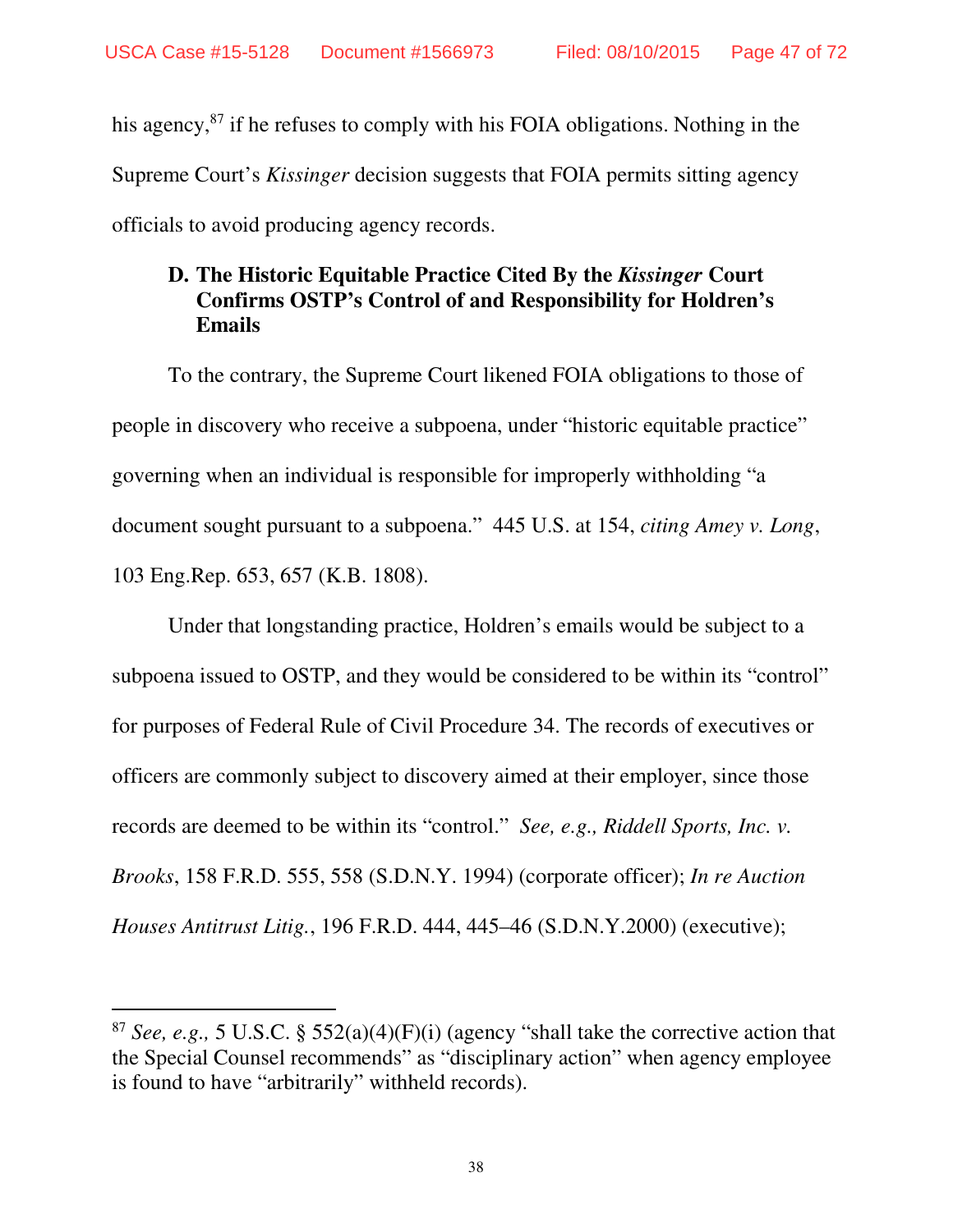*Miniace v. Pacific Martime Ass'n*, 2006 WL 335389, \*\*1-2 \* (N.D. Cal. Feb. 13, 2006) (outside directors); *Anz Advanced Technologies v. Bush Hog, LLC*, 2011 WL 814663, \*9 (S.D. Ala. Jan 26, 2011) (chief executives).

 Similarly, communications of agency employees stored outside the agency can be subject to both a subpoena aimed at the agency, and freedom of information laws governing the agency, since those communications are deemed to be within its "control" even if it does not possess them. *Flagg v. City of Detroit*, 252 F.R.D. 346, 354 (E.D. Mich. 2008) (construing "control" under Fed. R. Civ. P. 34(a)(1) and the Michigan Freedom of Information Act). "This principle extends not just to documents in the actual possession of a non-party officer or employee of a corporate party," but also to "electronic records maintained by a third party on the company's behalf." *Id.* Thus, a city "has 'control' over the text messages preserved by" a third party "pursuant to its contractual relationship with the City," and those "text messages satisfy the statutory definition of 'public records,' insofar as they capture communications among City officials or employees 'in the performance of an official function.'" *Id.* at 355.

 These cases reflect the simple fact "the control required for Rule 34 purposes may be established by virtue of a principal agent relationship," *McKesson Corp. v. Islamic Republic of Iran*, 185 F.R.D. 70, 78 (D.D.C.1999), and because an employer "acts through its agents, [an officer's] refusal to cooperate [with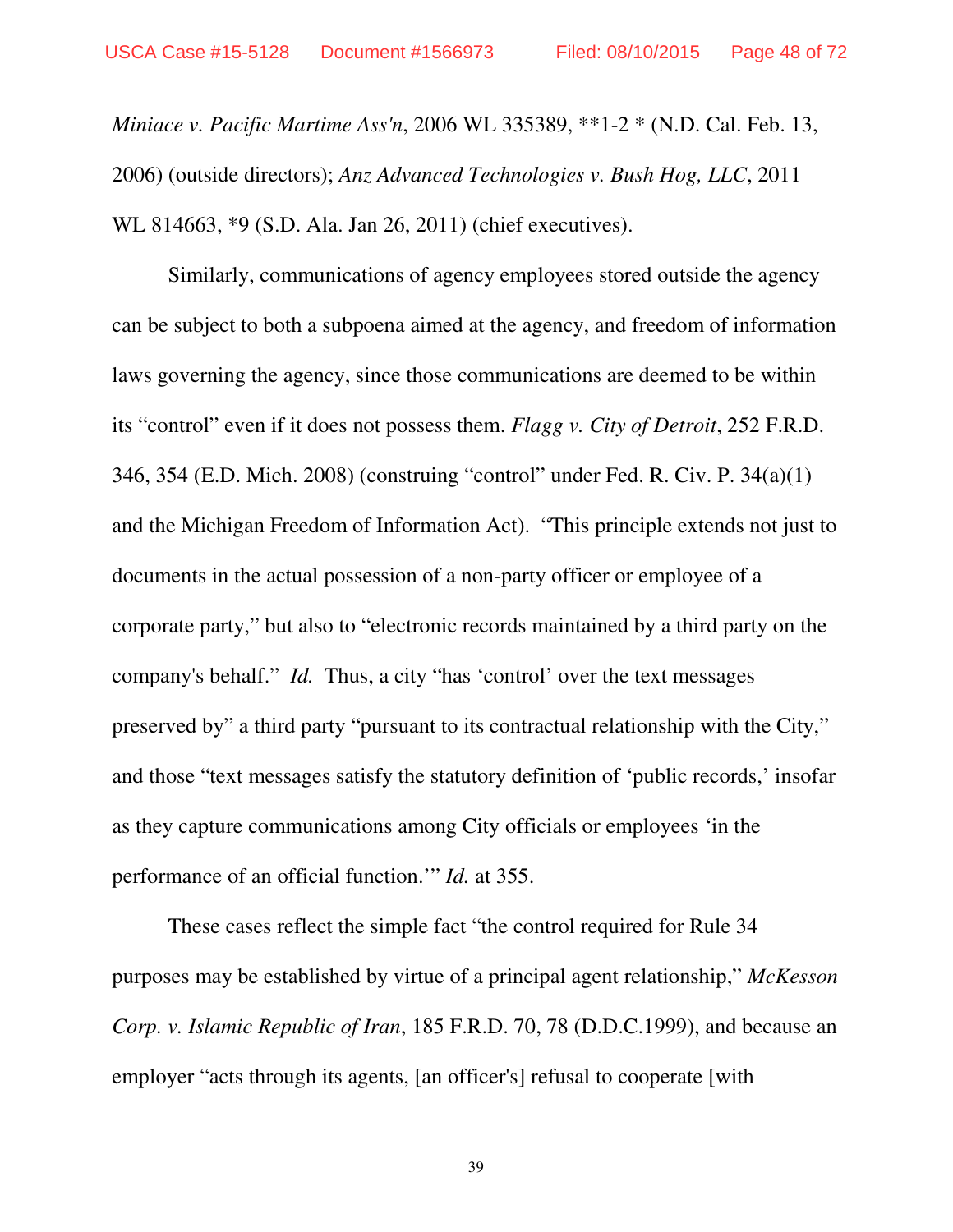discovery] can be imputed to" the employer, *Coastal Mart, Inc. v. Johnson Auto Repair, Inc.*, 196 F.R.D. 30, 33 (E.D. Pa. 2000).

So, too, can the conduct of its "principals" or chief executives, whose "misconduct is imputable" to their corporation or agency, and whose records can be sought "without regard to" their "physical location" or whether they are located on the company's premises. *Anz Advanced Technologies v. Bush Hog*, LLC, 2011 WL 814663, \*9 (S.D.Ala. Jan 26, 2011) (plaintiff had an "independent duty to produce the hard drives" of its CEO and an affiliated company's CEO "as required by Fed.R.Civ.P. 34 without regard to [their] physical location."); *Miniace v. Pacific Martime Ass'n*, 2006 WL 335389, \*\*1-2 \* (N.D. Cal. Feb. 13, 2006) ("documents in the possession" of defendant's "outside directors").

For example, a court ruled that a company would be required to answer interrogatories with information in possession of its former chief executive officer (CEO), who no longer worked at the company, but still had a contractual relationship with it; the company was in a position to exert pressure on the former CEO to provide the necessary information since his termination agreement provided for payment to the former CEO of \$585 million, of which at least \$582 million had not yet been paid, and the company's obligation to pay was conditioned upon CEO's performance of his contractual obligation to comply with requests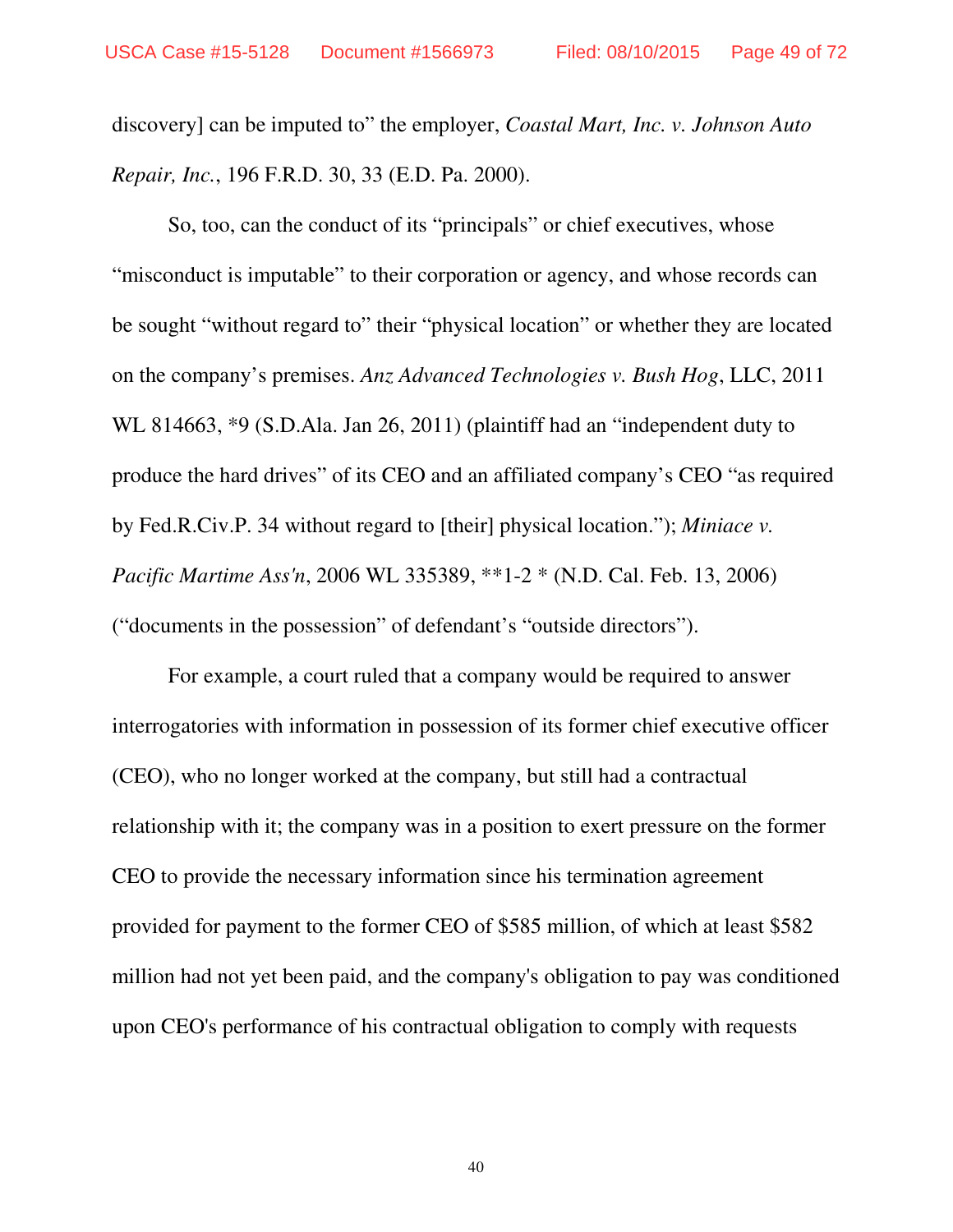made of him by party with respect to any matters concerning civil litigation. *In re Auction Houses Antitrust Litig.*, 196 F.R.D. 444, 445-46 (S.D.N.Y. 2000). Thus, OSTP has control over Holdren's records, even if they are not located in OSTP's offices. Control is established through his connection with OSTP, as well as the principal agent relationship, and his refusal to cooperate can be imputed to his agency.

The court below attempted to avoid this fact by noting that "under FOIA, even high ranking agency officials have personal interests distinct from those of the agencies they lead." Opinion at 12, JA 197, *citing, e.g., Kissinger*, 445 U.S. at 157 (rejecting argument that would render "Kissinger's personal books, speeches, and all other memorabilia stored in his office agency records subject to disclosure under [] FOIA."). But that passage in *Kissinger* dealt with a different issue -- not with what constitutes "withholding" by an agency, but rather what constitutes an "agency record." If the content of a record is sufficiently personal rather than work-related – like a personal diary – it is not an "agency record" regardless of where it is located, in the office or out of the office, and regardless of whether the agency controls it. The agency still may be withholding such a record, but the withholding would not violate FOIA, because FOIA only requires production of "agency records." But in this case, CEI has specifically alleged that the requested records are agency records, because they were used to conduct agency business, in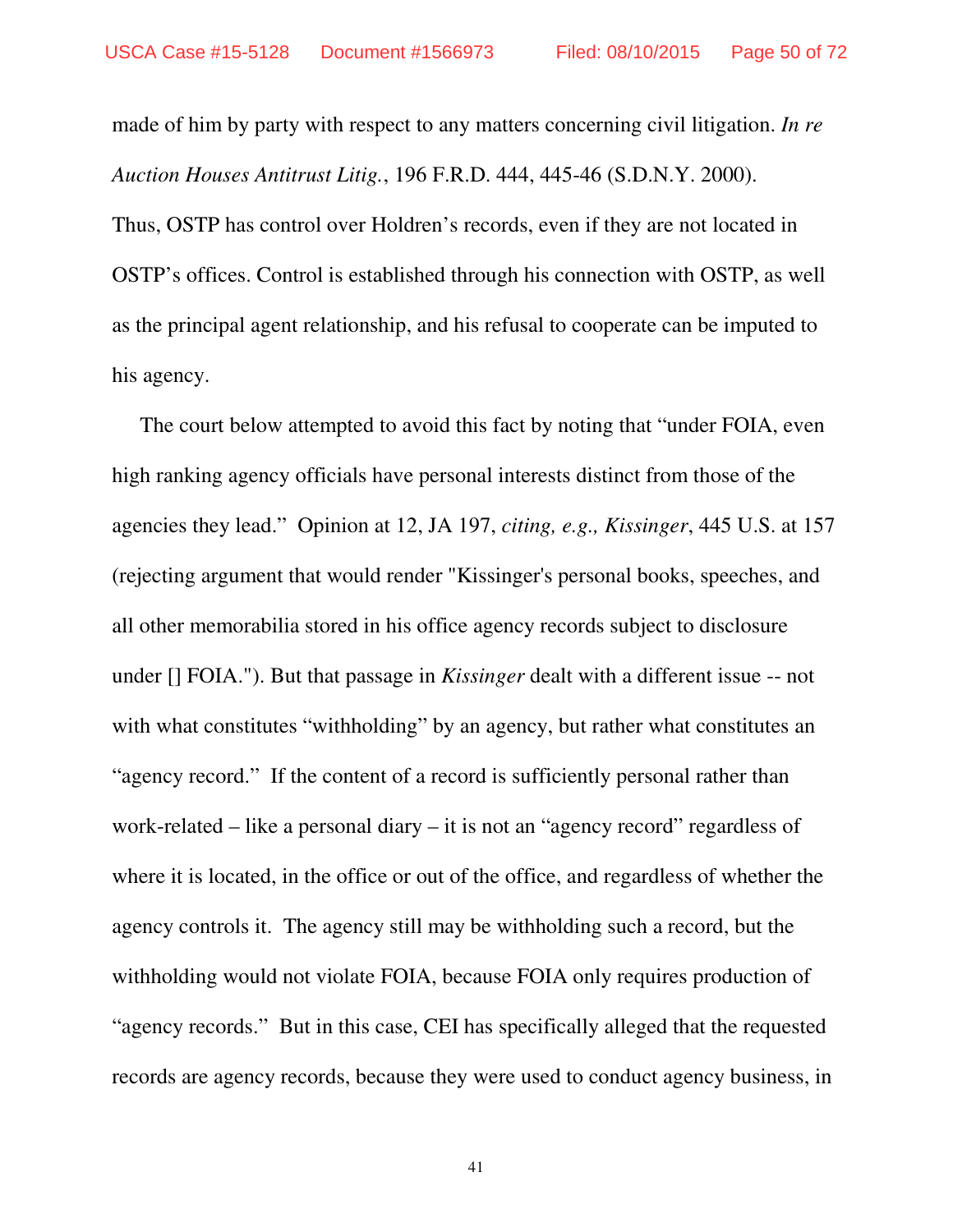an email account that Holdren "maintained" and "continued to use" in order "to correspond with certain colleagues on work-related issues," *Complaint* at ¶2, JA 4.

#### **VI. OSTP Revealed That Agency Records Were in Holdren's Account In Its Response to the FOIA Request**

Moreover, the record in this case indicates that the emails in Holdren's nonofficial email account do in fact include at least some agency records closely connected to agency business and policymaking. The agency already recognized the existence of responsive agency records from that account, by initially producing copies of them found in a different email account (Holdren's official email account) before ceasing production. In processing those documents, it withheld or redacted many of them based on their direct connection to agency policymaking.

In a March 31, 2014 letter to CEI's Christopher Horner, OSTP wrote, "please find 110 pages consisting of OSTP's first set of responsive documents in response to your request. OSTP has withheld portions of responsive documents under 5 U.S.C. §§ 552(b)(5) and (b)(6), and enclosed those documents. (In addition, OSTP has withheld 73 pages in full under (b)(5))," which contains FOIA's deliberativeprocess privilege for agency policymaking.<sup>88</sup>

-

<sup>88</sup> JA 152 (exhibit 1 to the Opposition to the Motion to Dismiss); *see* Reply Memorandum In Support of Defendant's Motion to Dismiss (Docket No. 10) (not disputing the authenticity of this exhibit).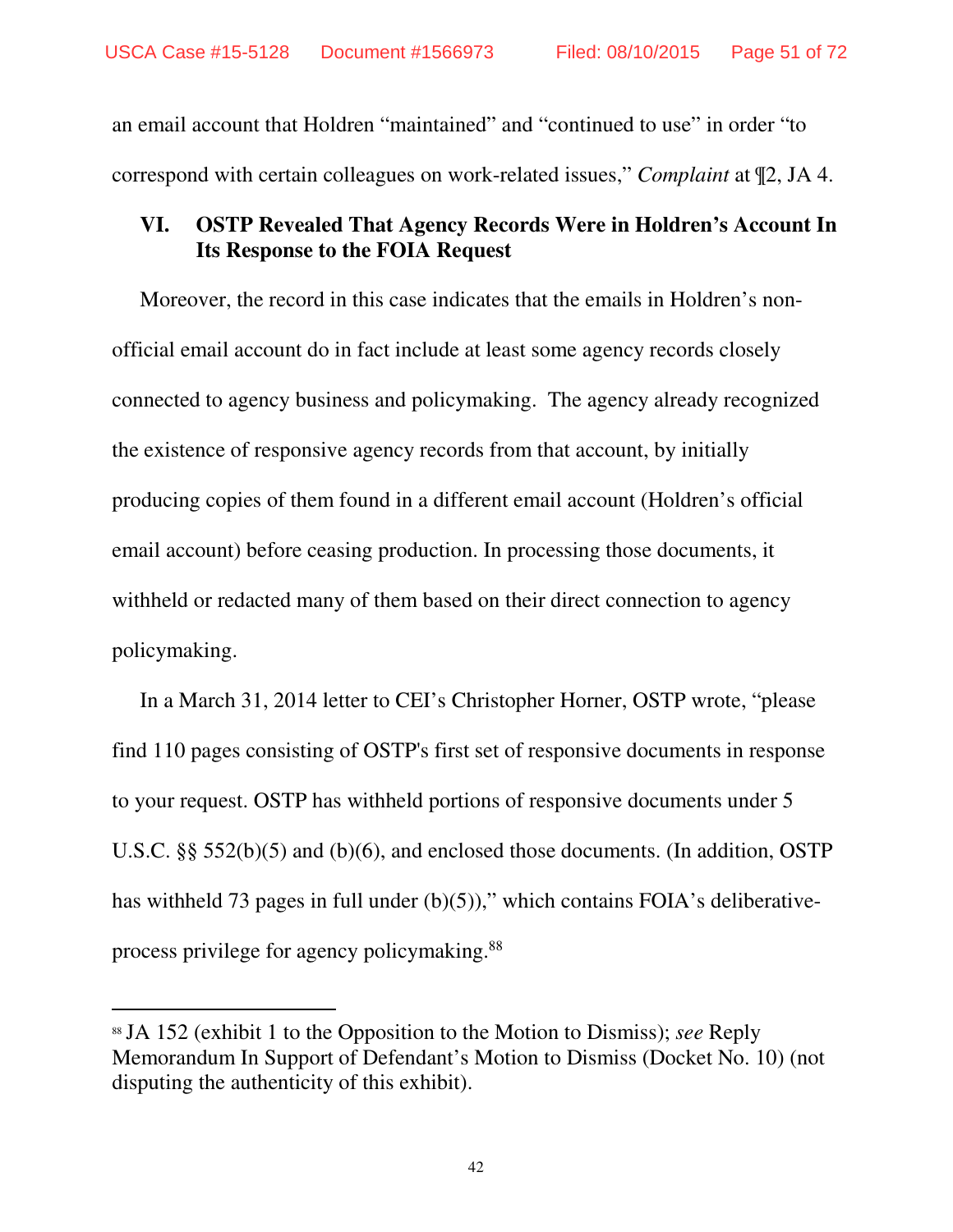These documents further confirm that CEI's allegations about the account containing agency records are "plausible." *Bell Atlantic v. Twombly*, 550 U.S. 514, 570 (2007). (Appellant believes it was not *necessary* to include such specific facts in the complaint, *see Laroque*, 650 F.3d at 785 (general factual allegations in the complaint are presumed to embrace the specific facts necessary to support the claim). But even if it actually were necessary, it would still be improper for the court below to dismiss this lawsuit *without leave to amend the complaint* (as it did in this case), despite the existence of such readily available supporting facts cited by the plaintiff. $89$ )

#### **A. OSTP Effectively Conceded That The Emails Included Agency Records**

For OSTP to claim Exemption 5, which covers "intra-agency" or "inter-agency" communications, as to these emails, is an implicit concession that the emails were in fact "agency" records, since that is a precondition for the applicability of the exemption. "To qualify, a document must thus satisfy two conditions: *its source* 

-

<sup>89</sup> *See Lourenco v. General Maintenance Service Co.*, 1994 WL 114690, \*2 n.3 (D.D.C. March 24, 1994) (dismissal of lawsuit without leave to amend the complaint was "inappropriate" where "initial discovery had revealed" supporting facts, such that "a simple amendment of the complaint" could "potentially salvage" claims that were originally too conclusory), *citing District Council 47 v. Bradley*, 795 F.2d 310, 316 (3d Cir. 1986) (granting leave to amend even though counsel never sought it in the court below, since "the district court at the least should have granted the plaintiffs leave to amend their complaint to provide specific factual allegations to demonstrate a causal nexus").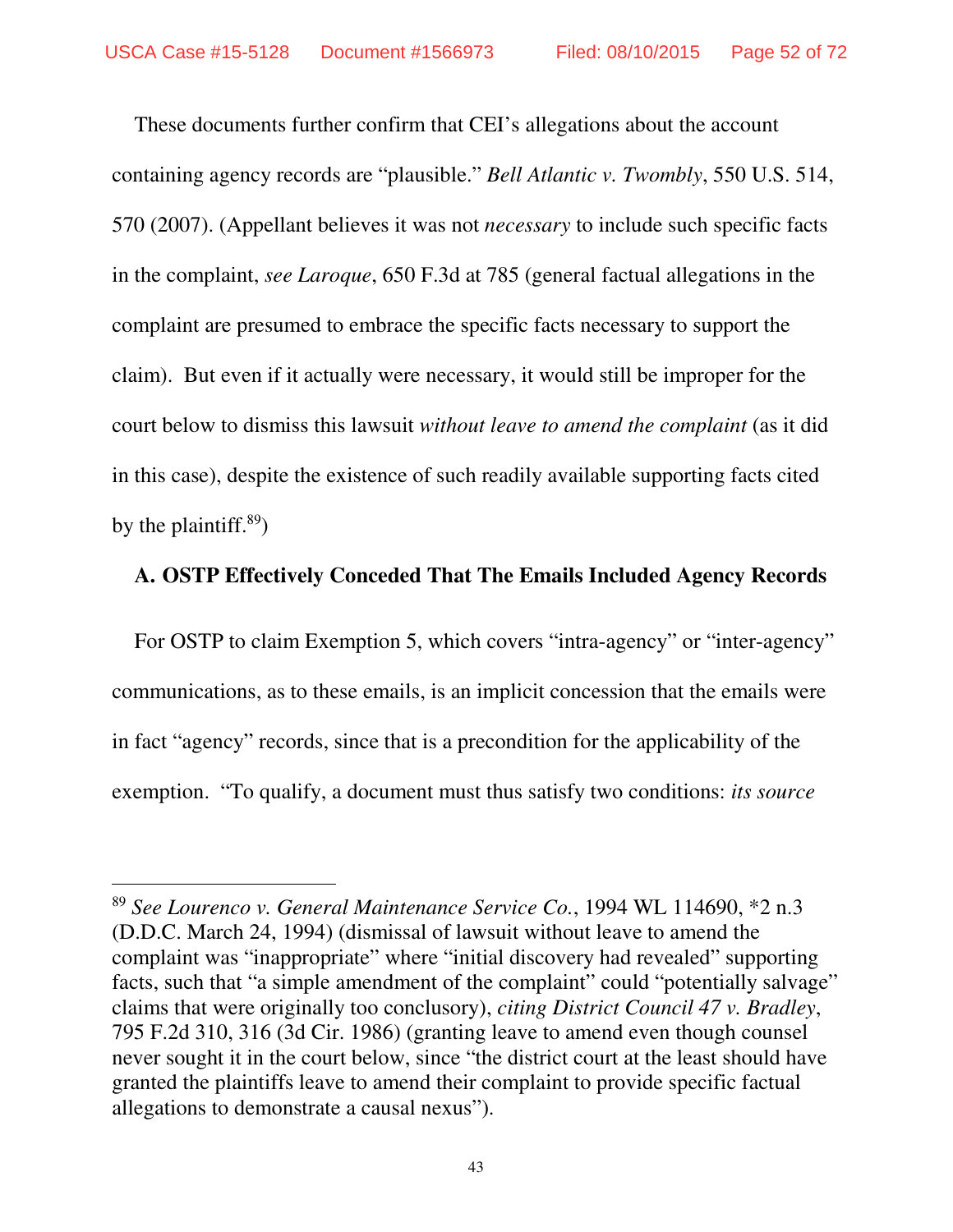*must be a Government agency*, and it must fall within the ambit of a privilege against discovery" held by the agency. *Dep't of Interior v. Klamath Water Users Protective Ass'n*, 532 U.S. 1, 8 (2001) (emphasis added); *accord* Michael D. Pepson & Daniel Z. Epstein, *Gmail.Gov: When Politics Gets Person, Does the Public Have a Right to Know?,* 13 Engage J. 4, 4 (2012) (application of FOIA exemption 5 to emails in agency employees' personal email accounts meant that they were agency records for purposes of FOIA), *citing DNC v. U.S. DOJ*, 539 F. Supp. 2d 363, 368 (D.D.C. 2008).

#### **B. OSTP Has Effectively Conceded That The Requested Records Are Connected With Agency Policymaking**

The fact that OSTP invoked official deliberative-process privilege as to many of these documents (including "73 pages" withheld "in full") means that they must have been closely connected with agency business, because that is a threshold requirement for asserting the privilege. To qualify for redaction or withholding under (b)(5) (FOIA's Exemption 5), communications must be connected to the "adoption of an agency policy," *Jordan v. U.S. Dept. of Transportation*, 591 F.2d 753, 774 (D.C. Cir. 1978), be a "direct part" of the agency's "deliberative process" in making "recommendations" or expressing "opinions on legal or policy matters," *Vaughn v. Rosen*, 523 F.2d 1136, 1143-44 (D.C. Cir. 1976), and have more than a "peripheral" relationship "to actual policy formulation." *Ethyl Corp. v. EPA*, 25 F.3d 1241, 1248 ( $4<sup>th</sup>$  Cir. 1994).

44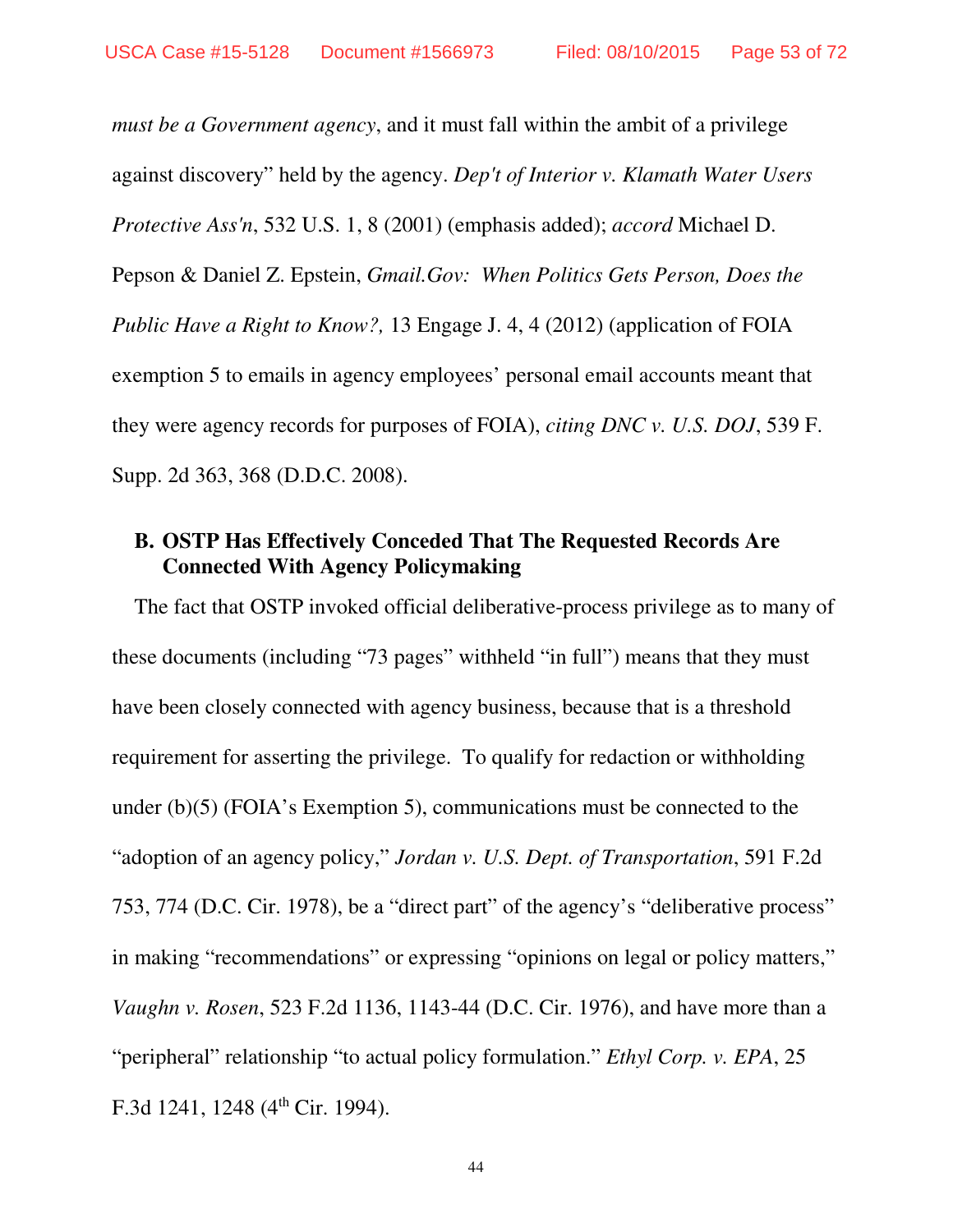In short, if OSTP itself is to be believed, the emails in Holdren's "personal" email account included some that were not just work-related, and connected to agency business, but that also played a "direct," non-"peripheral" role in "actual policy formulation" by the federal government, and were part of the agency's own "deliberative process." As such, they were necessarily "agency records" under FOIA.<sup>90</sup>

#### **C. Specific Examples Show The Emails' Connection With Agency Business**

An example of what are clearly agency records among those documents is an email about a White House press call, sent by Holdren using his jholdren@whrc.org email address to agency employee Rick Weiss, Director of Communications and Senior Science and Technology Policy Analyst at OSTP, on Feb. 13, 2014 at 15:42:33 EST.<sup>91</sup> Moreover, that email, titled "Re: Holdren on WH press call this evening," contains redactions under FOIA Exemption 5 ((b)(5)),

<sup>&</sup>lt;sup>90</sup> Had they not been agency records, the agency would not have produced them, merely because they were stored within the agency. *See, e.g., Gallant v. NLRB,* 26 F.3d 168, 172 (D.C. Cir. 1994) (purely personal document was not agency record covered by FOIA even though it was stored in an agency employee's office); *Kissinger*, 445 U.S. at 157 (rejecting argument that would render "Kissinger's personal books, speeches, and all other memorabilia stored in his office agency records subject to disclosure under [] FOIA.").

<sup>91</sup> *See* JA 153-59 (found in Exhibit 1 to the memorandum in opposition to the motion to dismiss).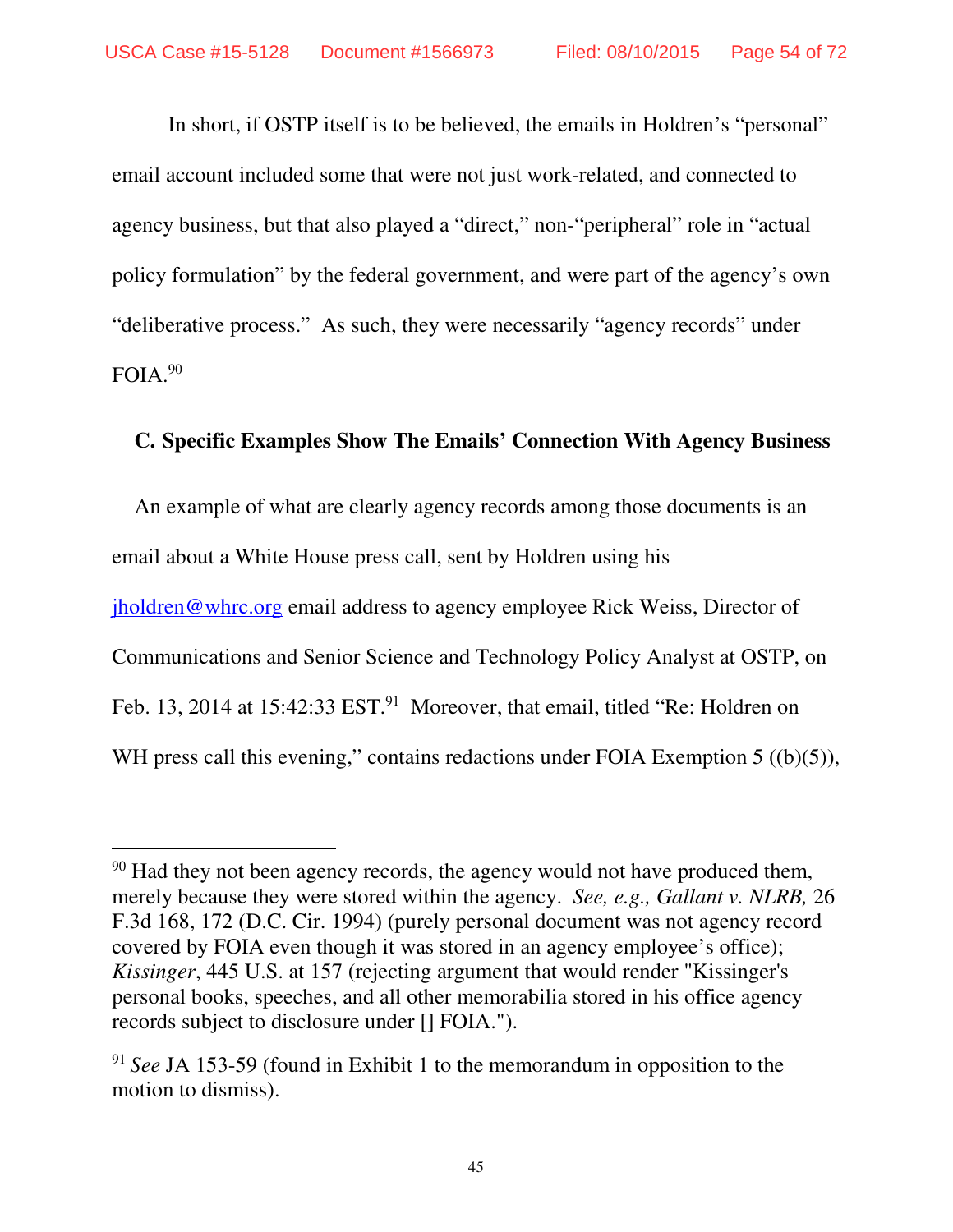which is something that can only be claimed for official agency records.<sup>92</sup> This document was forwarded by Holdren between his jholdren@whrc.org account, and his official White House EOP account.

Another document not produced in OSTP's rolling production, but found as an exhibit to OSTP's memorandum, also qualifies as an agency record. It is a Feb. 22, 2011 email Holdren sent to EPA's Administrator describing his speech at the annual meeting of the American Association for the Advance of Science, and attaching his 29-page PowerPoint presentation outlining government "Policy for Science, Technology, and Innovation in the Obama Administration." The presentation discusses the "responsibilities of OSTP" and "OSTP-managed entities" and promotes related federal "initiatives" dealing with "energy," "environmental" programs, the "space program," and "stem-cell" research.<sup>93</sup>

#### **VII. The Trial Court Mischaracterizes the Complaint, Which Shows OSTP's Control Over the Records**

 Despite the manifest control over the account wielded by Holdren, OSTP's Director, the trial court ruled that control was absent based on CEI's

 $92$  JA 153.

<sup>93</sup> JA 119-149. *See also* Docket No. 7-8 at 22 (defendant concedes in its memorandum in support of the motion to dismiss that this was an email that "Holdren sent from his OSTP account to the WHRC account (with the EPA Administrator bcc'd on the email)".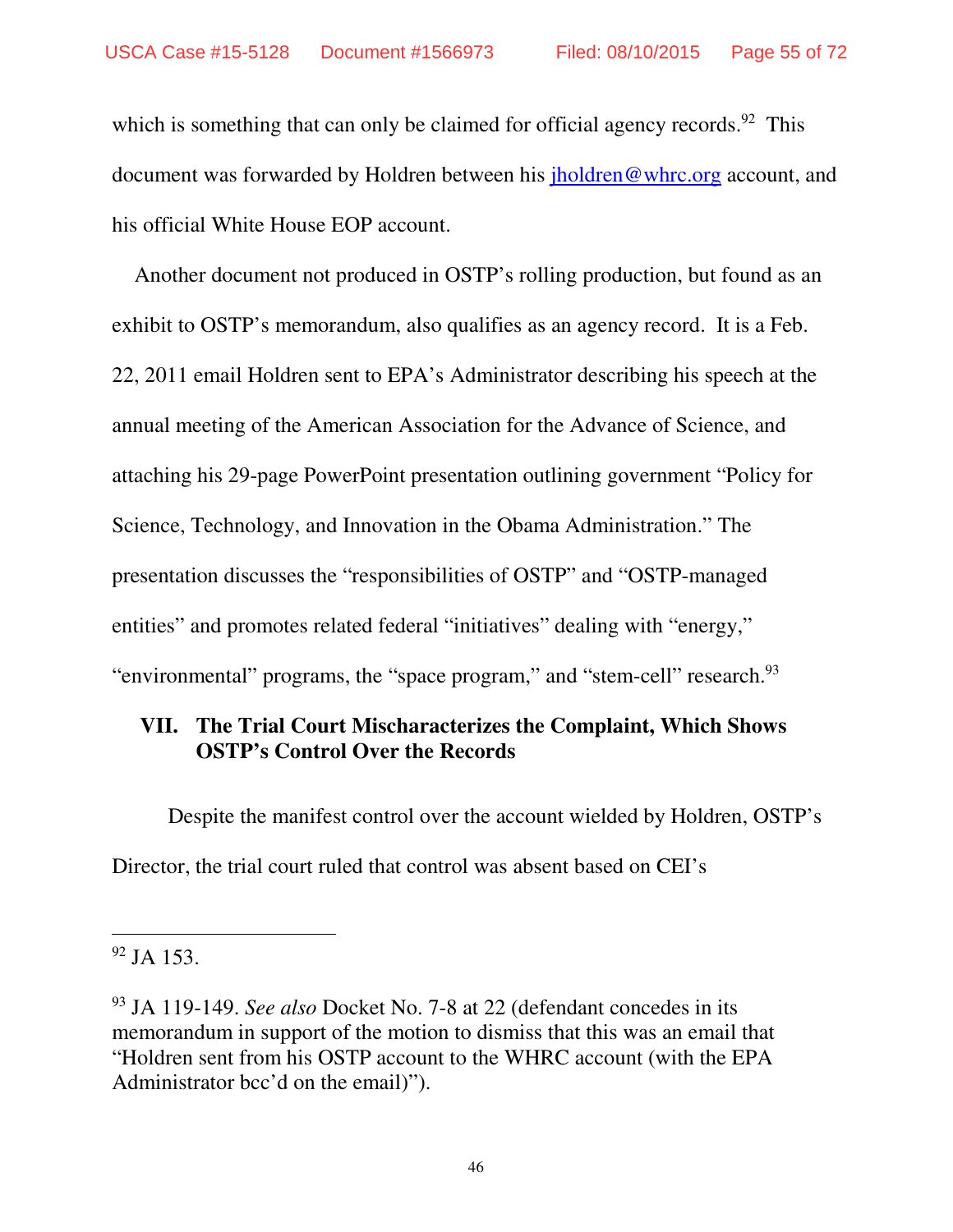characterization of the email account as being subject to access and control by third parties. JA 195 ("Plaintiff itself admits repeatedly that emails on the unofficial account are outside of OSTP' s control," citing Complaint, ¶¶ 23, 27, 30, 46). But legally speaking, these records *were* within the control of OSTP, since they were "emails Holdren had placed under his . . . control," Compl. ¶ 55 (JA 18), in an account he "maintained" and "continued to use" in order "to correspond with certain colleagues on work-related issues," *id.* at ¶2, JA 4-5. Such control by Holdren, the agency's director, is legally tantamount to control by the agency itself.<sup>94</sup> For that reason, the requested records fall squarely within OSTP's control.

Multiple parties can have "control" over the same materials, so merely because the Woods Hole Research Center has control over the email account does not mean that Holdren (and through him OSTP) lacked control over the account. *See U.S. v. Taylor, 728 F.2d 864, 868 (7<sup>th</sup> Cir. 1984) ("possession may be either* actual or constructive and it need not be exclusive but may be joint"); *Curl v. State*, 162 N.W.2d 77, 82 (1960) (more than one person may be said to have control over the same property).

<sup>94</sup> *See, e.g., Judicial Watch*, 310 F.Supp.2d at 300 ("Because employees are not distinct from their agencies," their "documents thus [a]re in . . . the constructive control of" their agency") (citations omitted); *Harrison*, 158 F.3d at 1376 (entity responsible for conduct of high-ranking officials, who are its *alter ego*, even under statute that, unlike FOIA, does not hold it responsible for many acts of ordinary employees).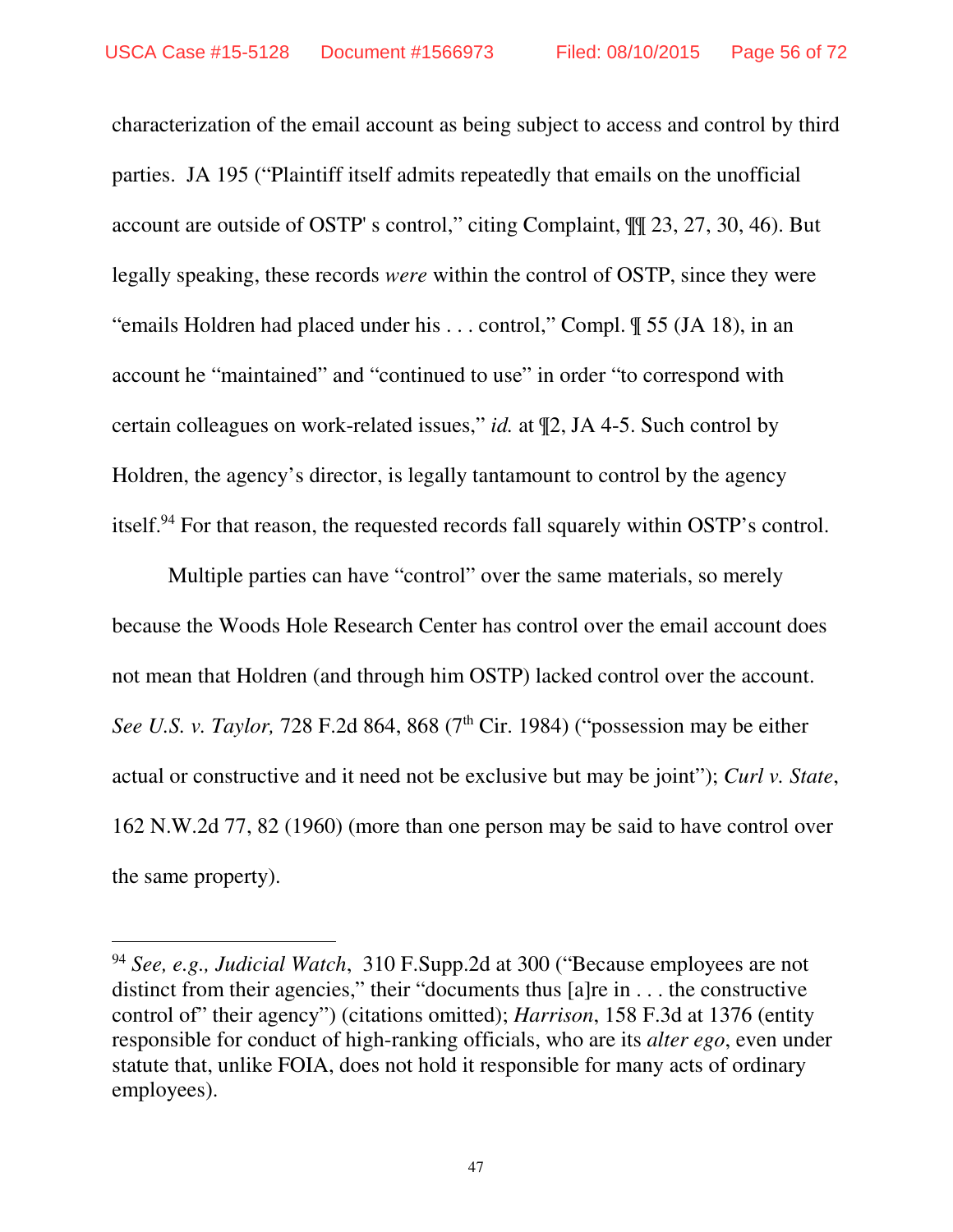The fact that CEI happened to characterize the email account at one point as being under the "sole control" of the Woods Hole Research Center does not change this. The account is plainly within the control of OSTP Director Holdren, as his use of the account illustrates. Moreover, *actual* control by the agency is not necessary under FOIA, which reaches documents under an agency's "constructive control." *Burka*, 87 F.3d at 515 (data tapes held by contractor were subject to FOIA due to agency's "constructive control" over them, even though "they were neither created by agency employees, nor are they currently located on agency property").

Moreover, "courts hold that even where a party . . . lacks actual physical possession or custody of requested documents . . . such party may nevertheless be found to have control of the documents." *Gross v. Lunduski*, 304 F.R.D. 136, 142 (W.D.N.Y. 2014) (civil lawsuit). A government or corporate official can have sufficient control over "discovery material" to be obligated to produce it even when it is in the "sole possession" of a third party. *Id.* at 141-42 (subpoena could require defendant to produce documents described as being "within the exclusive possession, custody, and control" of defendant's employer); *U.S. v. Martoma*, 2014 WL 31704,  $*5$  (S.D.N.Y. Jan. 6, 2014) (U.S. Attorney has "obligation to produce" exculpatory "material that is in the sole possession of the SEC" if they "were engaged in a joint investigation" of the accused), *citing U.S. v. Gupta*, 848 F.Supp.2d 491, 493 (S.D.N.Y.2012) (discovery obligation can extend to materials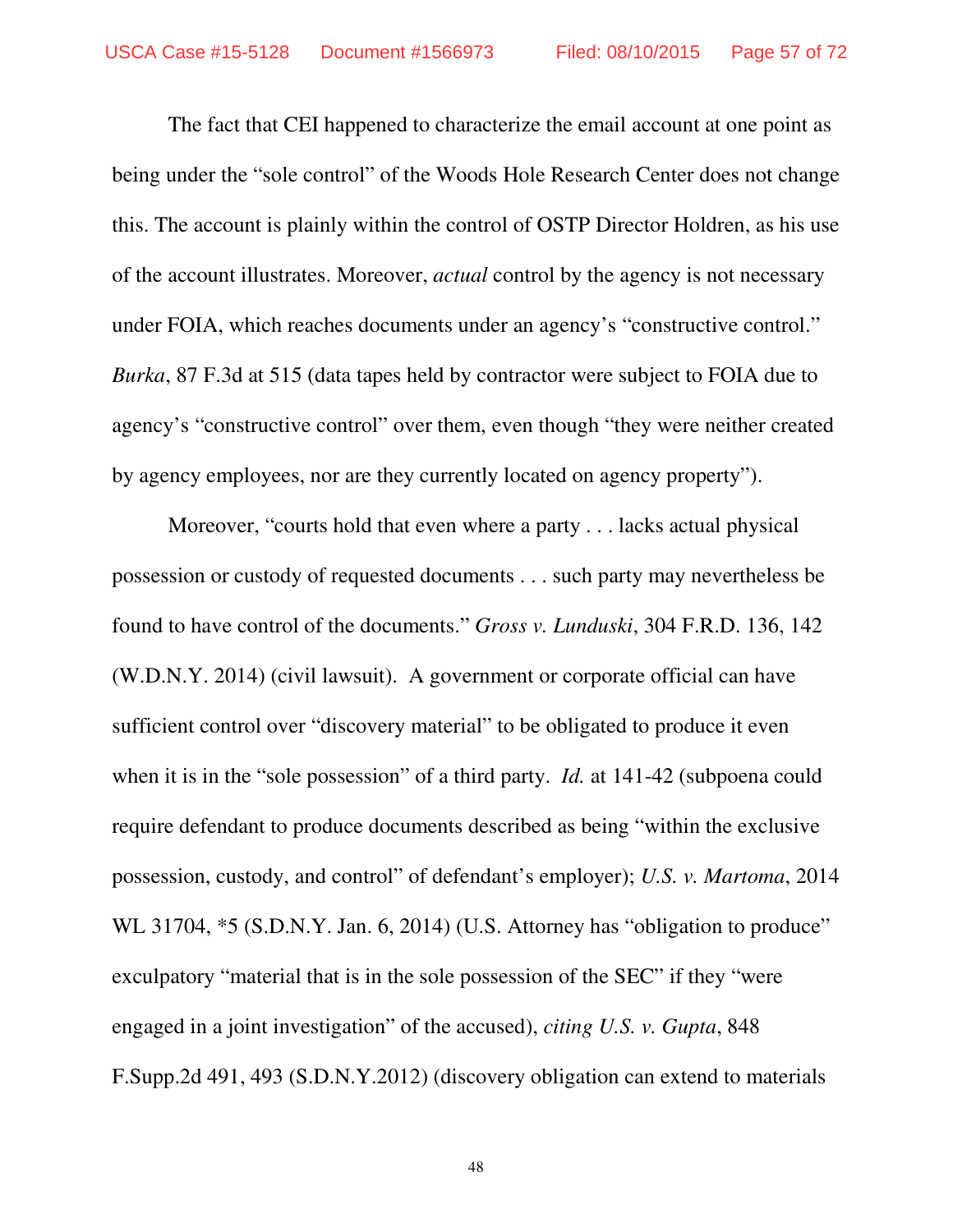$\overline{a}$ 

even if "another agency" is "in actual possession of the documents created or obtained as part of [a] joint investigation"); *U.S. v. Upton*, 856 F.Supp. 727, 750 (E.D.N.Y.1994) ("discovery material" can be subject to disclosure even if U.S. Attorney does not "physically" possess it).

#### **A. CEI Did Not Make Any Admissions Foreclosing Its Claims**

 In any event, whether records are covered by FOIA is generally a matter of statutory interpretation, and is not controlled by CEI's characterizations, which did not constitute judicial admissions.<sup>95</sup> "Courts generally limit the invocation of 'judicial admissions' to affirmative, unequivocal factual admissions," not "a legal argument" like this; "The judicial admissions doctrine was not meant to facilitate games of 'gotcha' in which parties seek to bind each other to prior arguments."

<sup>95</sup> *See Jones v. Executive Office of President*, 167 F.Supp.2d 10, 17 (D.D.C. 2001) (court does not "consider party admissions in conjunction with its interpretation of a statute."); *New Amsterdam Casualty Co. v. Waller*, 323 F.2d 20, 24 (4th Cir. 1963)("admissions go to matters of fact which, otherwise, would require evidentiary proof ... the doctrine of judicial admissions has never been applied to counsel's statement of his conception of the legal theory of the case. When counsel speaks of legal principles, as he conceives them and which he thinks applicable, he makes no judicial admission and sets up no estoppel which would prevent the court from applying to the facts disclosed by the proof, the proper legal principles as the Court understands them."); *AstenJohnson, Inc. v. Columbia Cas. Co.,* 562 F.3d 213, 229 (3d Cir. 2009) (interpretation of contract was "legal conclusion" that did not contain "factual admissions"); *Garcia v. Att'y Gen.*, 462 F.3d 287, 290 n. 6 (3d Cir.2006) ("legal classification of prior convictions is not a factual proposition susceptible of admission by a litigant.").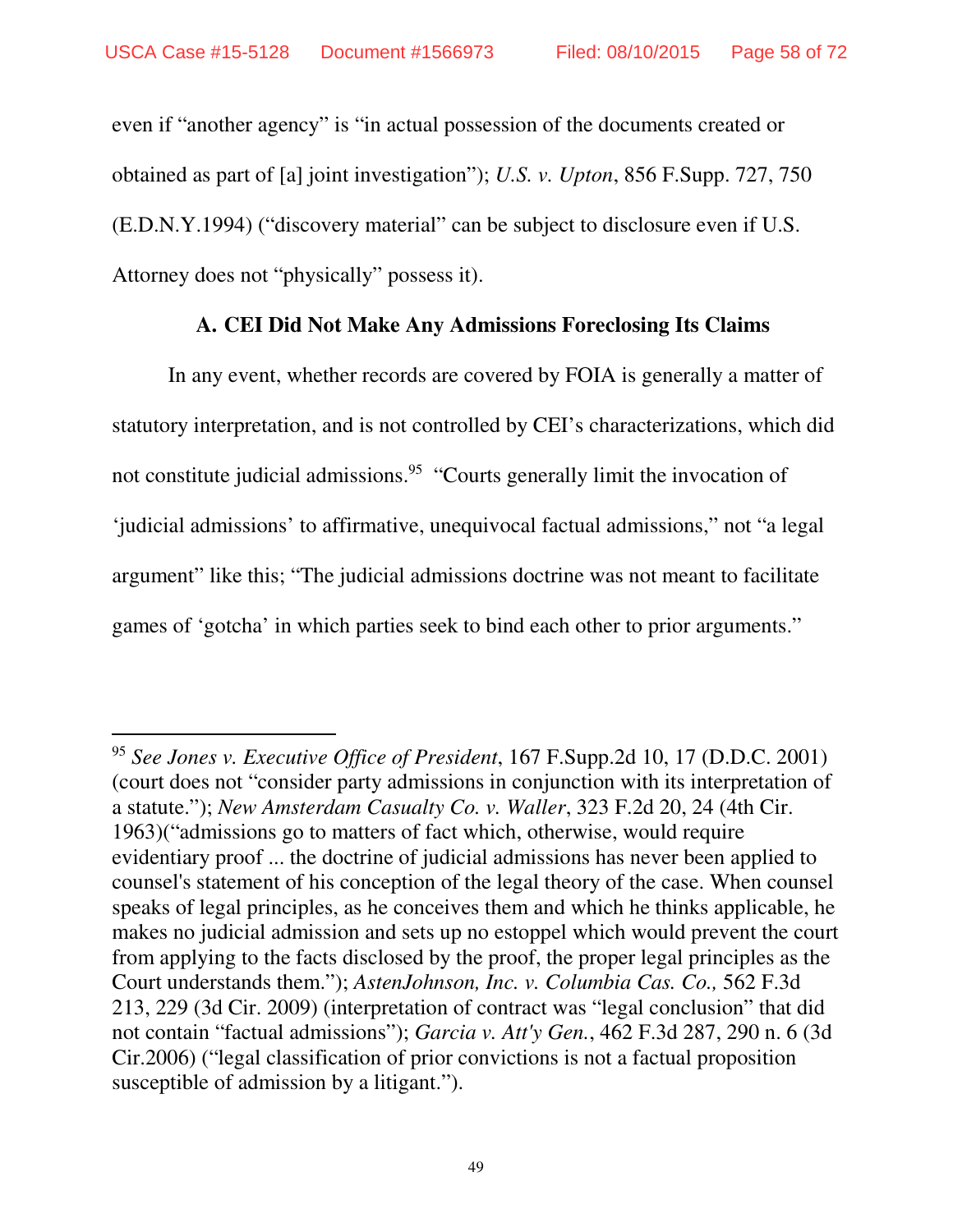$\overline{a}$ 

*U.S., ex rel. Miller v. Bill Harbert Intern. Const*., No. 95-1231, 2007 WL 851871, \*1 (D.D.C. Mar. 14, 2007)

#### **B. In Dismissing the Case, The Court Below Took CEI's Allegations Out of Context**

 Moreover, the allegations on which the court focused were taken completely out of context. They were included in the Complaint not for CEI's FOIA claim, but rather for its separate Federal Records Act/APA claim, which contended that the Federal Records Act's recordkeeping requirements had been breached (*see, e.g.¸*Counts Six and Seven, JA 26-28), such as by putting records at risk of being lost or making them hard to access by agency recordkeeping staff.<sup>96</sup>

The distinction is important, because a lack of physical control by agency record-keepers can easily frustrate the goals of the FRA even if it is irrelevant to

<sup>96</sup> *See, e.g., Complaint,* ¶22 (complaining that an official's emails can end up being "unknown to and inaccessible by" agency recordkeeping staff when they are never copied from the official's private email account to his office account, and that using a private entity's account for transacting agency business can give it "direct access to and control over public records and potentially over sensitive information"); *id.* at  $\P{45}$  (discussing the "risk of improper destruction of [such] records; that is, the risk that [they] will be lost or destroyed before they can be transferred to" official recordkeeping systems); *Id.* at ¶48 (discussing how "workrelated" emails in poorly-monitored "non-official" email accounts are sometimes overlooked in response to "congressional" and other records requests). *Compare CEI v. EPA*, 67 F.Supp.3d 23, 29 (D.D.C. 2014) (Administrative Procedure Act (APA) violated by ongoing agency practice of failing to "notify the Archivist of the potential loss or destruction of federal records" in violation of the Federal Records Act).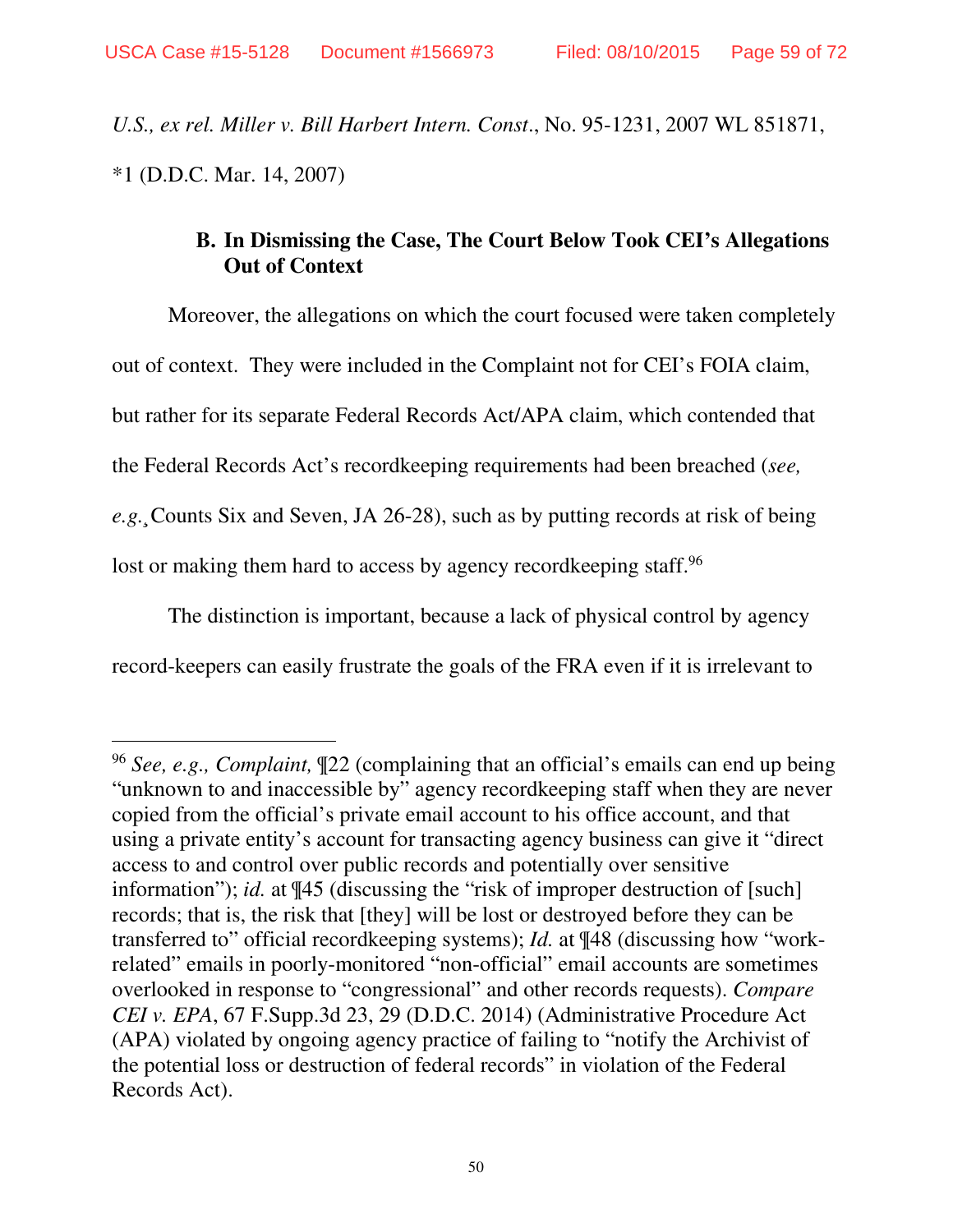FOIA.<sup>97</sup> Storing records haphazardly off site may endanger both their preservation and the public's ability to access them in the future. This can violate the FRA even if it does not exempt those records from FOIA. The FRA's goal is to ensure that documents are not lost and are readily accessible to record an agency's policies, decisions, operations, and activities, and the transaction of public business, *see, e.g.,* 44 U.S.C. § 3301, a goal that is undermined when an agency official stores them in his non-official email account.

For that reason, the court seriously erred in relying on these allegations to dismiss the FOIA claim in the Complaint. *See Bill Harbert*, \*1 (courts do not treat as judicial admissions "a legal argument advanced, in the alternative," much less "an argument taken out of context."). With respect to FOIA, and given the liberality with which complaints should be construed, CEI's complaint more than

-

<sup>&</sup>lt;sup>97</sup> "The meaning of 'agency records' for FOIA purposes is broader than that of 'records' under" the Federal Records Act. National Archives, *Disposition of Federal Records: A Records Management Handbook* (2000 Web Edition), http://goo.gl/Dg5ivN. *See Ryan*, 617 F.2d at 785 (rejecting a "simple possession standard" because that "would permit agencies to insulate their activities from FOIA disclosure by farming out operations," thus circumventing FOIA). Even if an agency lacks the ability to adequately safeguard and preserve the content of a personal email account, making storage of records there inappropriate under the FRA, it can still have enough control over those records (through Holdren) to render them subject to FOIA.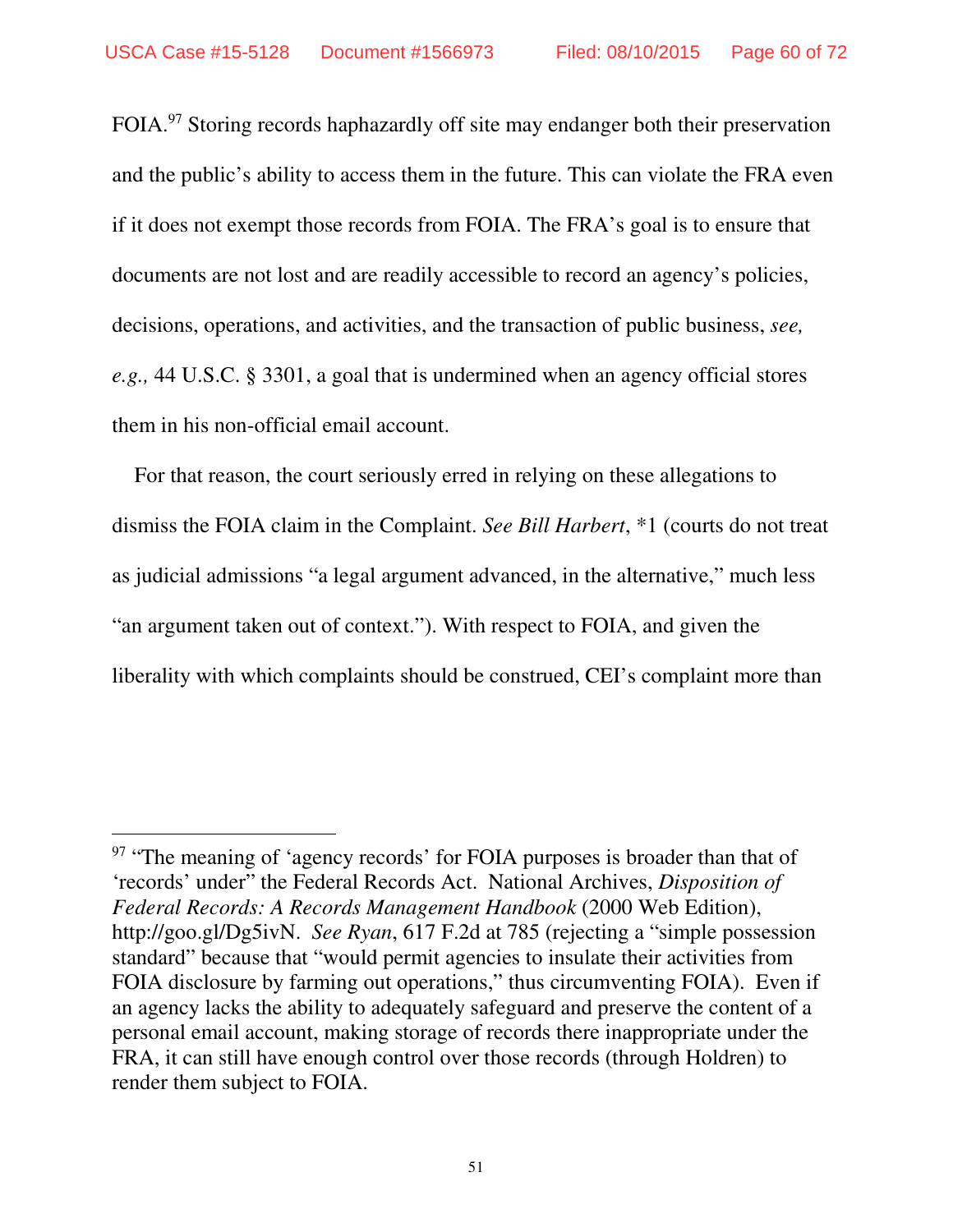adequately set forth a valid claim concerning OSTP's failure to adequately search

the personal email account of its director despite its ability to do so.<sup>98</sup>

#### **CONCLUSION**

For the foregoing reasons, the court below erred in granting defendant's

motion to dismiss the complaint, and its judgment should be reversed.

Respectfully submitted this 10th day of August, 2015,

\_\_/s/\_Hans Bader\_\_\_\_\_\_\_\_\_\_\_\_\_\_\_ HANS BADER, D.C. Bar No. 466545 SAM KAZMAN, D.C. Bar No. 946376 COMPETITIVE ENTERPRISE INSTITUTE 1899 L Street, NW,  $12<sup>th</sup>$  Floor Washington, D.C. 20036 (202) 331-2278 hans.bader@cei.org

*Attorneys for Plaintiff/Appellant*

<sup>98</sup> *See, e.g.,* Complaint at ¶¶ 54-55, JA 18-19, JA 22 (noting that agencies can and do produce such emails from employees' "personal" email accounts and search their personal devices in response to FOIA requests).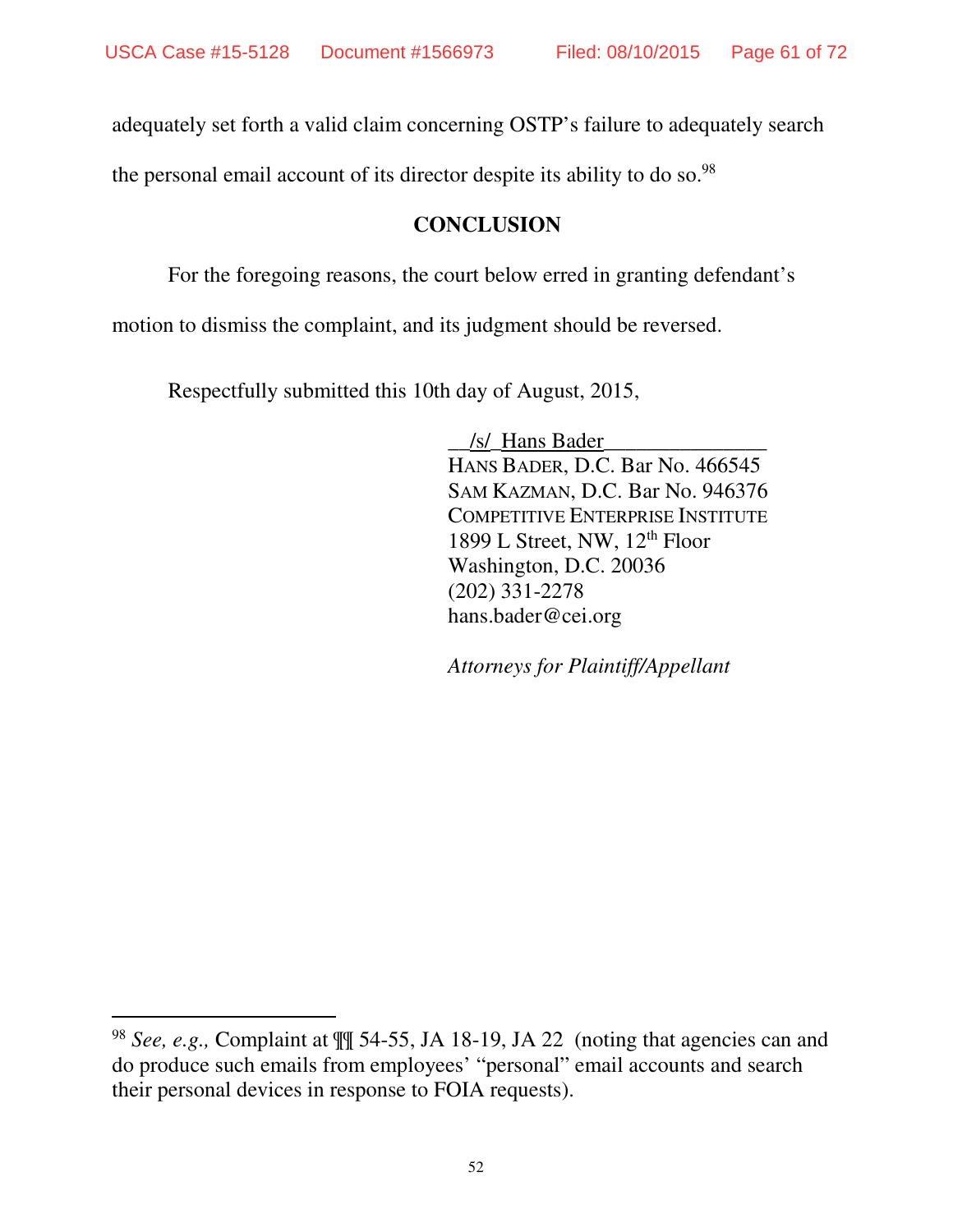#### **CERTIFICATE OF COMPLIANCE**

Pursuant to Fed. R. App. P.  $32(a)(7)(C)$ , I certify that:

This brief complies with the type-volume limitation of Rule  $32(a)(7)(B)$  of the Federal Rules of Appellate Procedure, because this brief contain 12,675 words, excluding the parts of the brief exempted by Rule  $32(a)(7)(B)(iii)$  of the Federal Rules of Appellate Procedure and Circuit Rule 32(a)(1).

This brief complies with the typeface requirements of Rule  $32(a)(5)$  of the Federal Rules of Appellate Procedure and the type-style requirements of Rule 32(a)(6) of the Federal Rules of Appellate Procedure because this brief has been prepared in a proportionately spaced typeface using the 2010 version of Microsoft Word in fourteen-point Times New Roman font.

> \_\_/s/ Hans Bader\_\_\_\_\_\_\_\_\_\_\_\_\_\_\_\_\_\_ Hans Bader COMPETITIVE ENTERPRISE INSTITUTE 1899 L Street, NW, 12<sup>th</sup> Floor Washington, D.C. 20036 Telephone: (202) 331-2278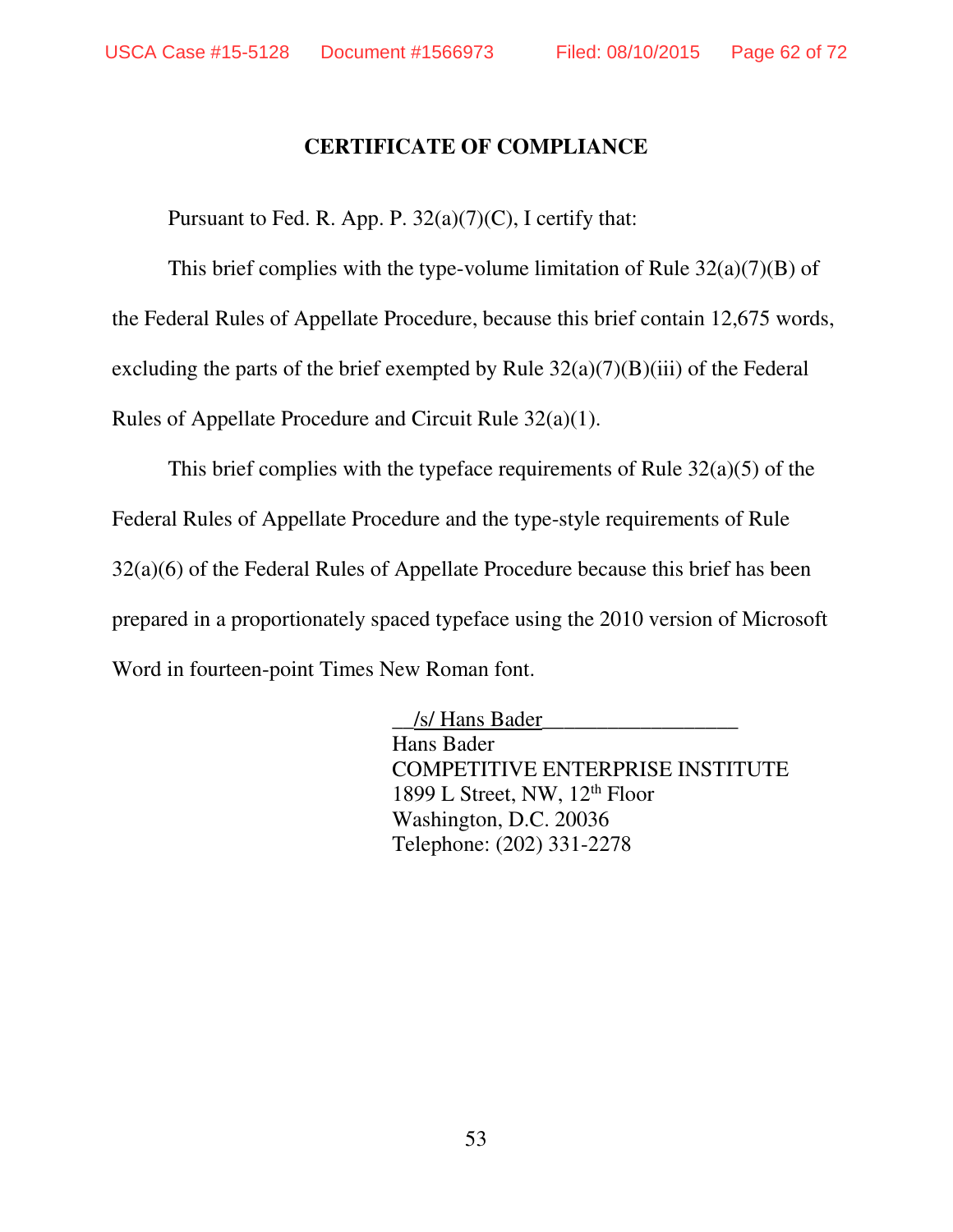#### **CERTIFICATE OF SERVICE**

I certify that on this 10th day of August 2015, I filed the foregoing brief with

the Court. I further certify that on this 10th day of August 2015, I served the

foregoing brief on all counsel of record through the Court's CM/ECF system.

Defense counsel, who have appeared, will be automatically served by the CM/ECF

system, including:

Daniel Tenny, Attorney: daniel.tenny@usdoj.gov DOJ Appellate Counsel: civil.appellate@usdoj.gov Matthew M. Collette: matthew.collette@usdoj.gov

\_\_/s/ Hans Bader\_\_\_\_\_\_\_\_\_\_\_\_\_\_\_\_\_\_ Hans Bader COMPETITIVE ENTERPRISE INSTITUTE 1899 L Street, NW, 12th Floor Washington, D.C. 20036 Telephone: (202) 331-2278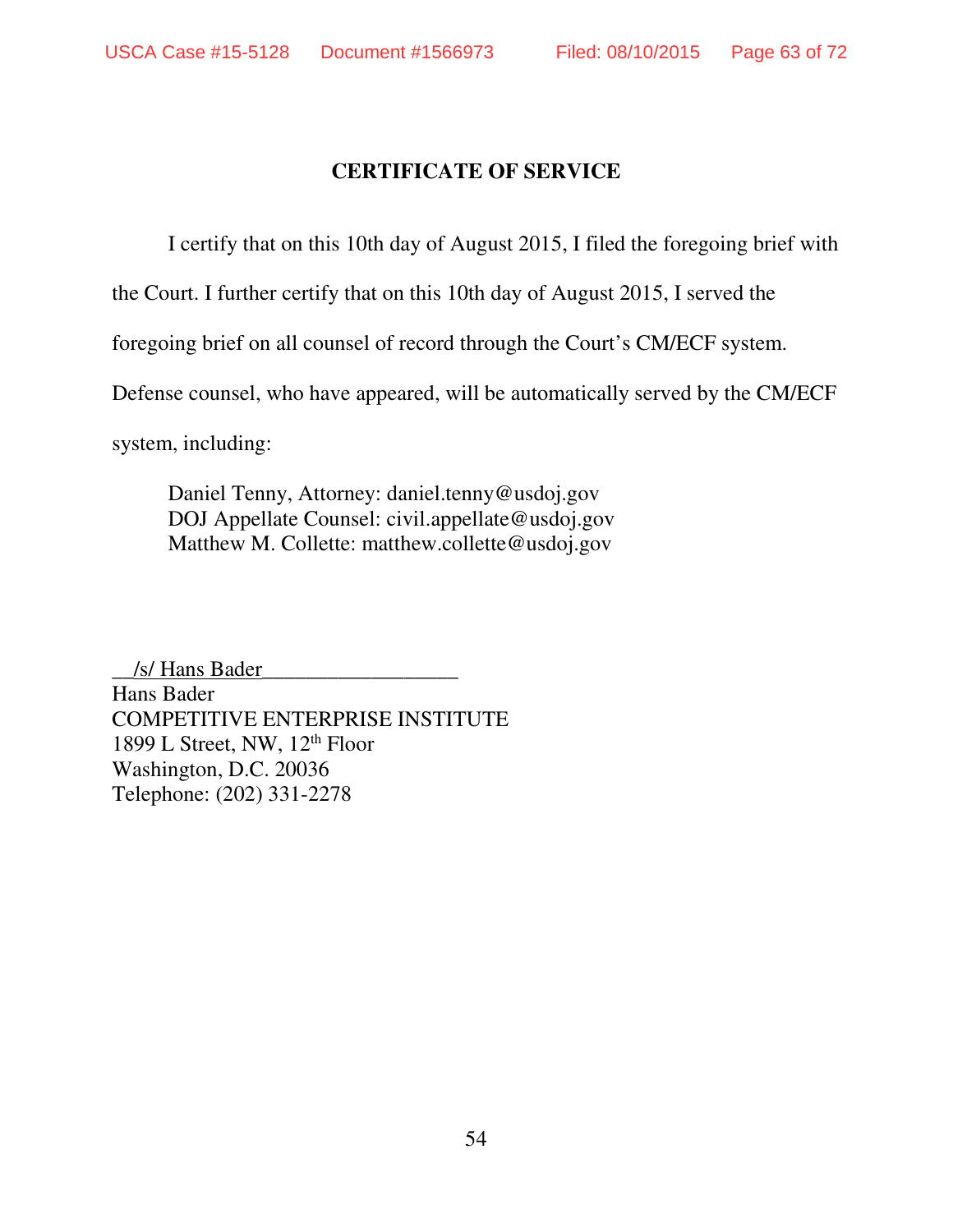# **STATUTORY ADDENDUM**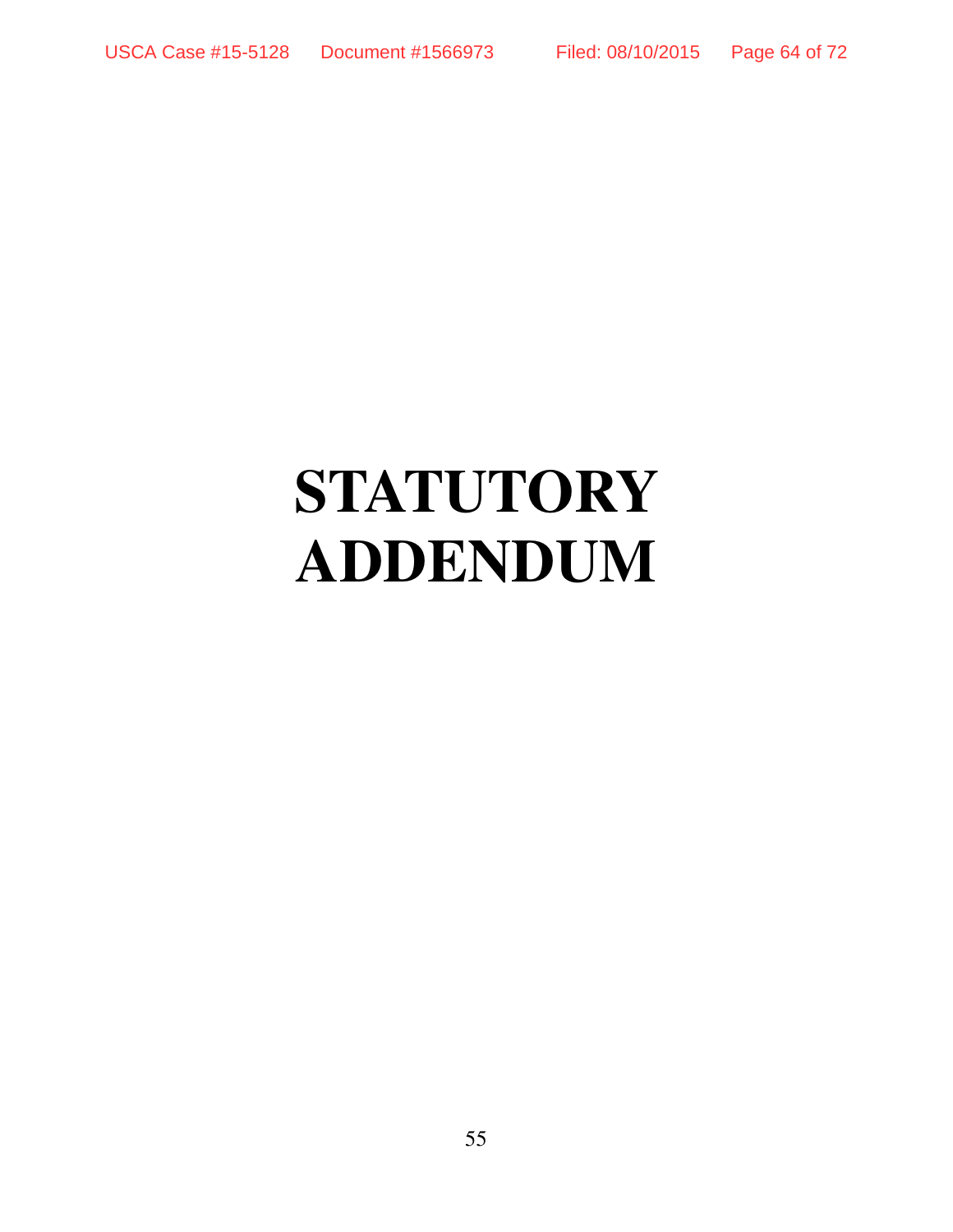## **Freedom of Information Act**

## 5 U.S. Code § 552 - Public information; agency rules, opinions, orders, records, and proceedings

(a) Each agency shall make available to the public information as follows:

\*\*\*\*\*

#### (3)

(A) Except with respect to the records made available under paragraphs (1) and (2) of this subsection, and except as provided in subparagraph (E), each agency, upon any request for records which

(i) reasonably describes such records and

(ii) is made in accordance with published rules stating the time, place, fees (if any), and procedures to be followed,

shall make the records promptly available to any person.

(B) In making any record available to a person under this paragraph, an agency shall provide the record in any form or format requested by the person if the record is readily reproducible by the agency in that form or format. Each agency shall make reasonable efforts to maintain its records in forms or formats that are reproducible for purposes of this section.

(C) In responding under this paragraph to a request for records, an agency shall make reasonable efforts to search for the records in electronic form or format, except when such efforts would significantly interfere with the operation of the agency's automated information system.

(D) For purposes of this paragraph, the term "search" means to review, manually or by automated means, agency records for the purpose of locating those records which are responsive to a request.

\*\*\*\*\*

#### ADD 1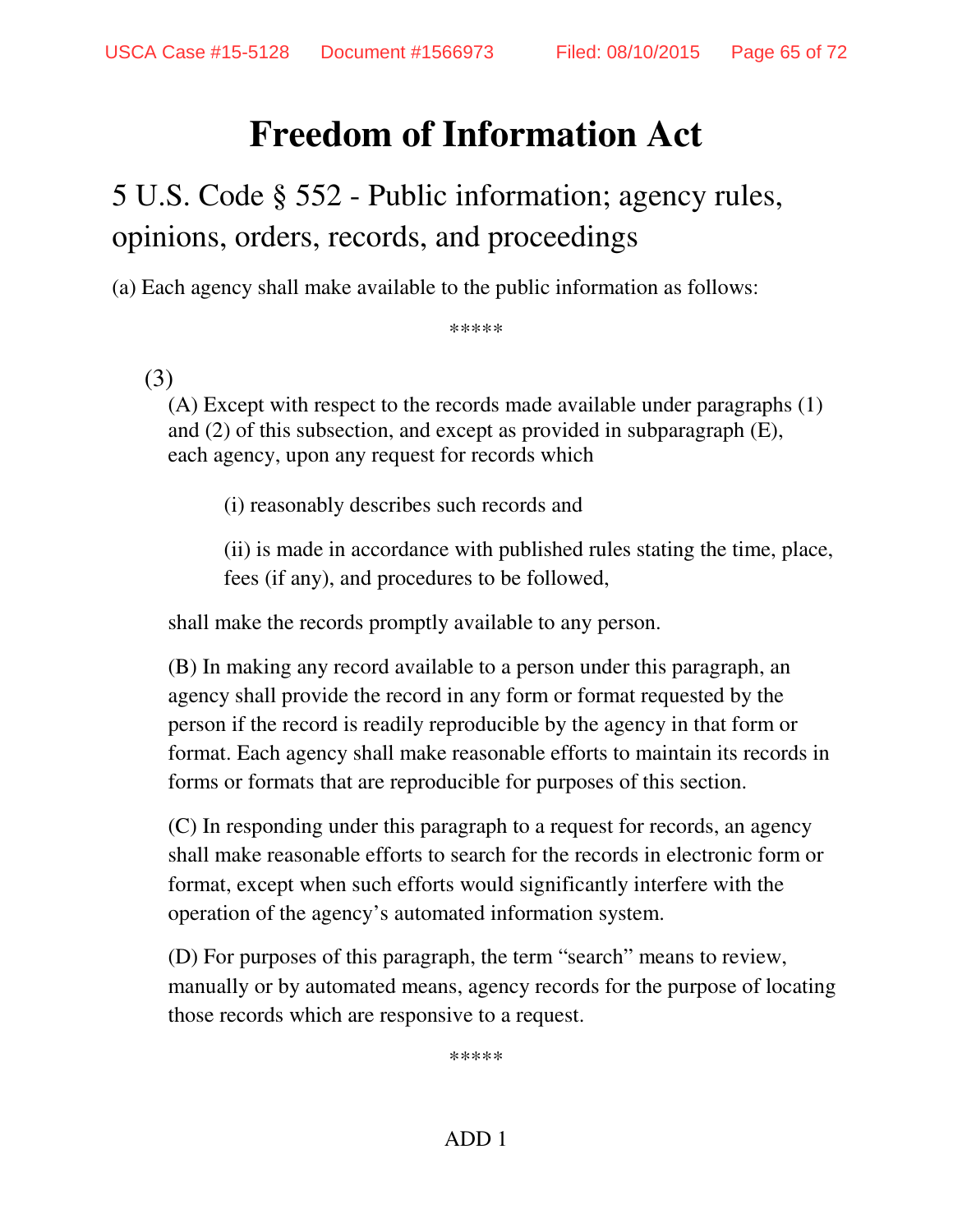may examine the contents of such agency records in camera to determine whether such records or any part thereof shall be withheld under any of the exemptions set forth in subsection (b) of this section, and the burden is on the agency to sustain its action. In addition to any other matters to which a

court accords substantial weight, a court shall accord substantial weight to an affidavit of an agency concerning the agency's determination as to technical feasibility under paragraph (2)(C) and subsection (b) and reproducibility under paragraph (3)(B).

\*\*\*\*\*

(F)

(i) Whenever the court orders the production of any agency records improperly withheld from the complainant and assesses against the United States reasonable attorney fees and other litigation costs, and the court additionally issues a written finding that the circumstances surrounding the withholding raise questions whether agency personnel acted arbitrarily or capriciously with respect to the withholding, the Special Counsel shall promptly initiate a proceeding to determine whether disciplinary action is warranted against the officer or employee who was primarily responsible for the withholding. The Special Counsel, after investigation and consideration of the evidence submitted, shall submit his findings and recommendations to the administrative authority of the agency concerned and shall send copies of the findings and recommendations to the officer or

(4)

#### \*\*\*\*\*

(B) On complaint, the district court of the United States in the district in

which the agency records are situated, or in the District of Columbia, has jurisdiction to enjoin the agency from withholding agency records and to order the production of any agency records improperly withheld from the

which the complainant resides, or has his principal place of business, or in

complainant. In such a case the court shall determine the matter de novo, and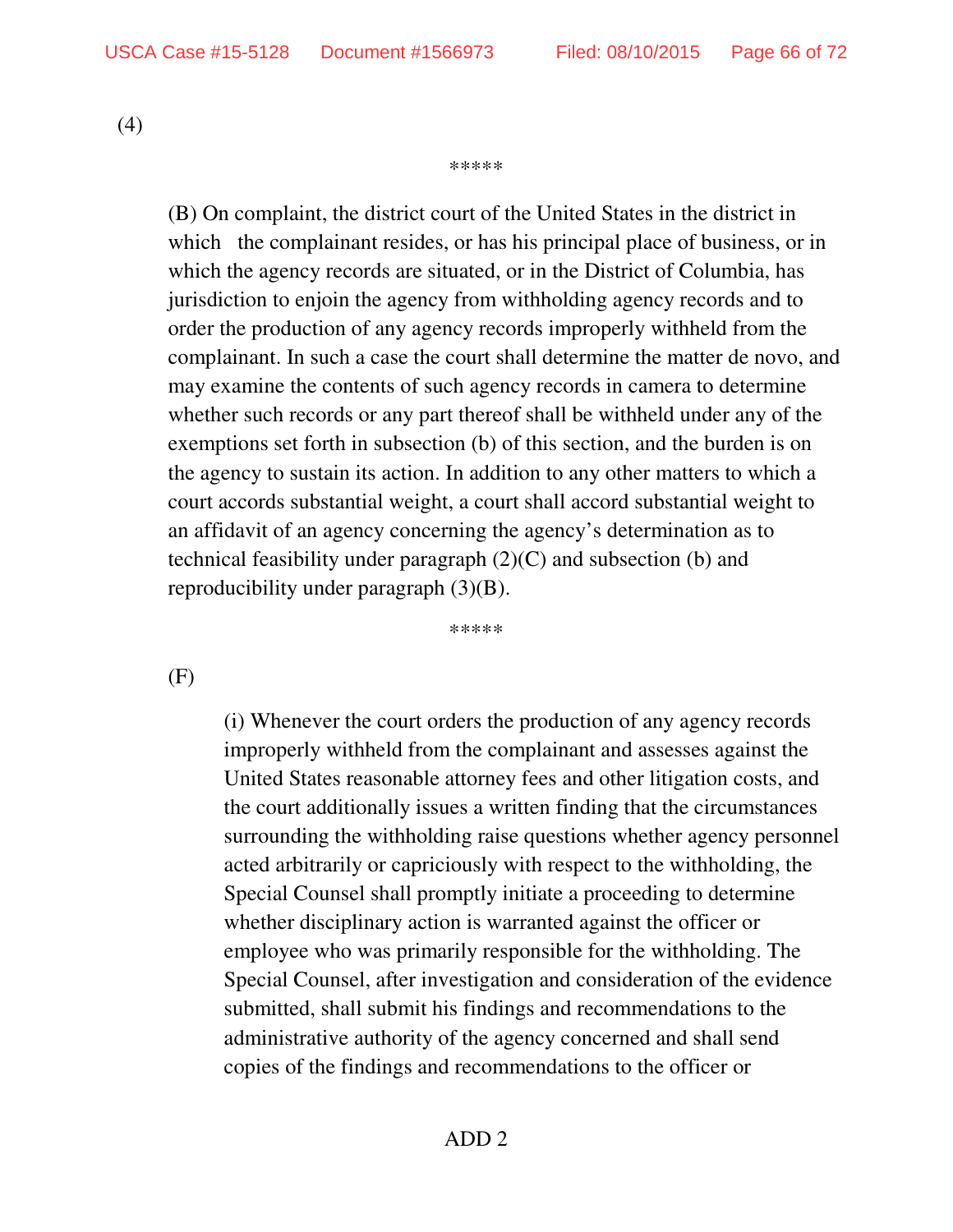employee or his representative. The administrative authority shall take the corrective action that the Special Counsel recommends.

(ii) The Attorney General shall—

(I) notify the Special Counsel of each civil action described under the first sentence of clause (i); and

(II) annually submit a report to Congress on the number of such civil actions in the preceding year.

(iii) The Special Counsel shall annually submit a report to Congress on the actions taken by the Special Counsel under clause (i).

(G) In the event of noncompliance with the order of the court, the district court may punish for contempt the responsible employee, and in the case of a uniformed service, the responsible member.

\*\*\*\*\*

(6)

(A) Each agency, upon any request for records made under paragraph (1), (2), or (3) of this subsection, shall—

(i) determine within 20 days (excepting Saturdays, Sundays, and legal public holidays) after the receipt of any such request whether to comply with such request and shall immediately notify the person making such request of such determination and the reasons therefor, and of the right of such person to appeal to the head of the agency any adverse determination; and

(ii) make a determination with respect to any appeal within twenty days (excepting Saturdays, Sundays, and legal public holidays) after the receipt of such appeal. If on appeal the denial of the request for records is in whole or in part upheld, the agency shall notify the person making such request of the provisions for judicial review of that determination under paragraph (4) of this subsection.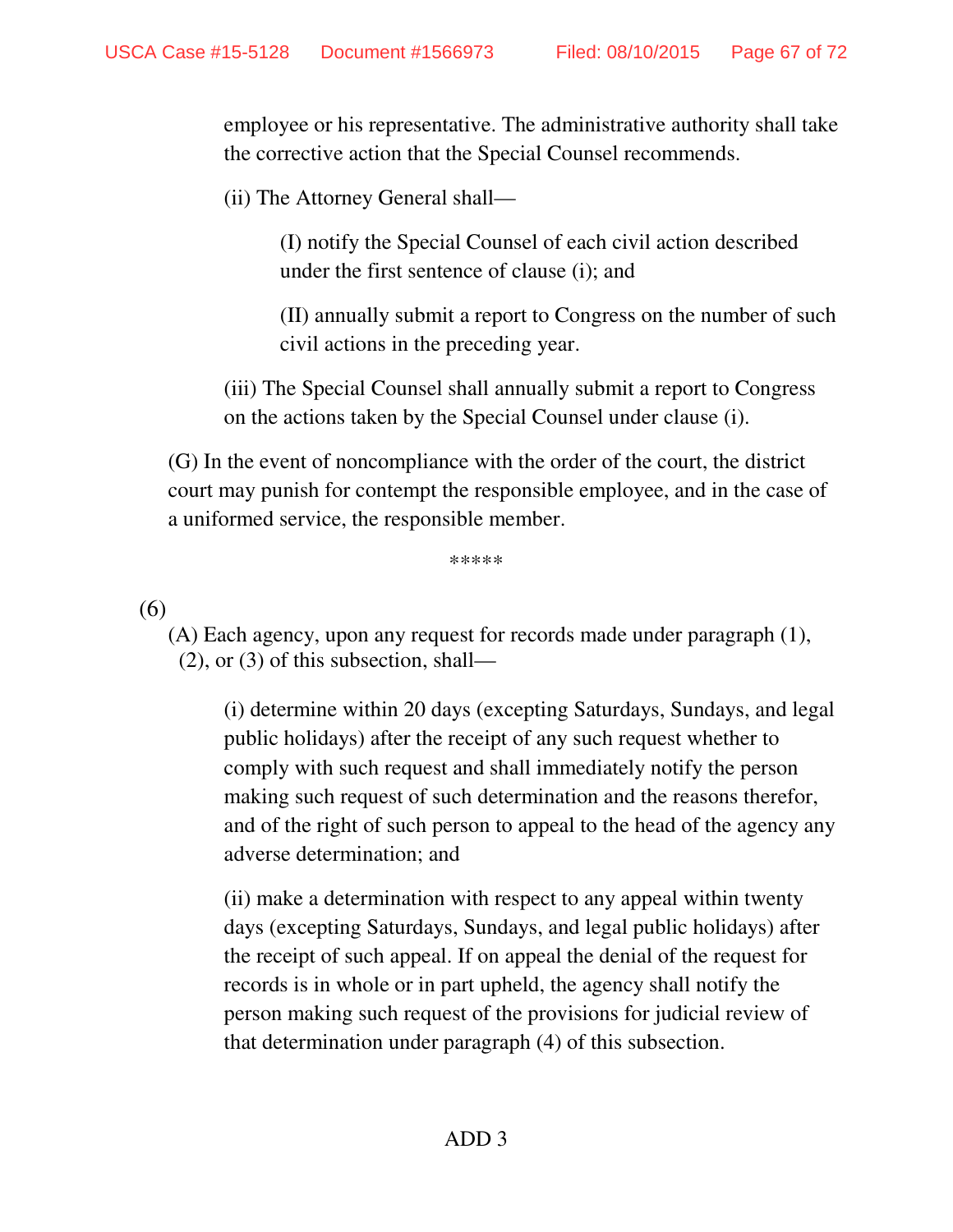The 20-day period under clause (i) shall commence on the date on which the request is first received by the appropriate component of the agency, but in any event not later than ten days after the request is first received by any component of the agency that is designated in the agency's regulations under this section to receive requests under this section. The 20-day period shall not be tolled by the agency except—

(I) that the agency may make one request to the requester for information and toll the 20-day period while it is awaiting such information that it has reasonably requested from the requester under this section; or

(II) if necessary to clarify with the requester issues regarding fee assessment. In either case, the agency's receipt of the requester's response to the agency's request for information or clarification ends the tolling period.

(B)

(i) In unusual circumstances as specified in this subparagraph, the time limits prescribed in either clause (i) or clause (ii) of subparagraph (A) may be extended by written notice to the person making such request setting forth the unusual circumstances for such extension and the date on which a determination is expected to be dispatched. No such notice shall specify a date that would result in an extension for more than ten working days, except as provided in clause (ii) of this subparagraph.

\*\*\*\*\*

(iii) As used in this subparagraph, "unusual circumstances" means, but only to the extent reasonably necessary to the proper processing of the particular requests—

(I) the need to search for and collect the requested records from field facilities or other establishments that are separate from the office processing the request;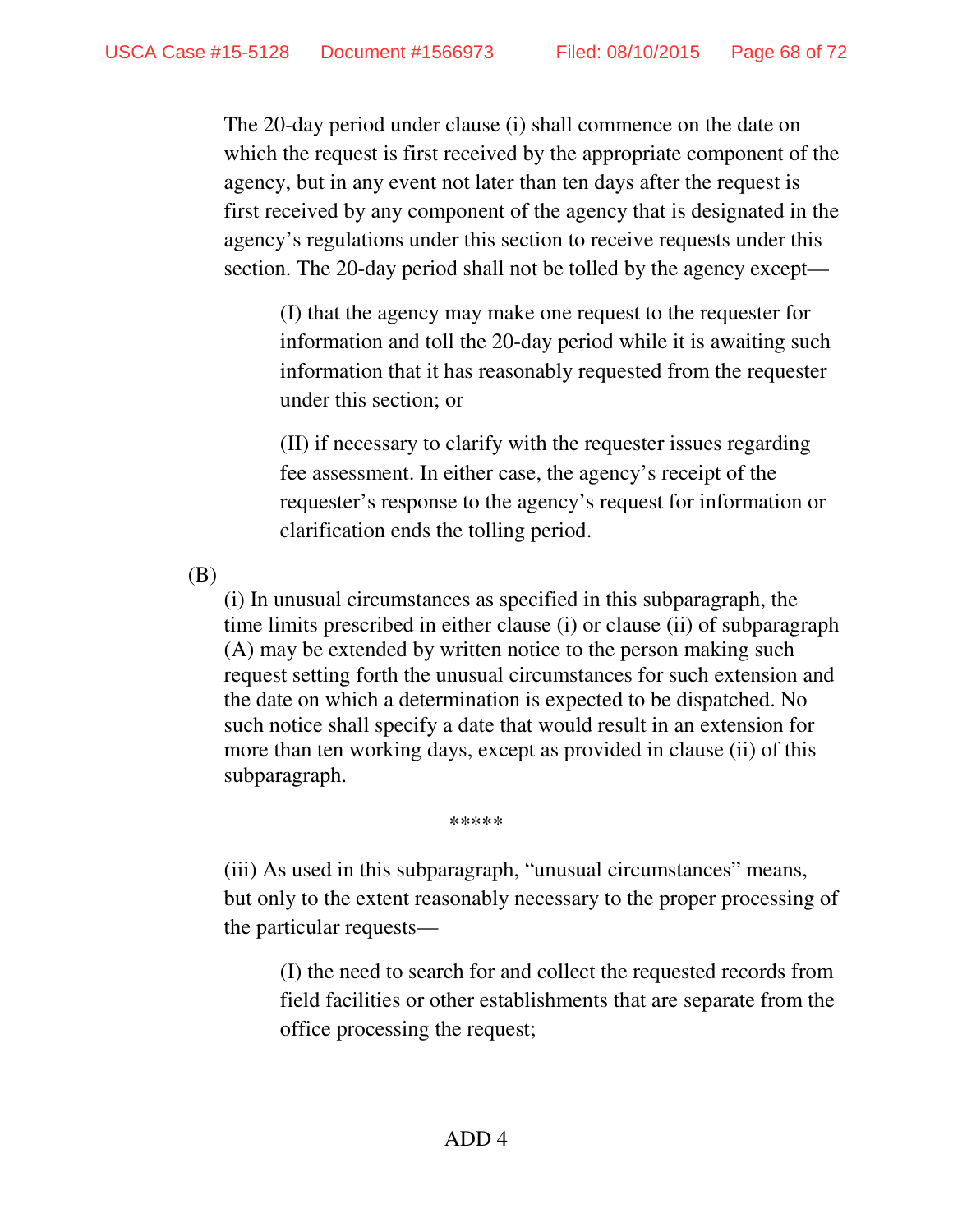(II) the need to search for, collect, and appropriately examine a voluminous amount of separate and distinct records which are demanded in a single request; or

(III) the need for consultation, which shall be conducted with all practicable speed, with another agency having a substantial interest in the determination of the request or among two or more components of the agency having substantial subjectmatter interest therein.

\*\*\*\*\*

(C)

(i) Any person making a request to any agency for records under paragraph  $(1)$ ,  $(2)$ , or  $(3)$  of this subsection shall be deemed to have exhausted his administrative remedies with respect to such request if the agency fails to comply with the applicable time limit provisions of this paragraph. If the Government can show exceptional circumstances exist and that the agency is exercising due diligence in responding to the request, the court may retain jurisdiction and allow the agency additional time to complete its review of the records. Upon any determination by an agency to comply with a request for records, the records shall be made promptly available to such person making such request. Any notification of denial of any request for records under this subsection shall set forth the names and titles or positions of each person responsible for the denial of such request.

\*\*\*\*\*

(b) This section does not apply to matters that are—

(1)

(A) specifically authorized under criteria established by an Executive order to be kept secret in the interest of national defense or foreign policy and

(B) are in fact properly classified pursuant to such Executive order;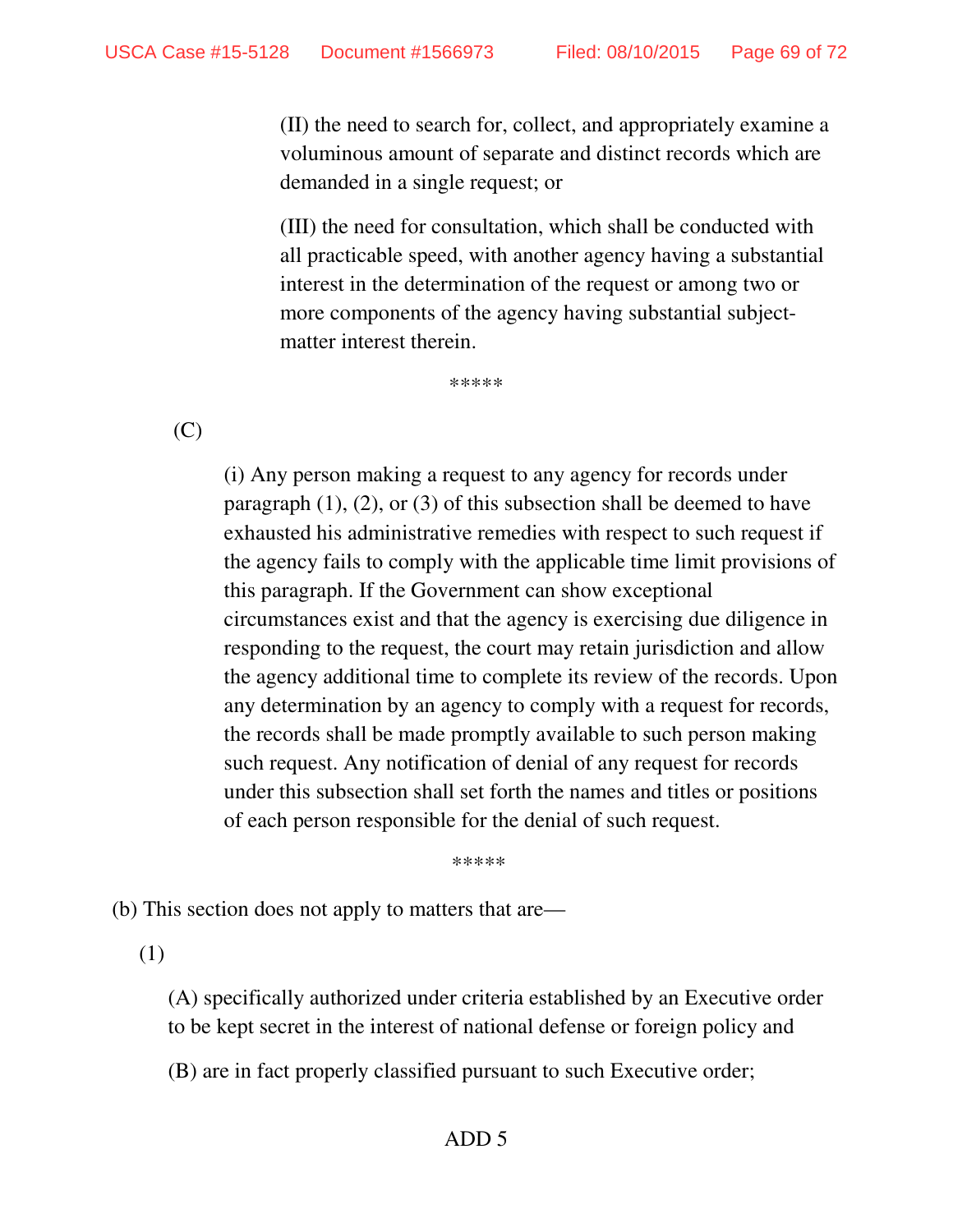(2) related solely to the internal personnel rules and practices of an agency;

(3) specifically exempted from disclosure by statute (other than section 552b of this title), if that statute—

(A)

(i) requires that the matters be withheld from the public in such a manner as to leave no discretion on the issue; or

(ii) establishes particular criteria for withholding or refers to particular types of matters to be withheld; and

 (B) if enacted after the date of enactment of the OPEN FOIA Act of 2009, specifically cites to this paragraph.

(4) trade secrets and commercial or financial information obtained from a person and privileged or confidential;

(5) inter-agency or intra-agency memorandums or letters which would not be available by law to a party other than an agency in litigation with the agency;

(6) personnel and medical files and similar files the disclosure of which would constitute a clearly unwarranted invasion of personal privacy;

(7) records or information compiled for law enforcement purposes, but only to the extent that the production of such law enforcement records or information

(A) could reasonably be expected to interfere with enforcement proceedings,

(B) would deprive a person of a right to a fair trial or an impartial adjudication,

(C) could reasonably be expected to constitute an unwarranted invasion of personal privacy,

(D) could reasonably be expected to disclose the identity of a confidential source, including a State, local, or foreign agency or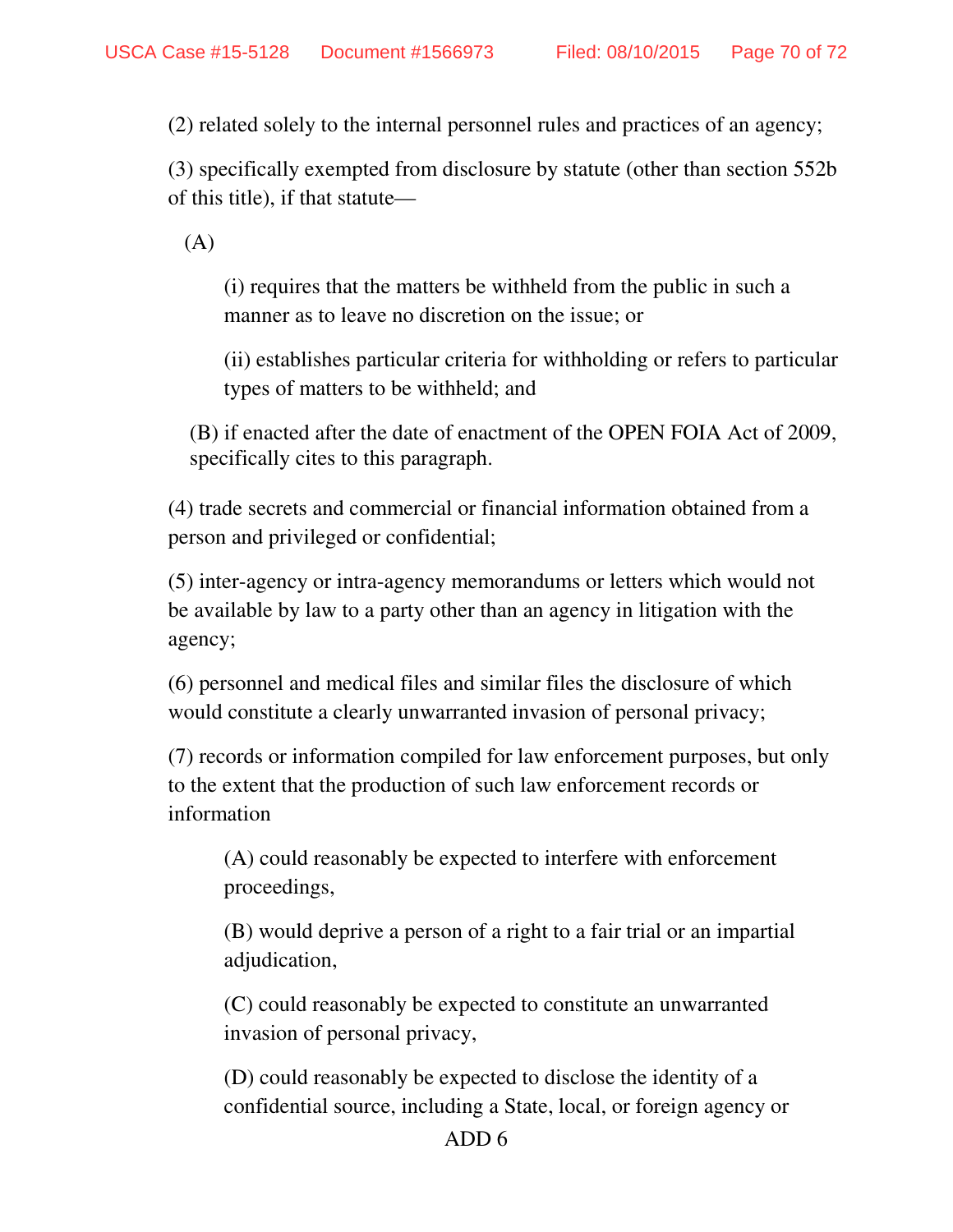authority or any private institution which furnished information on a confidential basis, and, in the case of a record or information compiled by criminal law enforcement authority in the course of a criminal investigation or by an agency conducting a lawful national security intelligence investigation, information furnished by a confidential source,

(E) would disclose techniques and procedures for law enforcement investigations or prosecutions, or would disclose guidelines for law enforcement investigations or prosecutions if such disclosure could reasonably be expected to risk circumvention of the law, or

(F) could reasonably be expected to endanger the life or physical safety of any individual;

(8) contained in or related to examination, operating, or condition reports prepared by, on behalf of, or for the use of an agency responsible for the regulation or supervision of financial institutions; or

(9) geological and geophysical information and data, including maps, concerning wells.

Any reasonably segregable portion of a record shall be provided to any person requesting such record after deletion of the portions which are exempt under this subsection. The amount of information deleted, and the exemption under which the deletion is made, shall be indicated on the released portion of the record, unless including that indication would harm an interest protected by the exemption in this subsection under which the deletion is made. If technically feasible, the amount of the information deleted, and the exemption under which the deletion is made, shall be indicated at the place in the record where such deletion is made.

\*\*\*\*\*

(f) For purposes of this section, the term—